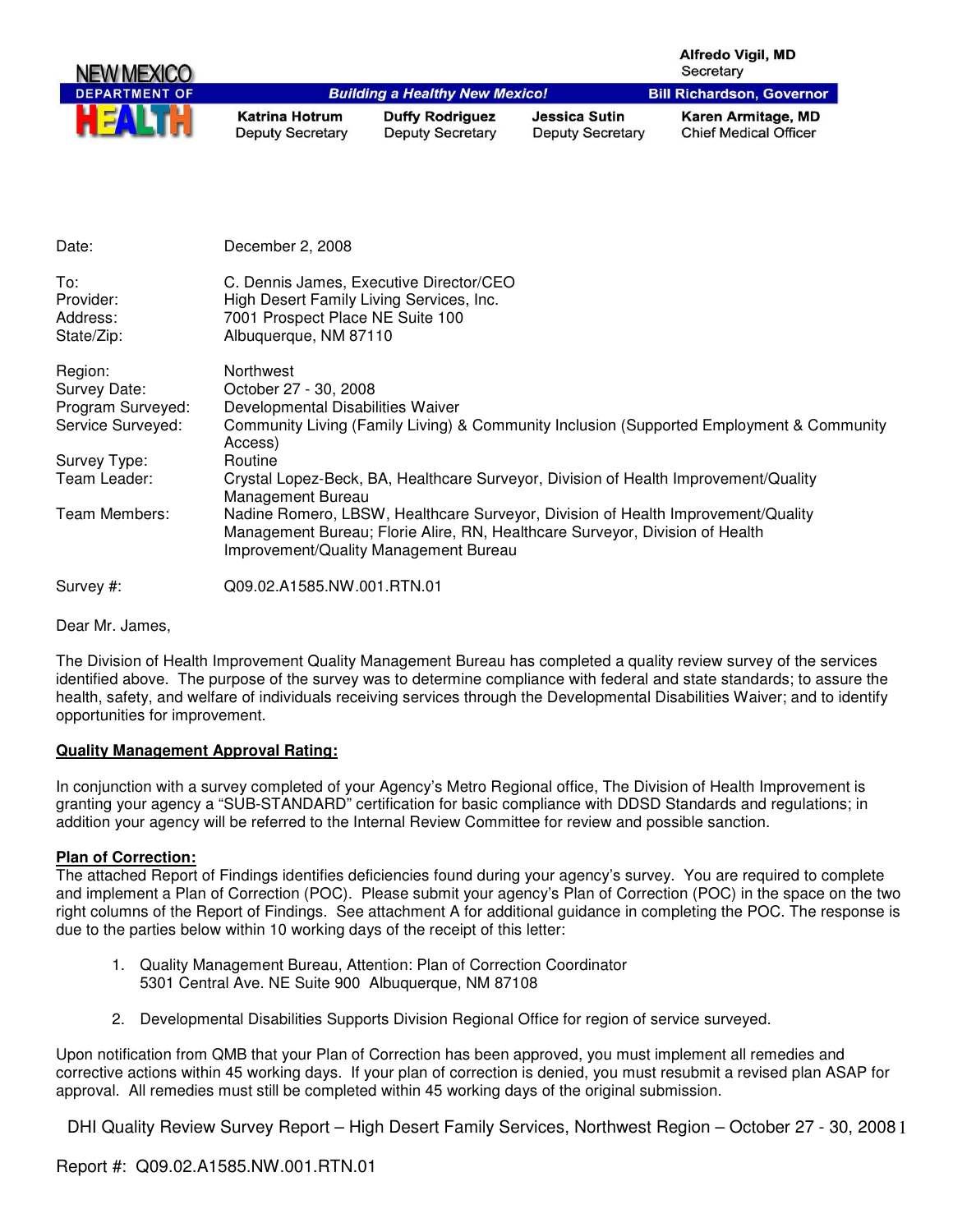Failure to submit, complete or implement your POC within the required time frames will result in the imposition of a \$200 per day Civil Monetary Penalty until it is received, completed and/or implemented.

#### **Request for Informal Reconsideration of Findings (IRF):**

If you disagree with a determination of noncompliance (finding) you have 10 working days upon receipt of this notice to request an IRF. Submit your request for an IRF in writing to:

> QMB Deputy Bureau Chief 5301 Central Ave NE Suite #900 Albuquerque, NM 87108 Attention: IRF request

A request for an IRF will not delay the implementation of your Plan of Correction which must be completed within 45 working days. Providers may not appeal the nature or interpretation of the standard or regulation, the team composition, sampling methodology or the Scope and Severity of the finding.

If the IRF approves the change or removal of a finding, you will be advised of any changes.

This IRF process is separate and apart from the Informal Dispute Resolution (IDR) and Fair Hearing Process for Sanctions from DOH.

Please call the Team Leader at 505-222-6625, if you have questions about the survey or the report. Thank you for your cooperation and for the work you perform.

Sincerely,

Crystal Lopez-Beck<br>Crystal Lopez-Beck, BA

Team Lead/Healthcare Surveyor Division of Health Improvement Quality Management Bureau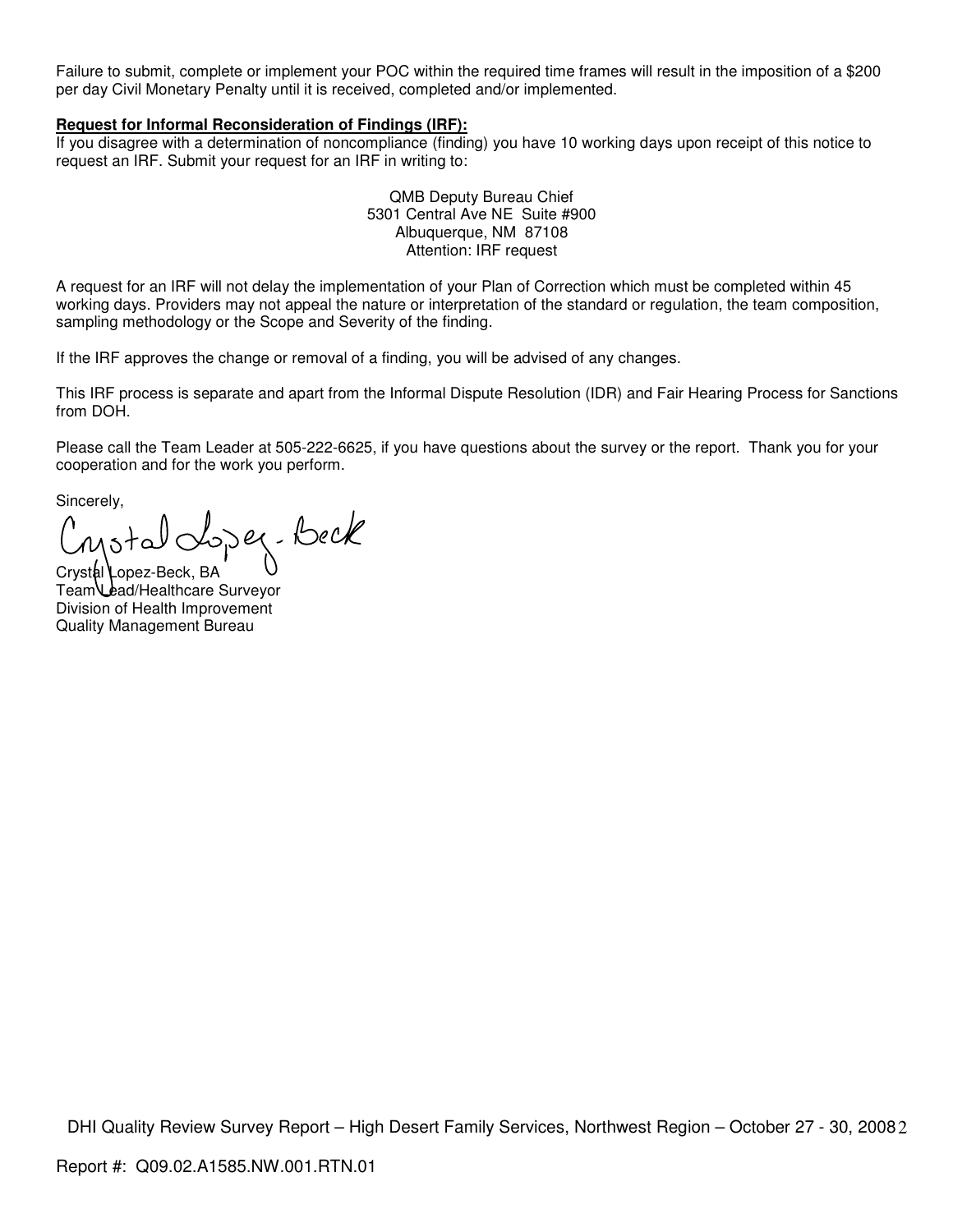#### **Survey Process Employed:**

Entrance Conference Date: Conference October 27, 2007 Present: **High Desert Family Services, Inc.** David Johnson, Program Supervisor **DOH/DHI/QMB** Crystal Lopez-Beck, BA, Team Lead/Healthcare Surveyor Nadine Romero, LBSW, Healthcare Surveyor Florie Alire, RN, Healthcare Surveyor Exit Conference Date: Conference Date: Conference Date: Present: **High Desert Family Services, Inc.** David Johnson, Program Supervisor Diane Metoyer, Office Coordinator Shawn Jim, Quality Assurance Cheryl M. Begay, Service Coordinator C. Dennis James, CEO (via conference call) Jennifer Joe, Regional Director (via conference call) Sheilla Allen, Director of Quality (via conference call) **DOH/DHI/QMB** Crystal Lopez-Beck, BA, Team Lead/Healthcare Surveyor Nadine Romero, LBSW, Healthcare Surveyor **DDSD - NW Regional Office** Cathy Saxton, Social & Community Services Coordinator **Homes Visited Community Community Community Community Community Government** Administrative Locations Visited Number: 1 Total Sample Size **Number:** 8 6 - Family Living 3 - Supported Employment 6 - Community Access Persons Served Interviewed Number: 4 Persons Served Observed Number: 4 (One individual was not feeling well and declined to be interviewed; two individuals were not available during the on-site week of October 27, 2008, and the final individual was sleeping at the time surveyors visited the home) Records Reviewed (Persons Served) Number: 8 Administrative Files Reviewed • Billing Records • Medical Records • Incident Management Records • Personnel Files • Training Records

- Agency Policy and Procedure
- Caregiver Criminal History Screening Records
- Employee Abuse Registry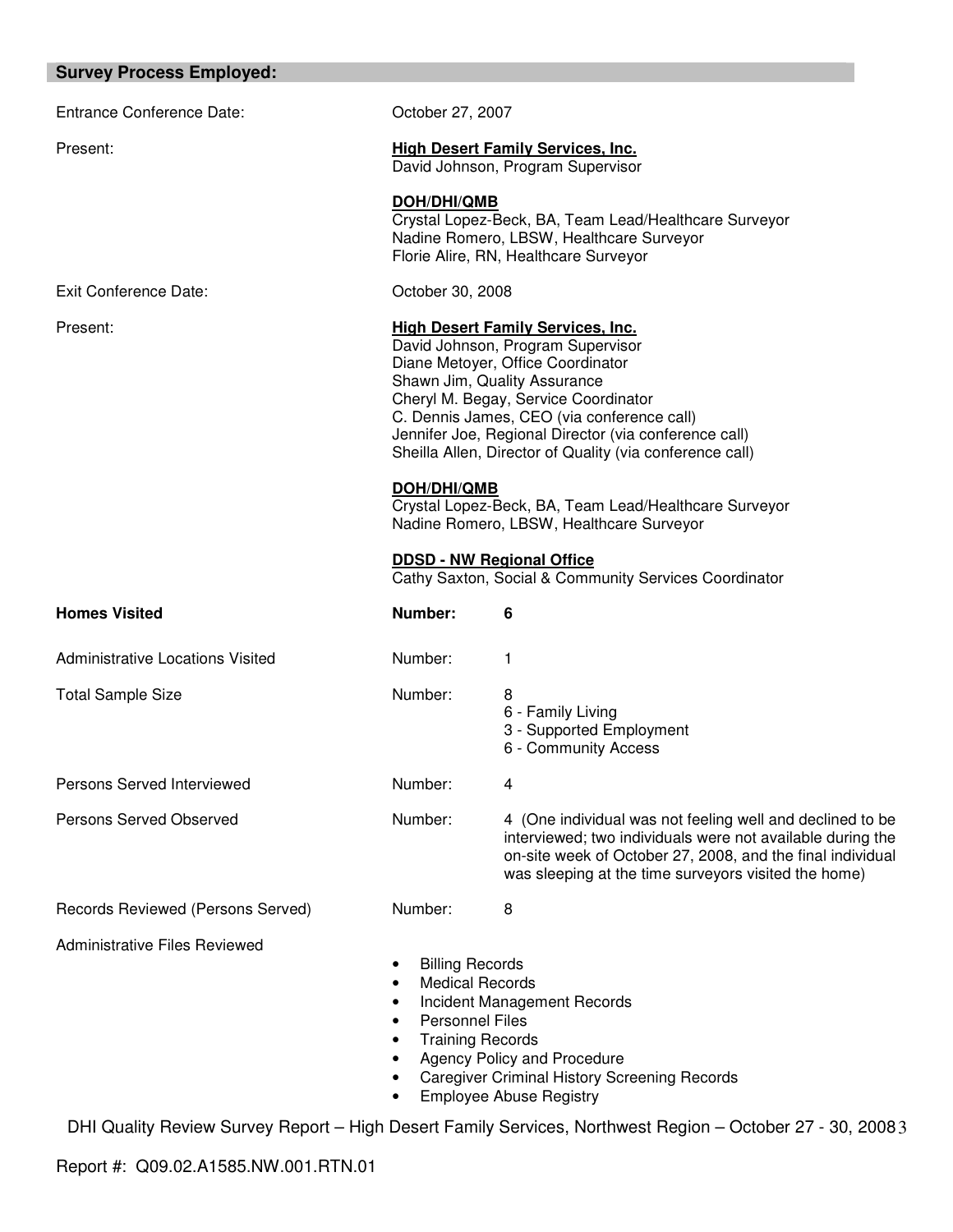- Human Rights Notes and/or Meeting Minutes
- Nursing personnel files
- Evacuation Drills
- Quality Improvement/Quality Assurance Plan

CC: Distribution List: DOH - Division of Health Improvement

- DOH Developmental Disabilities Supports Division
- DOH Office of Internal Audit
	- HSD Medical Assistance Division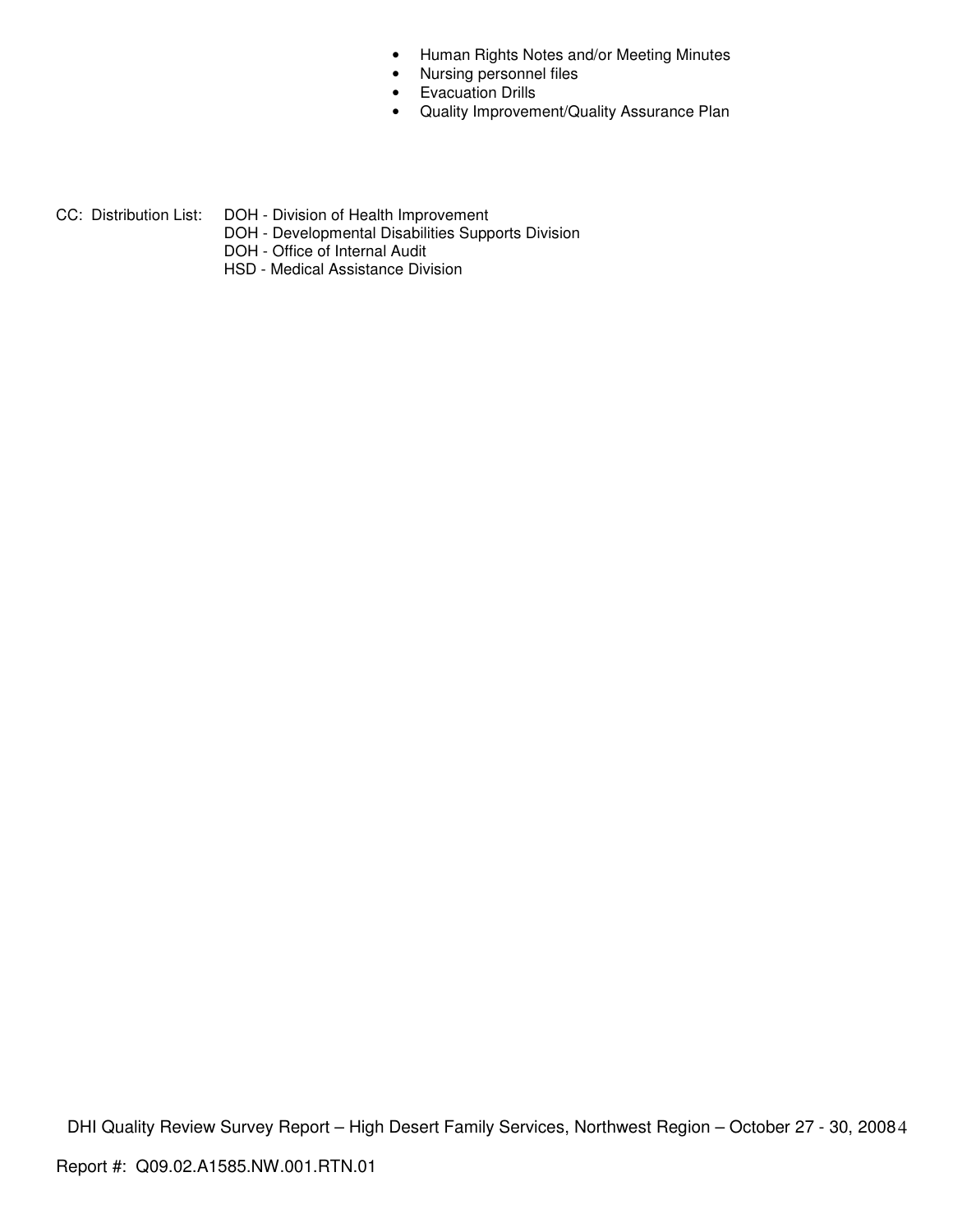# **Provider Instructions for Completing the QMB Plan of Correction (POC) Process**

- After a QMB Quality Review, your Survey Report will be sent to you via certified mail. You may request that it also be sent to you electronically by calling George Perrault, Plan of Correction Coordinator at 505-222-8624.
- Within 10 business days of the date you received your survey report, you must develop and send your Plan of Correction response to the QMB office. (Providers who do not pick up their mail will be referred to the Internal Review Committee [IRC]).
- For each Deficiency in your Survey Report, include specific information about HOW you will correct each Deficiency, WHO will fix each Deficiency ("Responsible Party"), and by WHEN ("Date Due").
- Your POC must not only address HOW, WHO and WHEN each Deficiency will be corrected, but must also address overall systemic issues to prevent the Deficiency from reoccurring, i.e., Quality Assurance (QA). Your description of your QA must include specifics about your selfauditing processes, such as HOW OFTEN you will self-audit, WHO will do it, and WHAT FORMS will be used.
- Corrective actions should be incorporated into your agency's Quality Assurance/Quality Improvement policies and procedures.
- You may send your POC response electronically to George.Perrault@state.nm.us, by fax (505- 841-5815), or by postal mail.
- Do not send supporting documentation to QMB until after your POC has been approved by QMB.
- QMB will notify you if your POC has been "Approved" or "Denied".
- Whether your POC is "Approved" or "Denied", you have a maximum of 45 business days to correct all survey Deficiencies from the date of receipt of your Survey Report. If your POC is "Denied" it must be revised and resubmitted ASAP, as the 45 working day limit is in effect. Providers whose revised POC is denied will be referred to the IRC.
- The POC must be completed on the official QMB Survey Report and Plan of Correction Form, unless approved in advance by the POC Coordinator.
- The following Deficiencies must be corrected within the deadlines below (after receipt of your Survey Report):

| $\circ$ CCHS and EAR:              | 10 working days |
|------------------------------------|-----------------|
| $\circ$ Medication errors:         | 10 working days |
| $\circ$ IMS system/training:       | 20 working days |
| $\circ$ ISP related documentation: | 30 working days |
| o DDSD Training                    | 45 working days |

- If you have questions about the POC process, call the QMB POC Coordinator, George Perrault at 505-222-8624 for assistance.
- For Technical Assistance (TA) in developing or implementing your POC, contact your local DDSD Regional Office.
- Once your POC has been approved by QMB, the POC may not be altered or the dates changed.
- Requests for an extension or modification of your POC (post approval) must be made in writing and submitted to the POC Coordinator at QMB, and are approved on a case-by case basis.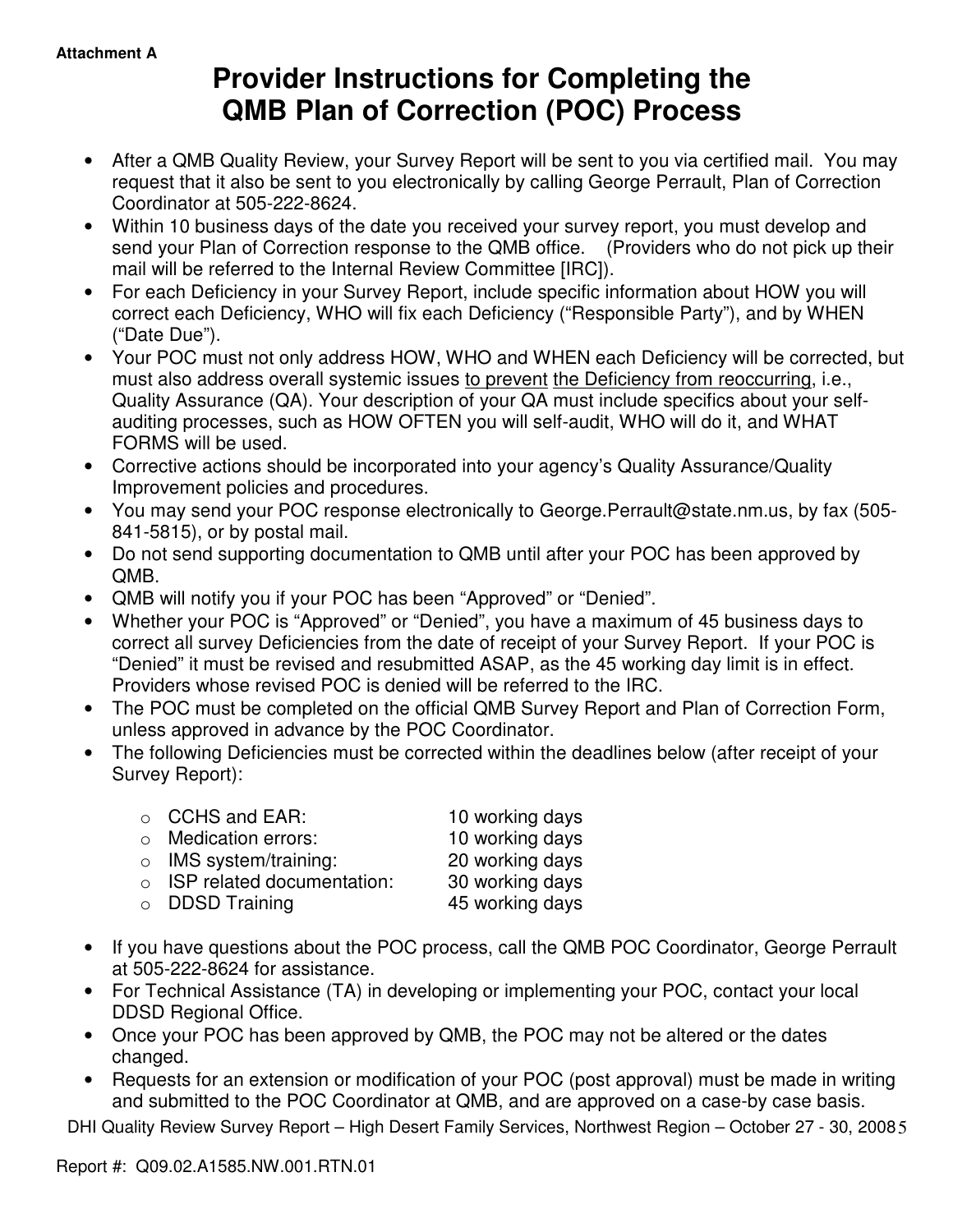- When submitting supporting documentation, organize your documents by Tag #s, and annotate or label each document using Individual #s.
- Do not submit original documents, copies are fine. Originals must be maintained in the agency/client file(s) as per DDSD Standards.
- Failure to submit, complete or implement your POC within the required timeframes will result in a referral to the IRC and the possible imposition of a \$200 per day Civil Monetary Penalty until it is received, completed and/or implemented.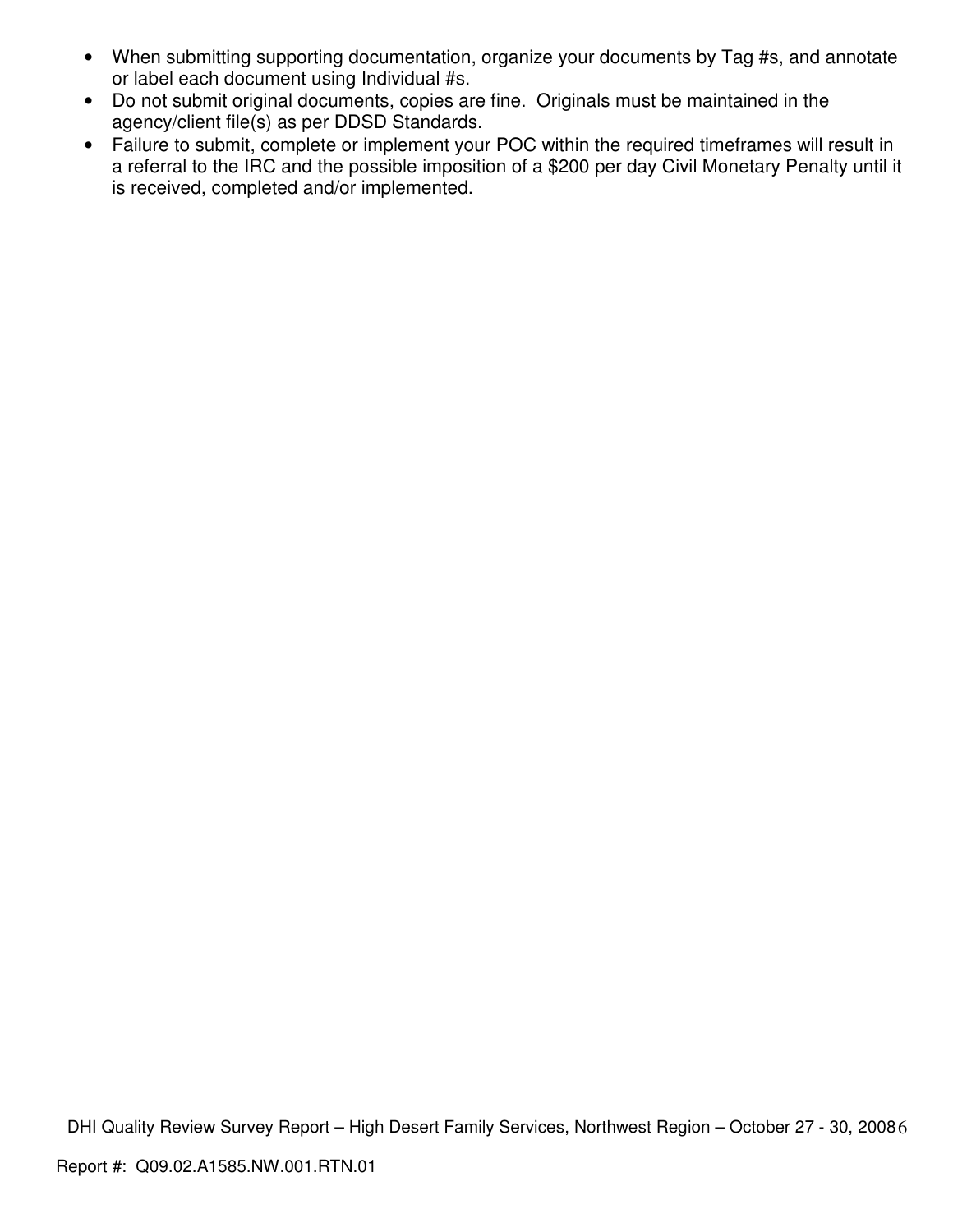# **QMB Scope and Severity Matrix of survey results**

Each deficiency in your Report of Findings is scored on a Scope and Severity Scale. The culmination of each deficiency's Scope and Severity is used to determine degree of compliance to standards and regulations and level of QMB Certification.

|                 |                  |                                                                |                                  | <b>SCOPE</b>                    |                                               |
|-----------------|------------------|----------------------------------------------------------------|----------------------------------|---------------------------------|-----------------------------------------------|
|                 |                  |                                                                | <b>Isolated</b><br>$01\% - 15\%$ | <b>Pattern</b><br>$16\% - 79\%$ | <b>Widespread</b><br>80% - 100%               |
| <b>SEVERITY</b> | High Impact      | Immediate<br>Jeopardy to<br>individual health<br>and or safety | J.                               | Κ.                              | L.                                            |
|                 |                  | <b>Actual harm</b>                                             | G.                               | Н.                              | I.                                            |
|                 | Medium<br>Impact | No Actual Harm<br><b>Potential for more</b>                    | D.                               | Е.                              | $F.$ (3 or more)                              |
|                 |                  | than minimal harm                                              | $D.$ (2 or less)                 |                                 | <b>F.</b> (no conditions<br>of participation) |
|                 | Impact<br>MOT    | No Actual Harm<br>Minimal potential<br>for harm.               | A.                               | <b>B.</b>                       | C.                                            |

Scope and Severity Definitions:

## Key to Scope scale:

## Isolated:

A deficiency that is limited to 1% to 15% of the sample, usually impacting no more than one or two individuals in the sample.

## Pattern:

A deficiency that impacts a number or group of individuals from 16% to 79% of the sample is defined as a pattern finding. Pattern findings suggest the need for system wide corrective actions.

# Widespread:

A deficiency that impacts most or all (80% to 100%) of the individuals in the sample is defined as widespread or pervasive. Widespread findings suggest the need for system wide corrective actions as well as the need to implement a Continuous Quality Improvement process to improve or build infrastructure. Widespread findings must be referred to the Internal Review Committee for review and possible actions or sanctions.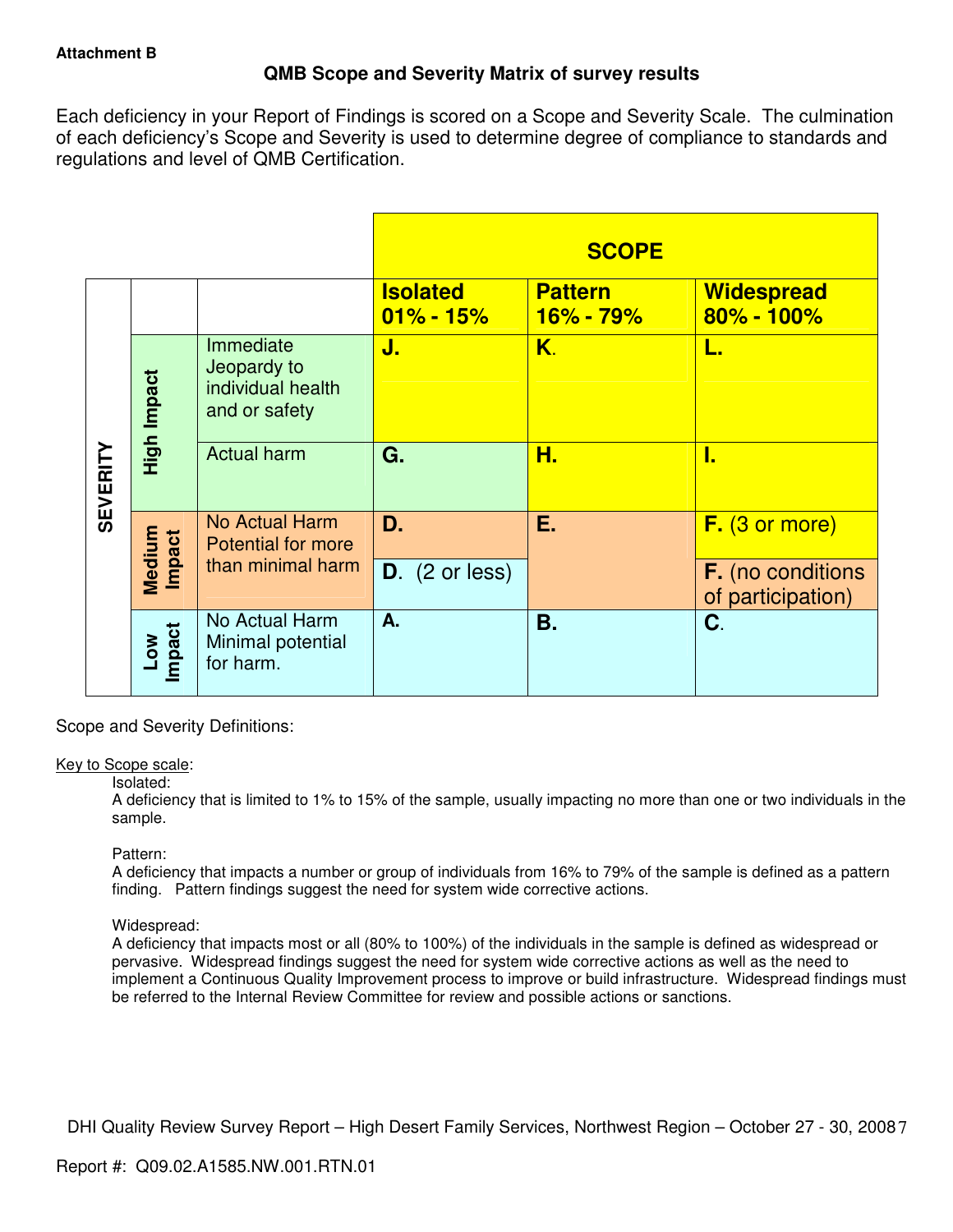#### Key to Severity scale:

Low Impact Severity: (Blue)

Low level findings have no or minimal potential for harm to an individual. Providers that have no findings above a "C" level may receive a "Quality" Certification approval rating from QMB.

#### Medium Impact Severity: (Tan)

Medium level findings have a potential for harm to an individual. Providers that have no findings above a "F" level and/or no more than two F level findings and no F level Conditions of Participation may receive a "Merit" Certification approval rating from QMB.

#### High Impact Severity: (Green or Yellow)

High level findings are when harm to an individual has occurred. Providers that have no findings above "I" level may only receive a "Standard" Approval rating from QMB and will be referred to the IRC.

#### High Impact Severity: (Yellow)

"J, K, and L" Level findings:

This is a finding of Immediate Jeopardy. If a provider is found to have "I" level findings or higher, with an outcome of Immediate Jeopardy, including repeat findings or Conditions of Participation they will be referred to the Internal Review Committee.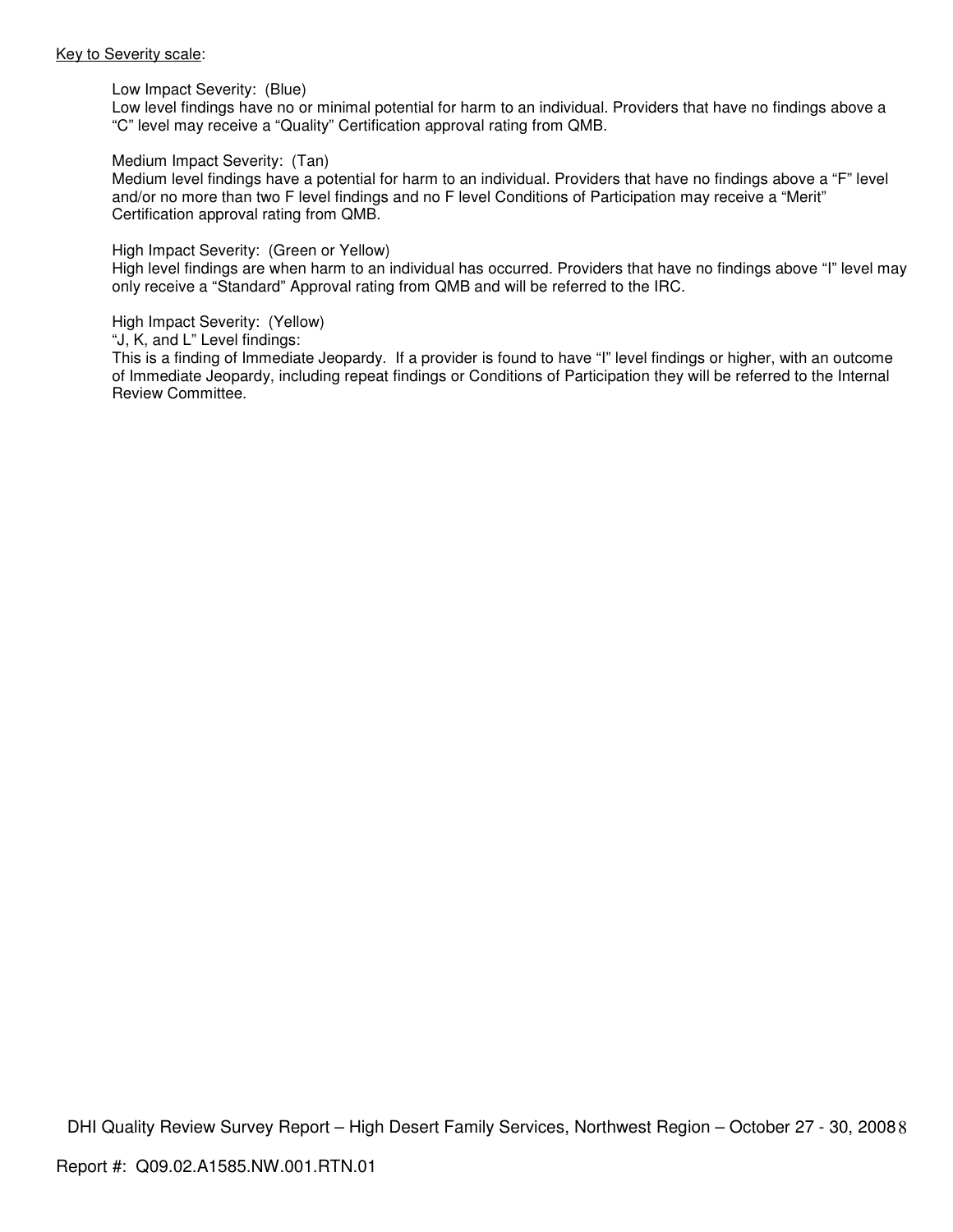# **Guidelines for the Provider Informal Reconsideration of Finding (IRF) Process**

# **Introduction:**

Throughout the process, surveyors are openly communicating with providers. Open communication means that surveyors have clarified issues and/or requested missing information before completing the review. Regardless, there may still be instances where the provider disagrees with a specific finding.

To informally dispute a finding the provider must request in writing an Informal Reconsideration of the Finding (IRF) to the QMB Deputy Bureau Chief **within 10 working days** of receipt of the final report.

The written request for an IRF must be completed on the **QMB Request for Informal Reconsideration of Finding Form** (available on the QMB website) and must specify in detail the request for reconsideration and why the finding is inaccurate. The **IRF request must include all supporting documentation or evidence that was not previously reviewed during the survey process.** 

## **The following limitations apply to the IRF process:**

- The request for an IRF and all supporting evidence must be received in 10 days.
- Findings based on evidence requested during the survey and not provided may not be subject to reconsideration.
- The supporting documentation must be new evidence not previously reviewed by the survey team.
- Providers must continue to complete their plan of correction during the IRF process
- Providers may not request an IRF to challenge the Scope and Severity of a finding.
- Providers may not request an IRF to challenge the sampling methodology.
- Providers may not request an IRF based on disagreement with the nature of the standard or regulation.
- Providers may not request an IRF to challenge the team composition
- Providers may not request an IRF to challenge the QMB Quality Approval Rating and the length of their DDSD provider contract.

## **A Provider forfeits the right to an IRF if the request is not made within 10 working days of receiving the report and does not include all supporting documentation or evidence to show compliance with the standards and regulations.**

QMB has 30 working days to complete the review and notify the provider of the decision. The request will be reviewed by the IRF committee. The Provider will be notified in writing of the ruling, no face to face meeting will be conducted.

When a Provider requests that a finding be reconsidered, it does not stop or delay the Plan of Correction process. **Providers must continue to complete the Plan of Correction, including the finding in dispute regardless of the IRF status.** If a finding is successfully reconsidered, it will be noted and will be removed or modified from the report. It should be noted that in some cases a Plan of Correction may be completed prior to the IRF process being completed. The provider will be notified in writing on the decisions of the IRF committee.

## **Administrative Review Process:**

If a Provider desires to challenge the decision of the IRF committee they may request an Administrative Review by the DHI and DDSD Director. The Request must be made in writing to the QMB Bureau Chief and received within 5 days of notification from the IRF decision.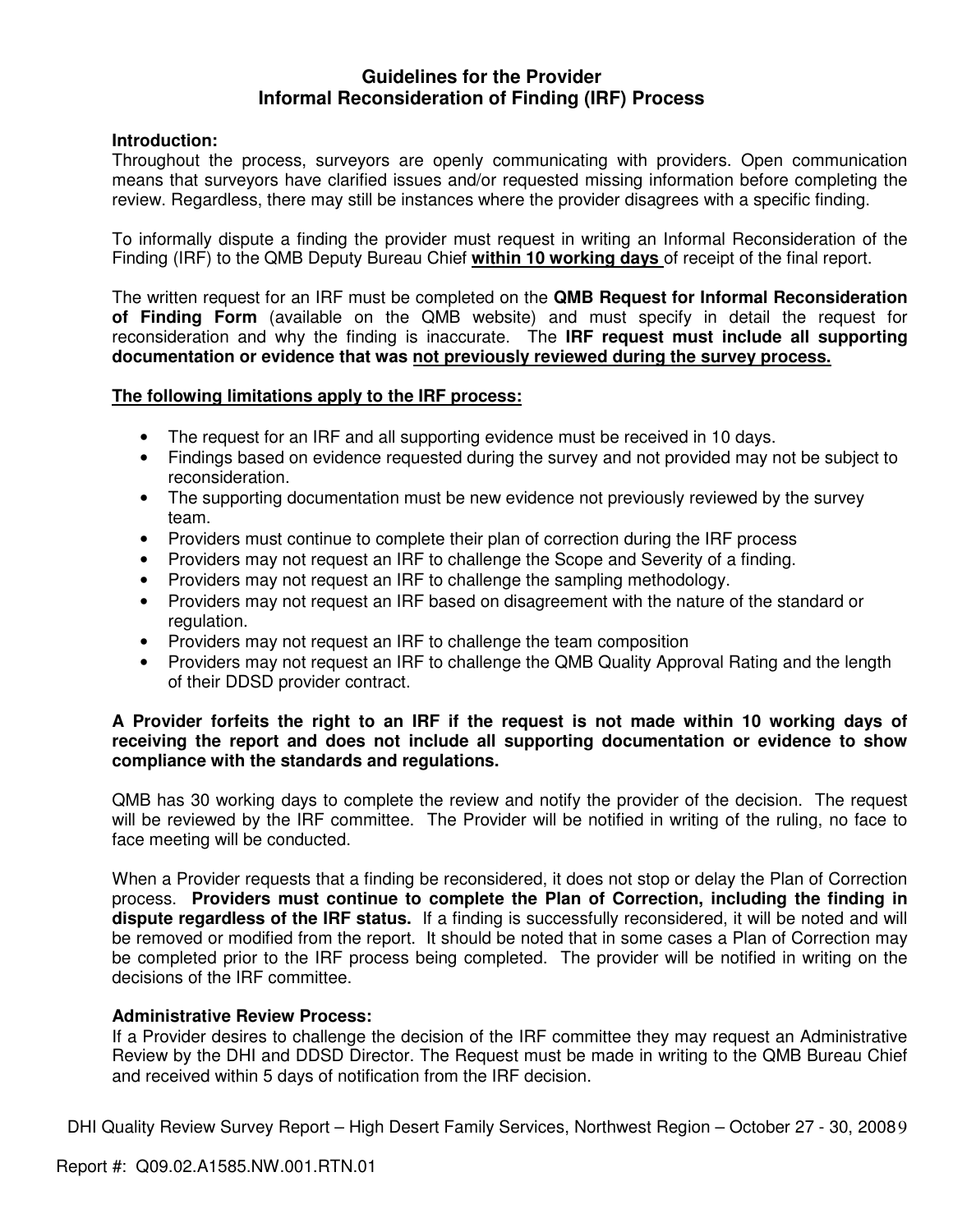# **Regarding IRC Sanctions:**

The Informal Reconsideration of the Finding process is a separate process specific to QMB Survey Findings and should not be confused with any process associated with IRC Sanctions.

If a Provider desires to Dispute or Appeal an IRC Sanction that is a separate and different process. Providers may choose the Informal Dispute Resolution Process or the Formal Medicaid Fair Hearing Process to dispute or appeal IRC sanctions, please refer to the DOH Sanction policy and section 39 of the provider contract agreement.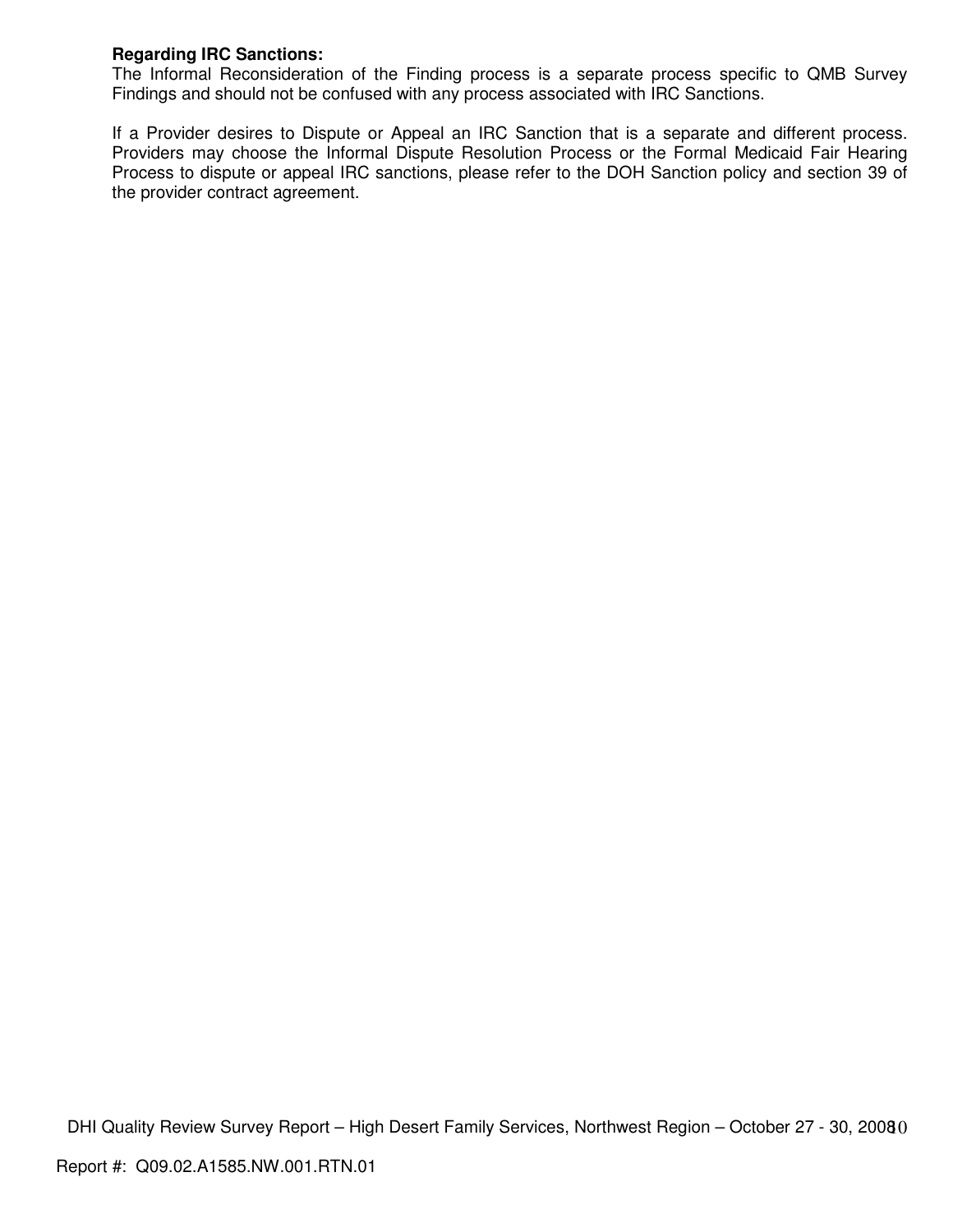| <b>Agency:</b>   | <b>High Desert Family Services, Inc. - Northwest Region</b>                                      |
|------------------|--------------------------------------------------------------------------------------------------|
| Program:         | Developmental Disabilities Waiver                                                                |
| Service:         | Community Living (Family Living) & Community Inclusion (Community Access & Supported Employment) |
| Monitoring Type: | Routine                                                                                          |
| Date of Survey:  | October 27 - 30, 2008                                                                            |

| <b>Statute</b>                                     | <b>Deficiency</b>                              | <b>Agency Plan of Correction and</b> | <b>Date Due</b> |
|----------------------------------------------------|------------------------------------------------|--------------------------------------|-----------------|
|                                                    |                                                | <b>Responsible Party</b>             |                 |
| Tag #1A08 Agency Case File                         | <b>Scope and Severity Rating: B</b>            |                                      |                 |
| Developmental Disabilities (DD) Waiver Service     | Based on record review, the Agency failed to   |                                      |                 |
| Standards effective 4/1/2007                       | maintain at the administrative office a        |                                      |                 |
| <b>CHAPTER 1 II. PROVIDER AGENCY</b>               | confidential case file for 4 of 8 individuals. |                                      |                 |
| <b>REQUIREMENTS:</b> The objective of these        |                                                |                                      |                 |
| standards is to establish Provider Agency policy,  | Review of the Agency individual case files     |                                      |                 |
| procedure and reporting requirements for DD        | revealed the following items were missing,     |                                      |                 |
| Medicaid Waiver program. These requirements        | incomplete, and/or not current:                |                                      |                 |
| apply to all such Provider Agency staff, whether   |                                                |                                      |                 |
| directly employed or subcontracting with the       | Positive Behavioral Plan (#6 & 8)<br>$\bullet$ |                                      |                 |
| Provider Agency. Additional Provider Agency        |                                                |                                      |                 |
| requirements and personnel qualifications may      | <b>Positive Behavioral Crisis</b><br>$\bullet$ |                                      |                 |
| be applicable for specific service standards.      | Intervention/Prevention Plan (#6)              |                                      |                 |
| D. Provider Agency Case File for the               |                                                |                                      |                 |
| Individual: All Provider Agencies shall maintain   | Speech Therapy Plan (#3)<br>$\bullet$          |                                      |                 |
| at the administrative office a confidential case   |                                                |                                      |                 |
| file for each individual. Case records belong to   | Physical Therapy Plan (#3 & 6)<br>$\bullet$    |                                      |                 |
| the individual receiving services and copies shall |                                                |                                      |                 |
| be provided to the receiving agency whenever       | Annual Physical (#4)<br>$\bullet$              |                                      |                 |
| an individual changes providers. The record        |                                                |                                      |                 |
| must also be made available for review when        |                                                |                                      |                 |
| requested by DOH, HSD or federal government        |                                                |                                      |                 |
| representatives for oversight purposes. The        |                                                |                                      |                 |
| individual's case file shall include the following |                                                |                                      |                 |
| requirements:                                      |                                                |                                      |                 |
| Emergency contact information, including<br>(1)    |                                                |                                      |                 |
| the individual's address, telephone number,        |                                                |                                      |                 |
| names and telephone numbers of relatives,          |                                                |                                      |                 |
| or guardian or conservator, physician's            |                                                |                                      |                 |
| name(s) and telephone number(s),                   |                                                |                                      |                 |
| pharmacy name, address and telephone               |                                                |                                      |                 |
| number, and health plan if appropriate;            |                                                |                                      |                 |
| The individual's complete and current ISP,<br>(2)  |                                                |                                      |                 |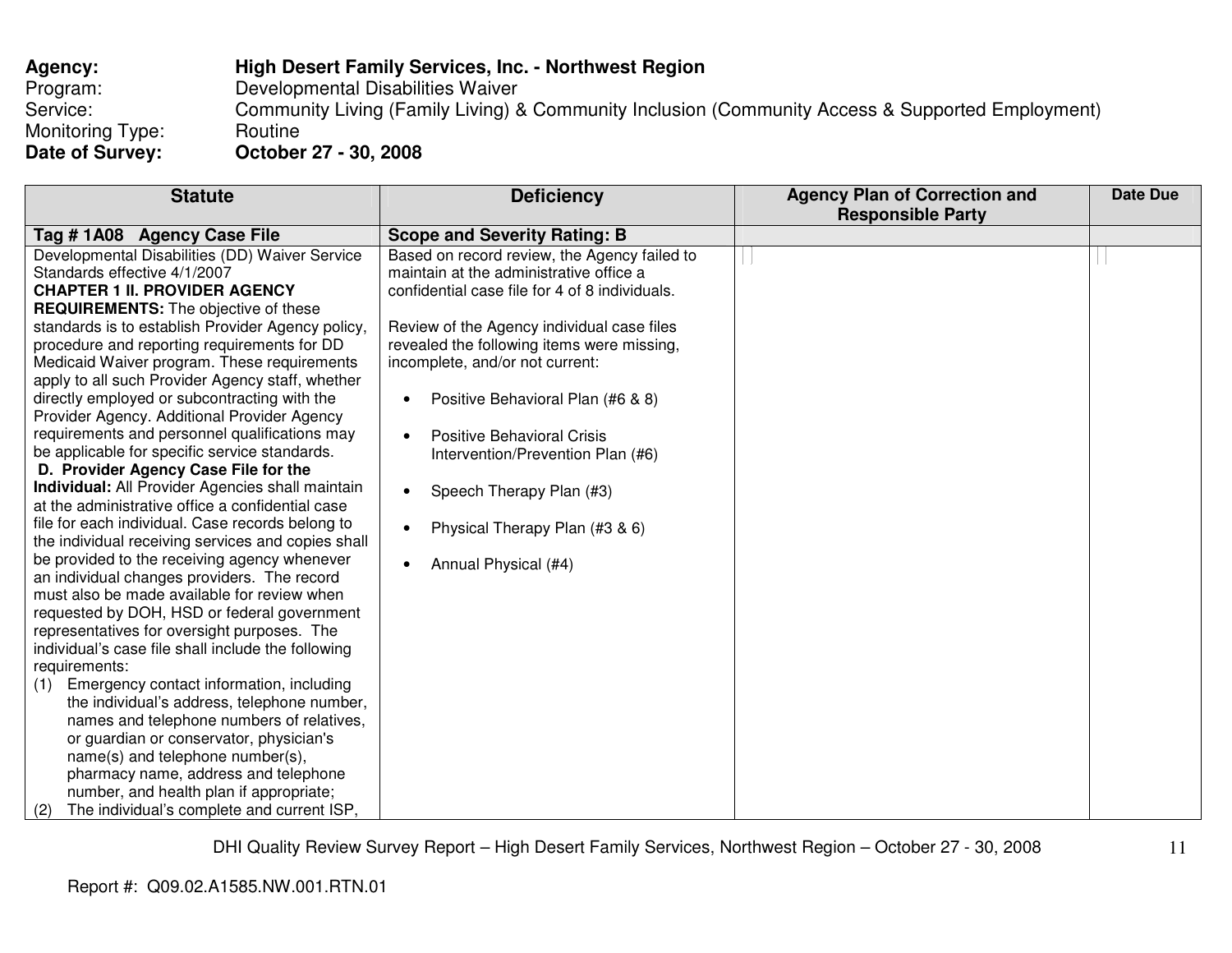|     | with all supplemental plans specific to the       |  |  |
|-----|---------------------------------------------------|--|--|
|     | individual, and the most current completed        |  |  |
|     | Health Assessment Tool (HAT);                     |  |  |
| (3) | Progress notes and other service delivery         |  |  |
|     | documentation;                                    |  |  |
| (4) | Crisis Prevention/Intervention Plans, if there    |  |  |
|     | are any for the individual;                       |  |  |
| (5) | A medical history, which shall include at         |  |  |
|     | least demographic data, current and past          |  |  |
|     | medical diagnoses including the cause (if         |  |  |
|     | known) of the developmental disability,           |  |  |
|     | psychiatric diagnoses, allergies (food,           |  |  |
|     | environmental, medications),                      |  |  |
|     | immunizations, and most recent physical           |  |  |
|     | exam;                                             |  |  |
| (6) | When applicable, transition plans                 |  |  |
|     | completed for individuals at the time of          |  |  |
|     | discharge from Fort Stanton Hospital or Los       |  |  |
|     | Lunas Hospital and Training School; and           |  |  |
| (7) | Case records belong to the individual             |  |  |
|     | receiving services and copies shall be            |  |  |
|     | provided to the individual upon request.          |  |  |
| (8) | The receiving Provider Agency shall be            |  |  |
|     | provided at a minimum the following               |  |  |
|     | records whenever an individual changes            |  |  |
|     | provider agencies:                                |  |  |
|     | (a) Complete file for the past 12 months;         |  |  |
|     | (b) ISP and quarterly reports from the current    |  |  |
|     | and prior ISP year;                               |  |  |
|     | Intake information from original admission<br>(C) |  |  |
|     | to services; and                                  |  |  |
|     | (d) When applicable, the Individual Transition    |  |  |
|     | Plan at the time of discharge from Los            |  |  |
|     | Lunas Hospital and Training School or Ft.         |  |  |
|     | Stanton Hospital.                                 |  |  |
|     |                                                   |  |  |
|     |                                                   |  |  |
|     |                                                   |  |  |
|     |                                                   |  |  |
|     |                                                   |  |  |
|     |                                                   |  |  |
|     |                                                   |  |  |
|     |                                                   |  |  |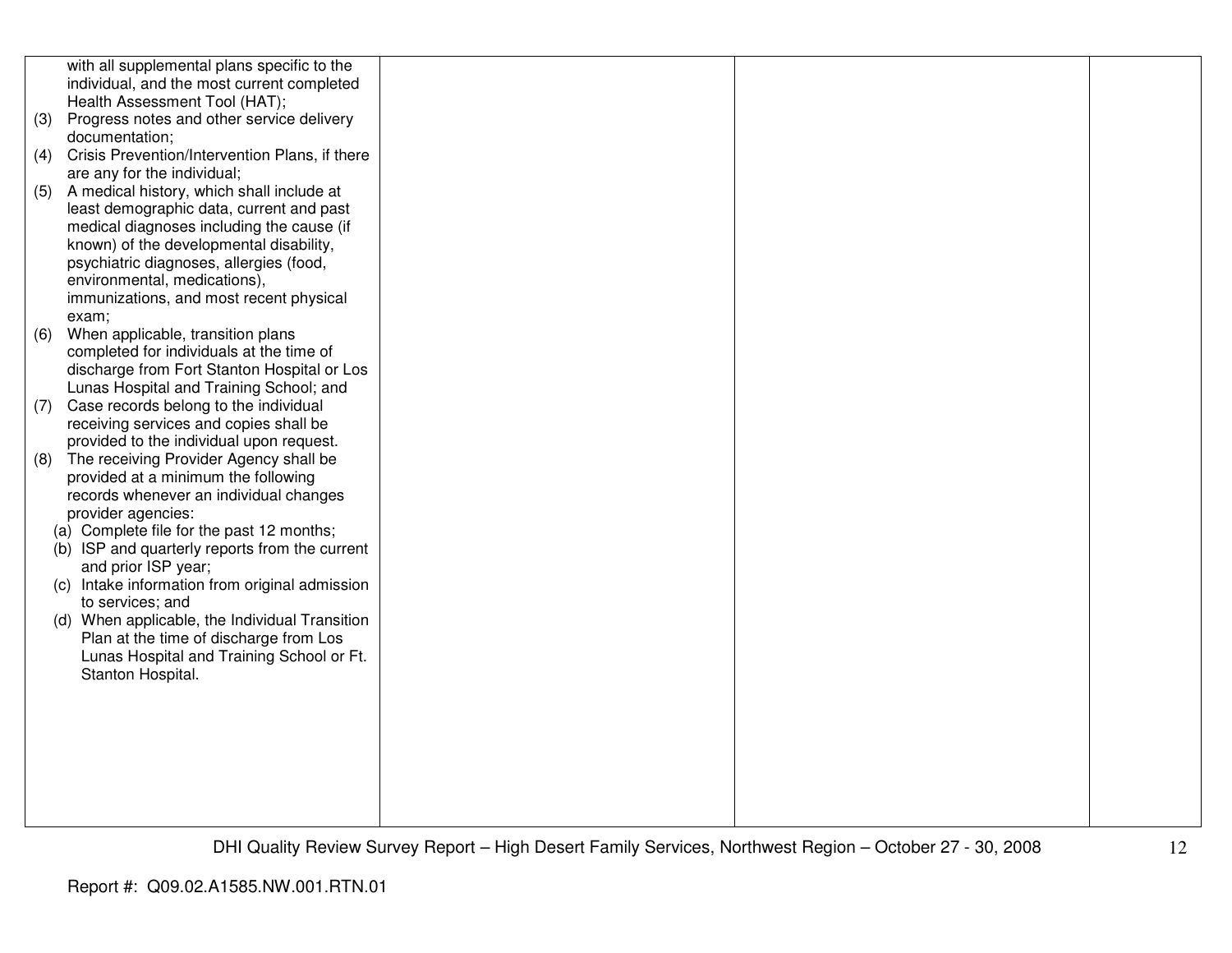| Tag # 1A09 Medication Delivery (MAR)                                                      | <b>Scope and Severity Rating: E</b>           |  |
|-------------------------------------------------------------------------------------------|-----------------------------------------------|--|
| Developmental Disabilities (DD) Waiver Service                                            | Medication Administration Records (MAR) were  |  |
| Standards effective 4/1/2007                                                              | reviewed for the months of July, August &     |  |
| <b>CHAPTER 1 II. PROVIDER AGENCY</b>                                                      | September 2008.                               |  |
| <b>REQUIREMENTS:</b> The objective of these                                               |                                               |  |
| standards is to establish Provider Agency policy,                                         | The following MARs contained missing          |  |
| procedure and reporting requirements for DD                                               | medications entries and/or other errors:      |  |
| Medicaid Waiver program. These requirements                                               |                                               |  |
| apply to all such Provider Agency staff, whether                                          | Individual #1                                 |  |
| directly employed or subcontracting with the                                              | <b>July 2008</b>                              |  |
| Provider Agency. Additional Provider Agency                                               | MAR did not indicate the prescribed dosage of |  |
| requirements and personnel qualifications may                                             | the medication being administered.            |  |
| be applicable for specific service standards.                                             | • Sertraline                                  |  |
| Ε.<br><b>Medication Delivery: Provider Agencies</b>                                       | • Risperdal                                   |  |
| that provide Community Living, Community                                                  | $\bullet$ Caltrate + D                        |  |
| Inclusion or Private Duty Nursing services shall                                          |                                               |  |
| have written policies and procedures regarding                                            | August 2008                                   |  |
| medication(s) delivery and tracking and reporting                                         | MAR did not indicate the prescribed dosage of |  |
| of medication errors in accordance with DDSD                                              | the medication being administered.            |  |
| Medication Assessment and Delivery Policy and                                             | • Sertraline                                  |  |
| Procedures, the Board of Nursing Rules and                                                | • Risperdal                                   |  |
| Board of Pharmacy standards and regulations.                                              | $\bullet$ Caltrate + D                        |  |
| When required by the DDSD Medication<br>(2)<br>Assessment and Delivery Policy, Medication | September 2008                                |  |
| Administration Records (MAR) shall be                                                     | MAR did not indicate the prescribed dosage of |  |
| maintained and include:                                                                   | the medication being administered.            |  |
| (a) The name of the individual, a transcription                                           | • Sertraline                                  |  |
| of the physician's written or licensed                                                    | • Risperdal                                   |  |
| health care provider's prescription                                                       | $\bullet$ Caltrate + D                        |  |
| including the brand and generic name of                                                   |                                               |  |
| the medication, diagnosis for which the                                                   | Individual #3                                 |  |
| medication is prescribed;                                                                 | <b>July 2008</b>                              |  |
| (b) Prescribed dosage, frequency and                                                      | MAR did not indicate the diagnosis for which  |  |
| method/route of administration, times and                                                 | the medication is prescribed.                 |  |
| dates of administration;                                                                  | • Furosemide 40mg                             |  |
| Initials of the individual administering or<br>(C)                                        | • Senna-Gen                                   |  |
| assisting with the medication;                                                            | • Carbamazepine 200mg                         |  |
| Explanation of any medication irregularity;<br>(d)                                        | • Gabapentin 400mg                            |  |
| (e) Documentation of any allergic reaction or                                             | • Loratadine 10mg                             |  |
| adverse medication effect; and                                                            | • Klon-Con M20 Tablet                         |  |
| For PRN medication, an explanation for                                                    | • Citalopram 40mg                             |  |
| the use of the PRN medication shall                                                       | • Multivitamin                                |  |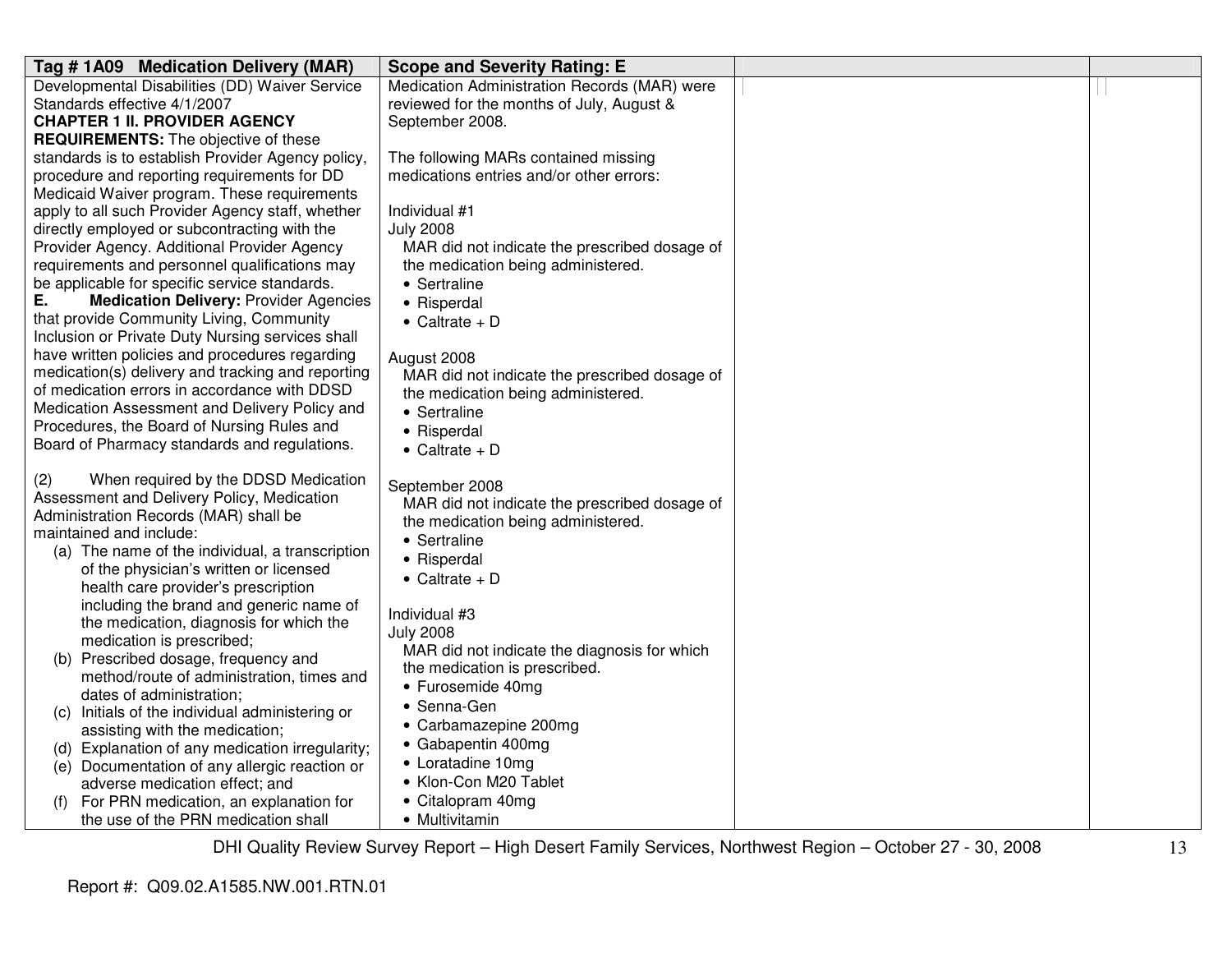|     | include observable signs/symptoms or                                               | • Oyst Shell 500mg                                                            |  |
|-----|------------------------------------------------------------------------------------|-------------------------------------------------------------------------------|--|
|     | circumstances in which the medication is                                           |                                                                               |  |
|     | to be used, and documentation of                                                   | MAR indicated the frequency of the                                            |  |
|     | effectiveness of PRN medication                                                    | medication, yet review of the MAR found the                                   |  |
|     | administered.                                                                      | MAR did not contain enough space to                                           |  |
|     | (3) The Provider Agency shall also maintain a                                      | document all required dosages. MAR                                            |  |
|     | signature page that designates the full                                            | contained space for 3 dosages, medication                                     |  |
|     | name that corresponds to each initial used<br>to document administered or assisted | required 4 dosages. No other documentation                                    |  |
|     | delivery of each dose;                                                             | was found indicating the fourth dosage being                                  |  |
| (4) | MARs are not required for individuals                                              | given for the following medication:                                           |  |
|     | participating in Independent Living who self-                                      | • Gabapentin 400mg 4x Daily                                                   |  |
|     | administer their own medications;                                                  | August 2008                                                                   |  |
| (5) | Information from the prescribing pharmacy                                          | MAR did not indicate the diagnosis for which                                  |  |
|     | regarding medications shall be kept in the                                         | the medication is prescribed.                                                 |  |
|     | home and community inclusion service                                               | • Furosemide 40mg                                                             |  |
|     | locations and shall include the expected                                           | • Senna-Gen                                                                   |  |
|     | desired outcomes of administrating the                                             | • Carbamazepine 200mg                                                         |  |
|     | medication, signs and symptoms of adverse                                          | • Gabapentin 400mg                                                            |  |
|     | events and interactions with other                                                 | • Loratadine 10mg                                                             |  |
|     | medications;                                                                       | • Klon-Con M20 Tablet                                                         |  |
|     |                                                                                    | • Citalopram 40mg                                                             |  |
|     |                                                                                    | • Multivitamin                                                                |  |
|     |                                                                                    | • Oyst Shell 500mg                                                            |  |
|     |                                                                                    |                                                                               |  |
|     |                                                                                    | MAR indicated the frequency of the                                            |  |
|     |                                                                                    | medication, yet review of the MAR found the                                   |  |
|     |                                                                                    | MAR did not contain enough space to                                           |  |
|     |                                                                                    | document all required dosages. MAR                                            |  |
|     |                                                                                    | contained space for 3 dosages, medication                                     |  |
|     |                                                                                    | required 4 dosages. No other documentation                                    |  |
|     |                                                                                    | was found indicating the fourth dosage being                                  |  |
|     |                                                                                    | given for the following medication:                                           |  |
|     |                                                                                    | • Gabapentin 400mg 4x Daily                                                   |  |
|     |                                                                                    |                                                                               |  |
|     |                                                                                    | September 2008                                                                |  |
|     |                                                                                    | MAR did not indicate the diagnosis for which<br>the medication is prescribed. |  |
|     |                                                                                    | • Furosemide 40mg                                                             |  |
|     |                                                                                    | • Senna-Gen                                                                   |  |
|     |                                                                                    | • Carbamazepine 200mg                                                         |  |
|     |                                                                                    | • Gabapentin 400mg                                                            |  |
|     |                                                                                    |                                                                               |  |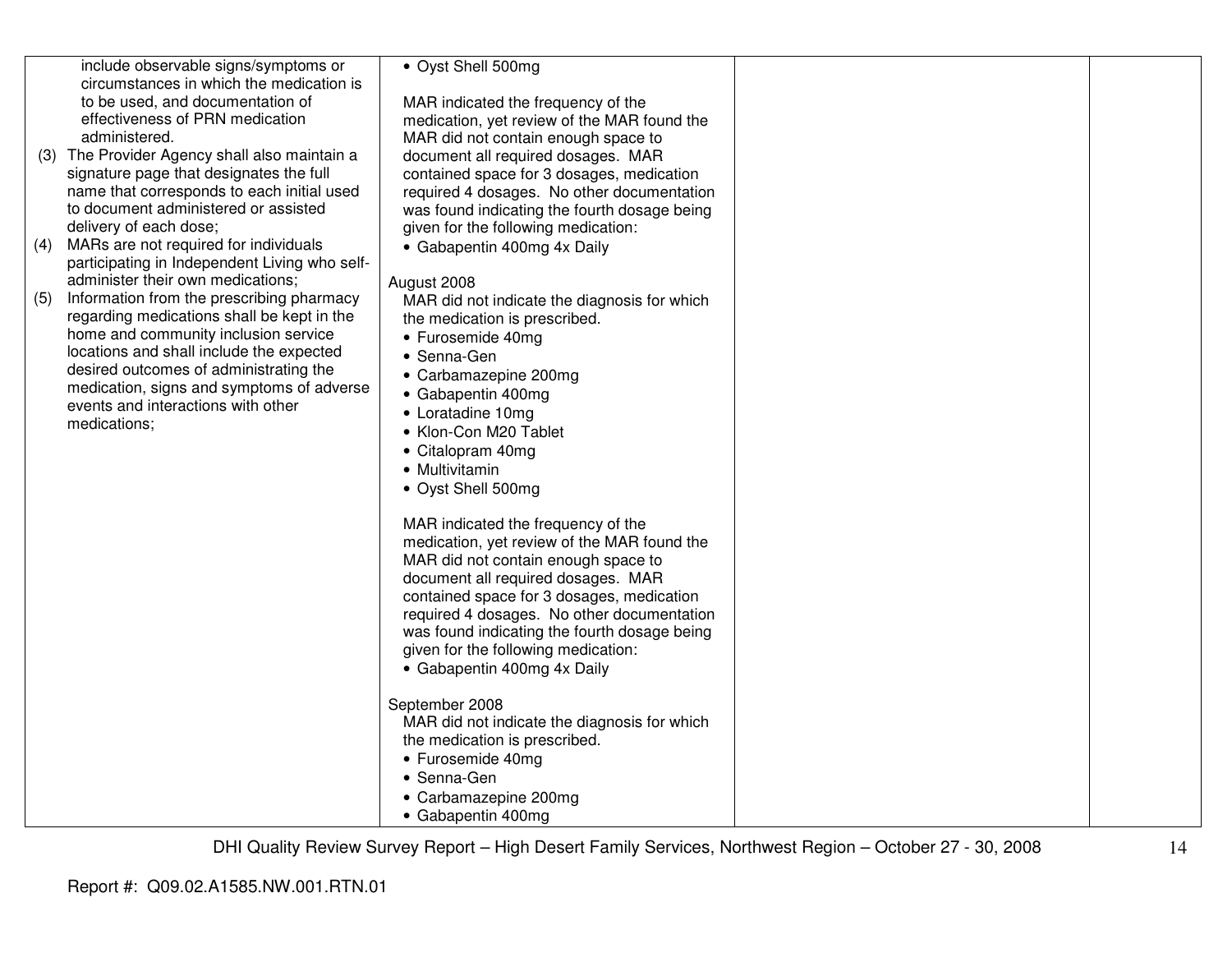| • Loratadine 10mg<br>• Klon-Con M20 Tablet<br>• Citalopram 40mg<br>• Multivitamin<br>• Oyst Shell 500mg                                                                                                                                                                                                                                                                         |  |
|---------------------------------------------------------------------------------------------------------------------------------------------------------------------------------------------------------------------------------------------------------------------------------------------------------------------------------------------------------------------------------|--|
| MAR indicated the frequency of the<br>medication, yet review of the MAR found the<br>MAR did not contain enough space to<br>document all required dosages. MAR<br>contained space for 3 dosages, medication<br>required 4 dosages. No other documentation<br>was found indicating the fourth dosage being<br>given for the following medication:<br>• Gabapentin 400mg 4x Daily |  |
| Individual #6<br>August 2008<br>MAR did not indicate the method/route of<br>administration for the medication prescribed.<br>• Oxybutynin 5mg                                                                                                                                                                                                                                   |  |
| September 2008<br>MAR did not indicate the method/route of<br>administration for the medication prescribed.<br>• Oxybutynin 5mg                                                                                                                                                                                                                                                 |  |
| Individual #7<br><b>July 2008</b><br>MAR did not indicate the diagnosis for which<br>the medication is prescribed.<br>• Lactulose 10mg/15ml<br>$\bullet$ Iron                                                                                                                                                                                                                   |  |
| MAR did not indicate the prescribed dosage<br>and frequency and/or route of the medication<br>being administered.<br>$\bullet$ Iron                                                                                                                                                                                                                                             |  |
| August & September 2008<br>During the on-site week of October 27, 2008,<br>surveyors made numerous requests for                                                                                                                                                                                                                                                                 |  |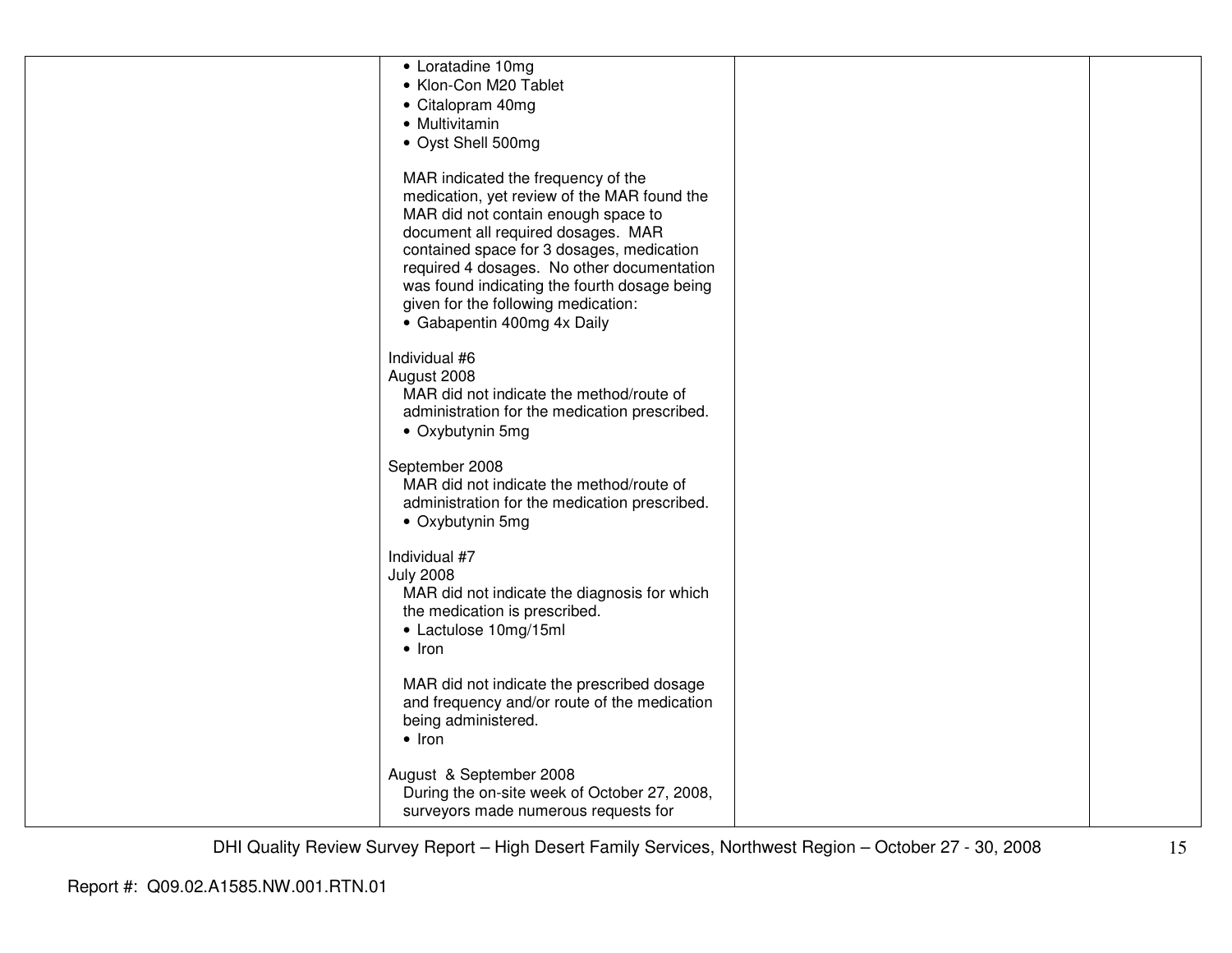| August & September 2008 MARs. As of<br>October 30, 2008 no MARs were provided. |  |
|--------------------------------------------------------------------------------|--|
|                                                                                |  |
|                                                                                |  |
|                                                                                |  |
|                                                                                |  |
|                                                                                |  |
|                                                                                |  |
|                                                                                |  |
|                                                                                |  |
|                                                                                |  |
|                                                                                |  |
|                                                                                |  |
|                                                                                |  |
|                                                                                |  |
|                                                                                |  |
|                                                                                |  |
|                                                                                |  |
|                                                                                |  |
|                                                                                |  |
|                                                                                |  |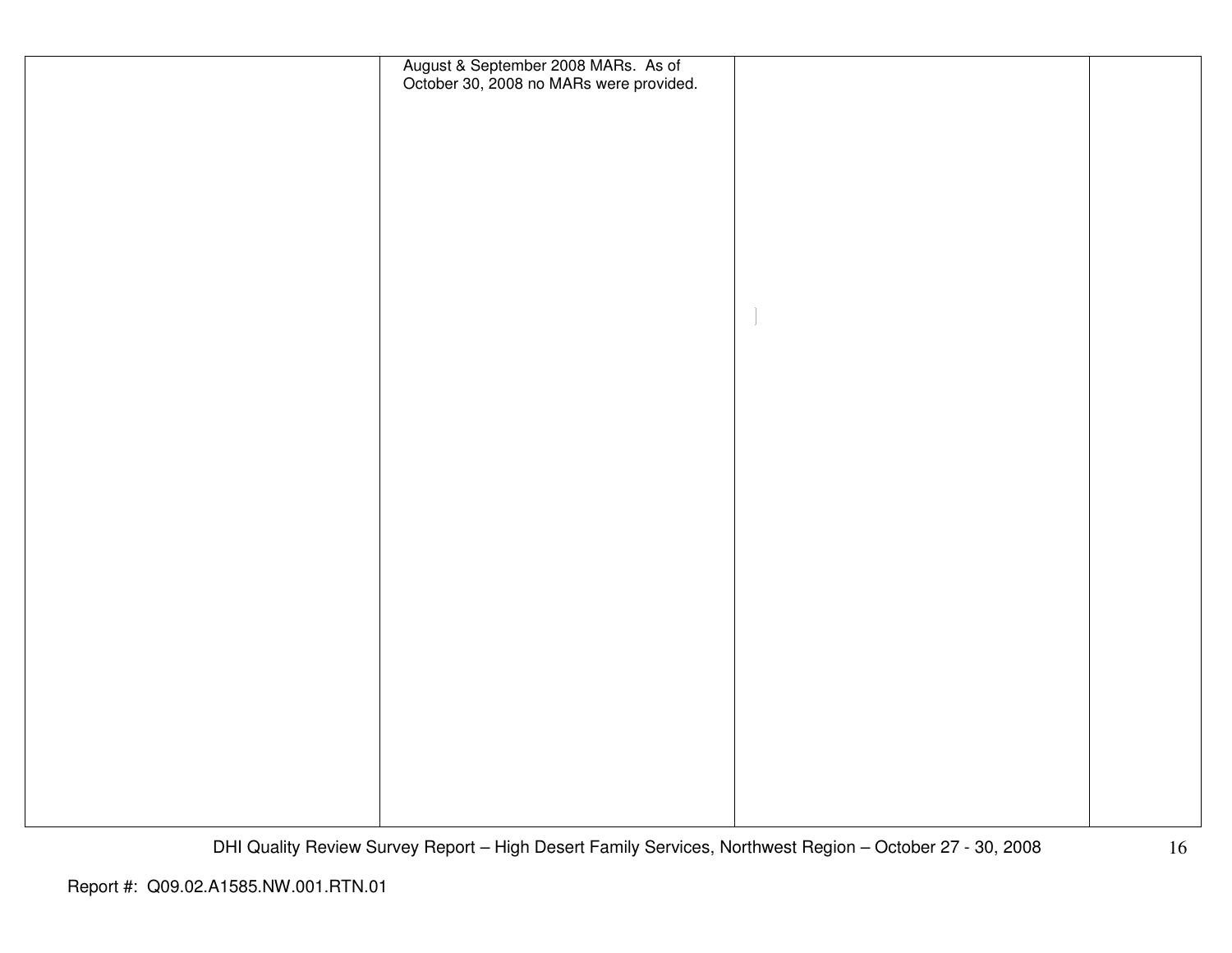| Tag # 1A15 Healthcare Documentation                                                                                                                                                                                                                                                                                                                                                                                                                                                                                                                                                                                                                                                                                                                                                                                                                                                                                                                                                                                                                                                                                                                                                                                                                                                                                                                                                                                                                                                                                                                                                                                                                                                                                       | <b>Scope and Severity Rating: E</b>                                                                                                                                                                                                                                                                                                                                                                                                                                                                                                                               |  |
|---------------------------------------------------------------------------------------------------------------------------------------------------------------------------------------------------------------------------------------------------------------------------------------------------------------------------------------------------------------------------------------------------------------------------------------------------------------------------------------------------------------------------------------------------------------------------------------------------------------------------------------------------------------------------------------------------------------------------------------------------------------------------------------------------------------------------------------------------------------------------------------------------------------------------------------------------------------------------------------------------------------------------------------------------------------------------------------------------------------------------------------------------------------------------------------------------------------------------------------------------------------------------------------------------------------------------------------------------------------------------------------------------------------------------------------------------------------------------------------------------------------------------------------------------------------------------------------------------------------------------------------------------------------------------------------------------------------------------|-------------------------------------------------------------------------------------------------------------------------------------------------------------------------------------------------------------------------------------------------------------------------------------------------------------------------------------------------------------------------------------------------------------------------------------------------------------------------------------------------------------------------------------------------------------------|--|
| <b>Developmental Disabilities (DD) Waiver</b><br>Service Standards Chapter 1. III. E. (1 - 4)<br><b>CHAPTER 1. III. PROVIDER AGENCY</b><br><b>DOCUMENTATION OF SERVICE DELIVERY</b><br><b>AND LOCATION</b>                                                                                                                                                                                                                                                                                                                                                                                                                                                                                                                                                                                                                                                                                                                                                                                                                                                                                                                                                                                                                                                                                                                                                                                                                                                                                                                                                                                                                                                                                                                | Based on record review, the Agency failed to<br>maintain the required documentation in the<br>Individuals' Agency Records as required per<br>standard for 5 of 8 individuals.                                                                                                                                                                                                                                                                                                                                                                                     |  |
| E. Healthcare Documentation by Nurses For<br><b>Community Living Services, Community</b><br><b>Inclusion Services and Private Duty Nursing</b><br><b>Services:</b> Nursing services must be available as<br>needed and documented for Provider Agencies<br>delivering Community Living Services,<br>Community Inclusion Services and Private Duty<br>Nursing Services.<br>(1) Documentation of nursing assessment<br>activities<br>(a) The following hierarchy shall be used to<br>determine which provider agency is responsible<br>for completion of the HAT and MAAT and related<br>subsequent planning and training:<br>(i) Community living services provider agency;<br>(ii) Private duty nursing provider agency;<br>(iii) Adult habilitation provider agency;<br>(iv) Community access provider agency; and<br>(v) Supported employment provider agency.<br>(b) The provider agency must arrange for their<br>nurse to complete the Health Assessment Tool<br>(HAT) and the Medication Administration<br>Assessment Tool (MAAT) on at least an annual<br>basis for each individual receiving community<br>living, community inclusion or private duty<br>nursing services, unless the provider agency<br>arranges for the individual's Primary Care<br>Practitioner (PCP) to voluntarily complete these<br>assessments in lieu of the agency nurse. Agency<br>nurses may also complete these assessments in<br>collaboration with the Primary Care Practitioner if<br>they believe such consultation is necessary for<br>an accurate assessment. Family Living Provider<br>Agencies have the option of having the<br>subcontracted caregiver complete the HAT<br>instead of the nurse or PCP, if the caregiver is | The following were missing or not current:<br>• Health Assessment Tool (#5)<br>• Medication Administration Assessment Tool<br>(#5)<br>• Quarterly Nursing Review if HCP/Crisis<br>Plans<br>10/2007 - 10/2008 (#1)<br>$\bullet$<br>10/2007 - 10/2008 (#4)<br>10/2007 - 10/2008 (#7)<br>$\bullet$<br>• Healthcare Plans (#3 & 4)<br>• Crisis Plans<br>Venus Insufficiency (#4)<br>• Special Health Care Needs:<br>Nutritional Assessment (Per Quarterly<br>Nutritional Assessment dated 01/18/07<br>the individual was to have one<br>completed in April 2007) (#4) |  |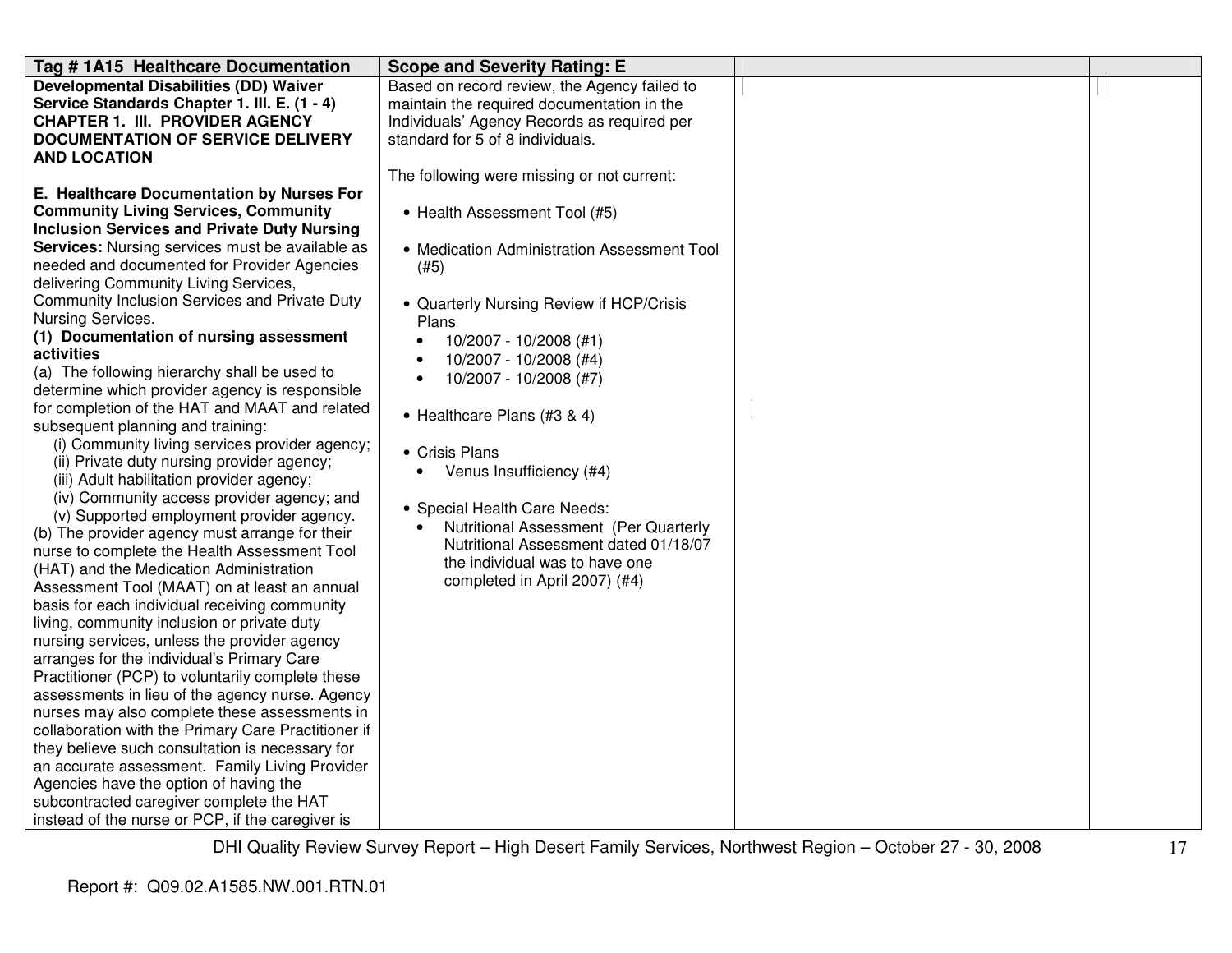| comfortable doing so. However, the agency               |  |  |
|---------------------------------------------------------|--|--|
| nurse must be available to assist the caregiver         |  |  |
| upon request.                                           |  |  |
| (c) For newly allocated individuals, the HAT and        |  |  |
| the MAAT must be completed within seventy-two           |  |  |
| (72) hours of admission into direct services or         |  |  |
| two weeks following the initial ISP, whichever          |  |  |
| comes first.                                            |  |  |
| (d) For individuals already in services, the HAT        |  |  |
| and the MAAT must be completed at least                 |  |  |
| fourteen (14) days prior to the annual ISP              |  |  |
| meeting and submitted to all members of the             |  |  |
| interdisciplinary team. The HAT must also be            |  |  |
| completed at the time of any significant change         |  |  |
| in clinical condition and upon return from any          |  |  |
| hospitalizations. In addition to annually, the          |  |  |
| MAAT must be completed at the time of any               |  |  |
| significant change in clinical condition, when a        |  |  |
| medication regime or route change requires              |  |  |
| delivery by licensed or certified staff, or when an     |  |  |
| individual has completed additional training            |  |  |
| designed to improve their skills to support self-       |  |  |
| administration (see DDSD Medication                     |  |  |
| Assessment and Delivery Policy).                        |  |  |
| (e) Nursing assessments conducted to                    |  |  |
| determine current health status or to evaluate a        |  |  |
| change in clinical condition must be documented         |  |  |
| in a signed progress note that includes time and        |  |  |
| date as well as <i>subjective</i> information including |  |  |
| the individual complaints, signs and symptoms           |  |  |
| noted by staff, family members or other team            |  |  |
| members; objective information including vital          |  |  |
| signs, physical examination, weight, and other          |  |  |
| pertinent data for the given situation (e.g.,           |  |  |
| seizure frequency, method in which temperature          |  |  |
| taken); assessment of the clinical status, and          |  |  |
| plan of action addressing relevant aspects of all       |  |  |
| active health problems and follow up on any             |  |  |
| recommendations of medical consultants.                 |  |  |
| (2) Health related plans                                |  |  |
| (a) For individuals with chronic conditions that        |  |  |
| have the potential to exacerbate into a life-           |  |  |
|                                                         |  |  |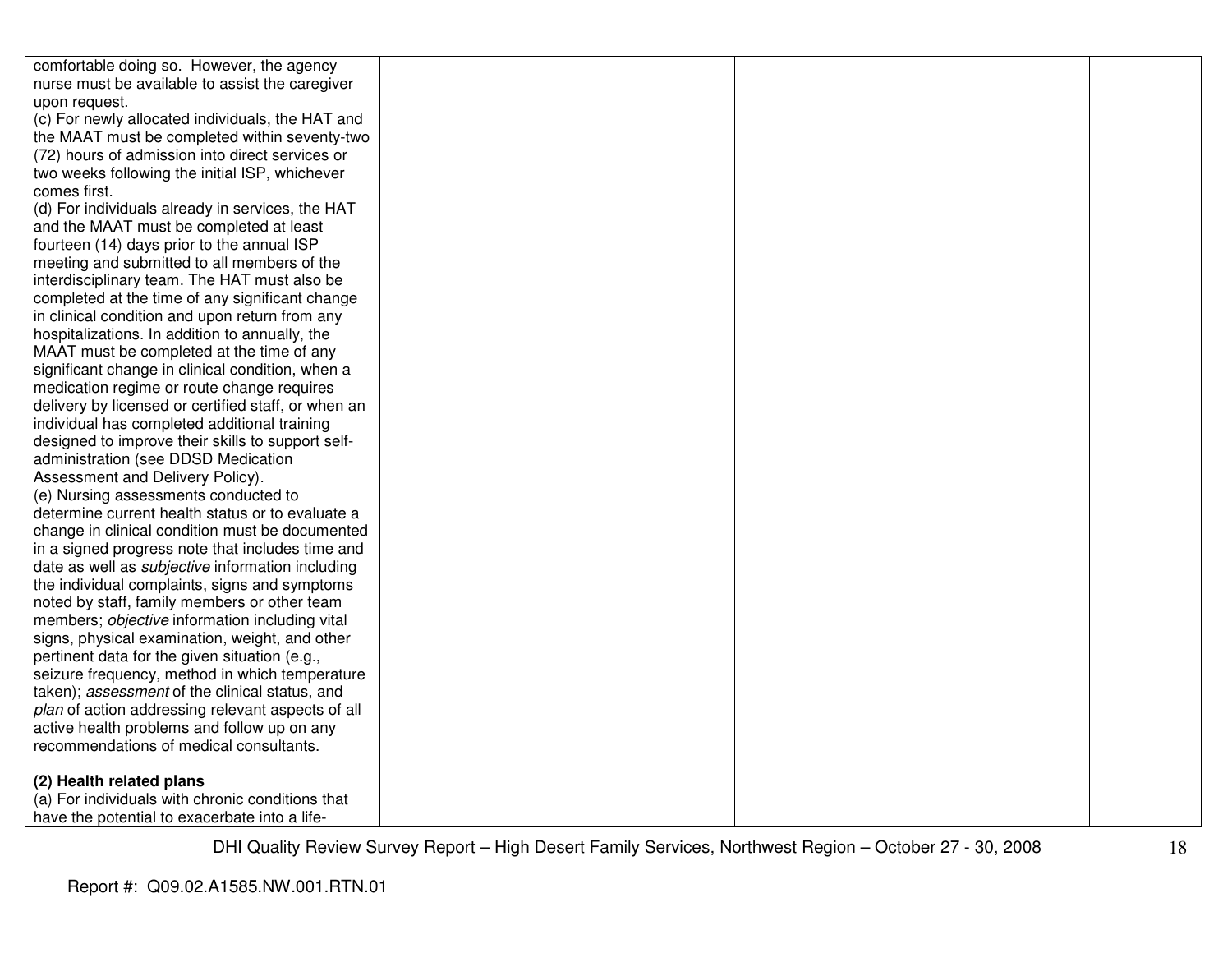| threatening situation, a medical crisis prevention                                        |  |  |
|-------------------------------------------------------------------------------------------|--|--|
| and intervention plan must be written by the                                              |  |  |
| nurse or other appropriately designated                                                   |  |  |
| healthcare professional.                                                                  |  |  |
| (b) Crisis prevention and intervention plans must                                         |  |  |
| be written in user-friendly language that is easily                                       |  |  |
| understood by those implementing the plan.                                                |  |  |
| (c) The nurse shall also document training                                                |  |  |
| regarding the crisis prevention and intervention                                          |  |  |
| plan delivered to agency staff and other team                                             |  |  |
| members, clearly indicating competency                                                    |  |  |
| determination for each trainee.                                                           |  |  |
| (d) If the individual receives services from                                              |  |  |
| separate agencies for community living and                                                |  |  |
| community inclusion services, nurses from each                                            |  |  |
| agency shall collaborate in the development of                                            |  |  |
| and training delivery for crisis prevention and                                           |  |  |
| intervention plans to assure maximum                                                      |  |  |
| consistency across settings.                                                              |  |  |
|                                                                                           |  |  |
| (3) For all individuals with a HAT score of 4, 5 or                                       |  |  |
| 6, the nurse shall develop a comprehensive                                                |  |  |
| healthcare plan that includes health related                                              |  |  |
| supports identified in the ISP (The healthcare                                            |  |  |
| plan is the equivalent of a nursing care plan; two                                        |  |  |
| separate documents are not required nor                                                   |  |  |
| recommended):                                                                             |  |  |
| (a) Each healthcare plan must include a<br>statement of the person's healthcare needs and |  |  |
| list measurable goals to be achieved through                                              |  |  |
| implementation of the healthcare plan. Needs                                              |  |  |
| statements may be based upon supports needed                                              |  |  |
| for the individual to maintain a current strength,                                        |  |  |
| ability or skill related to their health, prevention                                      |  |  |
| measures, and/or supports needed to remediate,                                            |  |  |
| minimize or manage an existing health condition.                                          |  |  |
| (b) Goals must be measurable and shall be                                                 |  |  |
| revised when an individual has met the goal and                                           |  |  |
| has the potential to attain additional goals or no                                        |  |  |
| longer requires supports in order to maintain the                                         |  |  |
| goal.                                                                                     |  |  |
| (c) Approaches described in the plan shall be                                             |  |  |
| individualized to reflect the individual's unique                                         |  |  |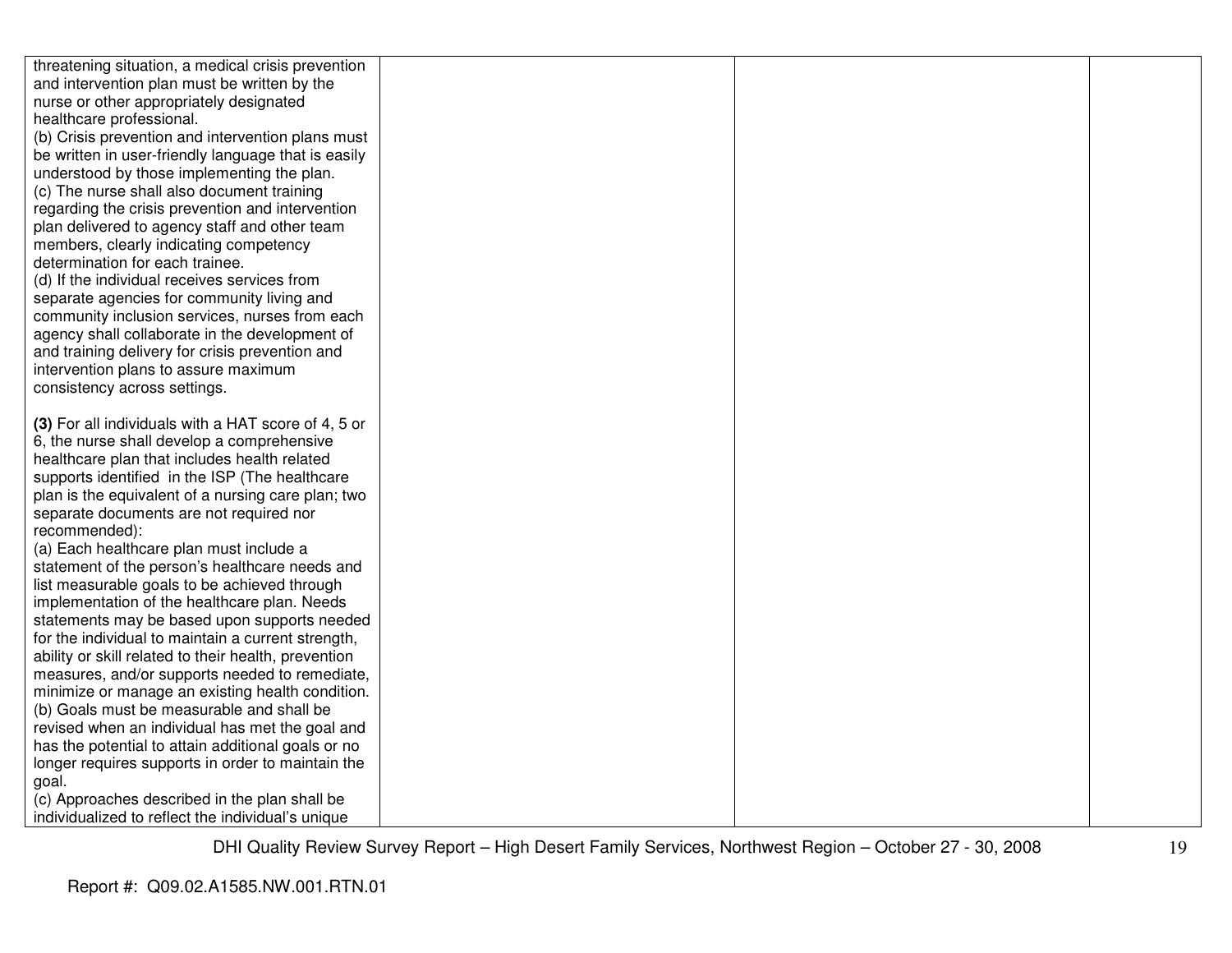| needs, provide guidance to the caregiver(s) and    |  |  |
|----------------------------------------------------|--|--|
| designed to support successful interactions.       |  |  |
| Some interventions may be carried out by staff,    |  |  |
| family members or other team members, and          |  |  |
| other interventions may be carried out directly by |  |  |
| the nurse - persons responsible for each           |  |  |
| intervention shall be specified in the plan.       |  |  |
| (d) Healthcare plans shall be written in language  |  |  |
| that will be easily understood by the person(s)    |  |  |
| identified as implementing the interventions.      |  |  |
| (e) The nurse shall also document training on      |  |  |
| the healthcare plan delivered to agency staff and  |  |  |
| other team members, clearly indicating             |  |  |
| competency determination for each trainee. If      |  |  |
| the individual receives services from separate     |  |  |
| agencies for community living and community        |  |  |
| inclusion services, nurses from each agency        |  |  |
| shall collaborate in the development of and        |  |  |
| training delivery for healthcare plans to assure   |  |  |
| maximum consistency across settings.               |  |  |
| (f) Healthcare plans must be updated to reflect    |  |  |
| relevant discharge orders whenever an              |  |  |
| individual returns to services following a         |  |  |
| hospitalization.                                   |  |  |
| (g) All crisis prevention and intervention plans   |  |  |
| and healthcare plans shall include the             |  |  |
| individual's name and date on each page and        |  |  |
| shall be signed by the author.                     |  |  |
| (h) Crisis prevention and intervention plans as    |  |  |
| well as healthcare plans shall be reviewed by the  |  |  |
| nurse at least quarterly, and updated as needed.   |  |  |
|                                                    |  |  |
| (4) General Nursing Documentation                  |  |  |
| (a) The nurse shall complete legible and signed    |  |  |
| progress notes with date and time indicated that   |  |  |
| describe all interventions or interactions         |  |  |
| conducted with individuals served as well as all   |  |  |
| interactions with other healthcare providers       |  |  |
| serving the individual. All interactions shall be  |  |  |
| documented whether they occur by phone or in       |  |  |
| person.                                            |  |  |
| (b) For individuals with a HAT score of 4, 5 or 6, |  |  |
| or who have identified health concerns in their    |  |  |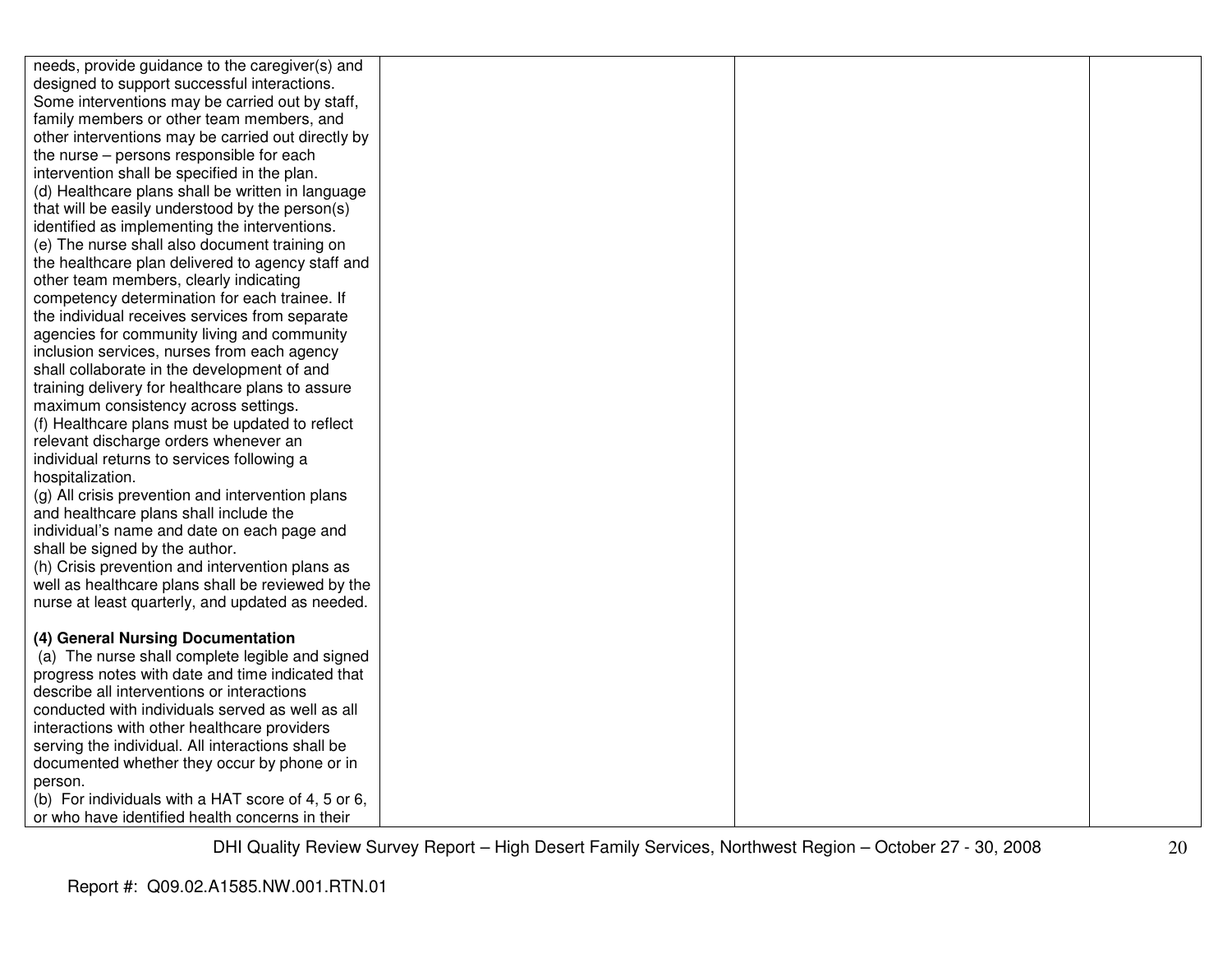| ISP, the nurse shall provide the interdisciplinary<br>team with a quarterly report that indicates<br>current health status and progress to date on<br>health related ISP desired outcomes and action |  |  |
|------------------------------------------------------------------------------------------------------------------------------------------------------------------------------------------------------|--|--|
|                                                                                                                                                                                                      |  |  |
|                                                                                                                                                                                                      |  |  |
|                                                                                                                                                                                                      |  |  |
| plans as well as progress toward goals in the healthcare plan.                                                                                                                                       |  |  |
|                                                                                                                                                                                                      |  |  |
|                                                                                                                                                                                                      |  |  |
|                                                                                                                                                                                                      |  |  |
|                                                                                                                                                                                                      |  |  |
|                                                                                                                                                                                                      |  |  |
|                                                                                                                                                                                                      |  |  |
|                                                                                                                                                                                                      |  |  |
|                                                                                                                                                                                                      |  |  |
|                                                                                                                                                                                                      |  |  |
|                                                                                                                                                                                                      |  |  |
|                                                                                                                                                                                                      |  |  |
|                                                                                                                                                                                                      |  |  |
|                                                                                                                                                                                                      |  |  |
|                                                                                                                                                                                                      |  |  |
|                                                                                                                                                                                                      |  |  |
|                                                                                                                                                                                                      |  |  |
|                                                                                                                                                                                                      |  |  |
|                                                                                                                                                                                                      |  |  |
|                                                                                                                                                                                                      |  |  |
|                                                                                                                                                                                                      |  |  |
|                                                                                                                                                                                                      |  |  |
|                                                                                                                                                                                                      |  |  |
|                                                                                                                                                                                                      |  |  |
|                                                                                                                                                                                                      |  |  |
|                                                                                                                                                                                                      |  |  |
|                                                                                                                                                                                                      |  |  |
|                                                                                                                                                                                                      |  |  |
|                                                                                                                                                                                                      |  |  |
|                                                                                                                                                                                                      |  |  |
|                                                                                                                                                                                                      |  |  |
|                                                                                                                                                                                                      |  |  |
|                                                                                                                                                                                                      |  |  |
|                                                                                                                                                                                                      |  |  |
|                                                                                                                                                                                                      |  |  |
|                                                                                                                                                                                                      |  |  |
|                                                                                                                                                                                                      |  |  |
|                                                                                                                                                                                                      |  |  |
|                                                                                                                                                                                                      |  |  |
|                                                                                                                                                                                                      |  |  |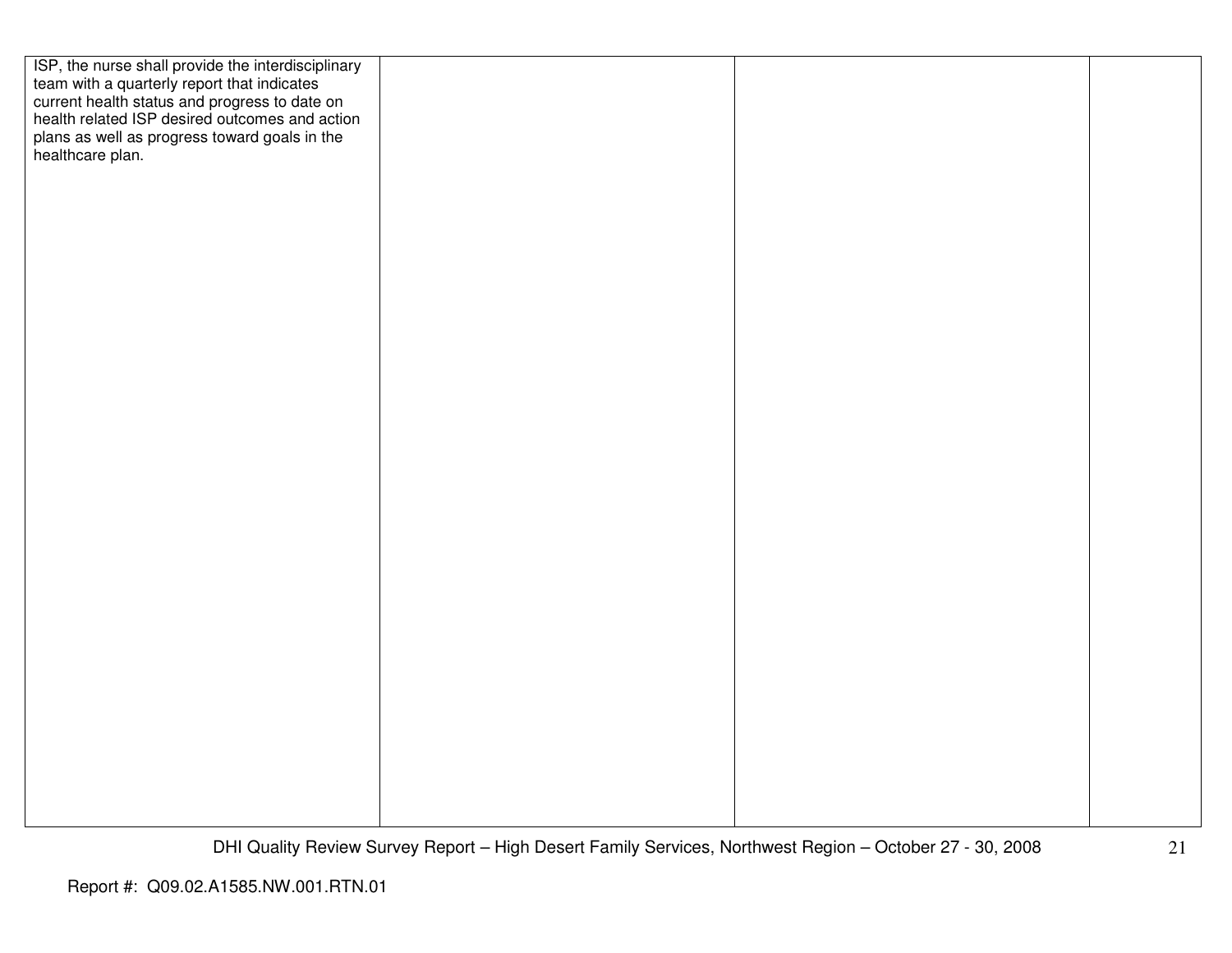| Tag # 1A15 Nurse Availability                                                                                                                                                                                                                                                                                                                                                                                                                                                                                                                                                                                                                                                                                               | <b>Scope and Severity Rating: B</b>                                                                                                                                                                                                                                                                                                                                                                                                                                                              |  |
|-----------------------------------------------------------------------------------------------------------------------------------------------------------------------------------------------------------------------------------------------------------------------------------------------------------------------------------------------------------------------------------------------------------------------------------------------------------------------------------------------------------------------------------------------------------------------------------------------------------------------------------------------------------------------------------------------------------------------------|--------------------------------------------------------------------------------------------------------------------------------------------------------------------------------------------------------------------------------------------------------------------------------------------------------------------------------------------------------------------------------------------------------------------------------------------------------------------------------------------------|--|
| <b>Developmental Disabilities (DD) Waiver</b><br>Service Standards Chapter 1. III. E. (1 - 4)<br><b>CHAPTER 1. III. PROVIDER AGENCY</b><br><b>DOCUMENTATION OF SERVICE DELIVERY</b>                                                                                                                                                                                                                                                                                                                                                                                                                                                                                                                                         | Based on interview, the Agency failed to ensure<br>nursing services were available as needed for 4<br>of 8 individuals.                                                                                                                                                                                                                                                                                                                                                                          |  |
| <b>AND LOCATION</b><br>E. Healthcare Documentation by Nurses For<br><b>Community Living Services, Community</b><br><b>Inclusion Services and Private Duty Nursing</b><br><b>Services:</b> Nursing services must be available as<br>needed and documented for Provider Agencies<br>delivering Community Living Services,<br>Community Inclusion Services and Private Duty<br>Nursing Services.<br><b>NEW MEXICO NURSING PRACTICE ACT</b><br><b>CHAPTER 61, ARTICLE 3</b><br>"licensed practical nursing" means the<br>practice of a directed scope of nursing requiring<br>basic knowledge of the biological, physical,<br>social and behavioral sciences and nursing<br>procedures, which practice is at the direction of a | When DSP were asked about the availability of<br>their agency nurse, the following was reported:<br>• DSP #9 stated, "There is no agency nurse."<br>• DSP #11 stated, "High Desert doesn't<br>provide any nursing services."<br>• DSP #14 stated, "I'm sure there is one but I<br>have never had to deal with her, so I don't<br>know how to reach her."<br>• DSP #15 stated, "I've never had to call her<br>and don't believe there is a specific number<br>to reach her or on-call procedure." |  |
| registered nurse, physician or dentist licensed to<br>practice in this state. This practice includes but is<br>not limited to:<br>(1) contributing to the assessment of the health<br>status of individuals, families and communities;<br>(2) participating in the development and<br>modification of the plan of care;<br>(3) implementing appropriate aspects of the plan<br>of care commensurate with education and<br>verified competence;<br>(4) collaborating with other health care<br>professionals in the management of health care;<br>and<br>(5) participating in the evaluation of responses to<br>interventions:                                                                                               |                                                                                                                                                                                                                                                                                                                                                                                                                                                                                                  |  |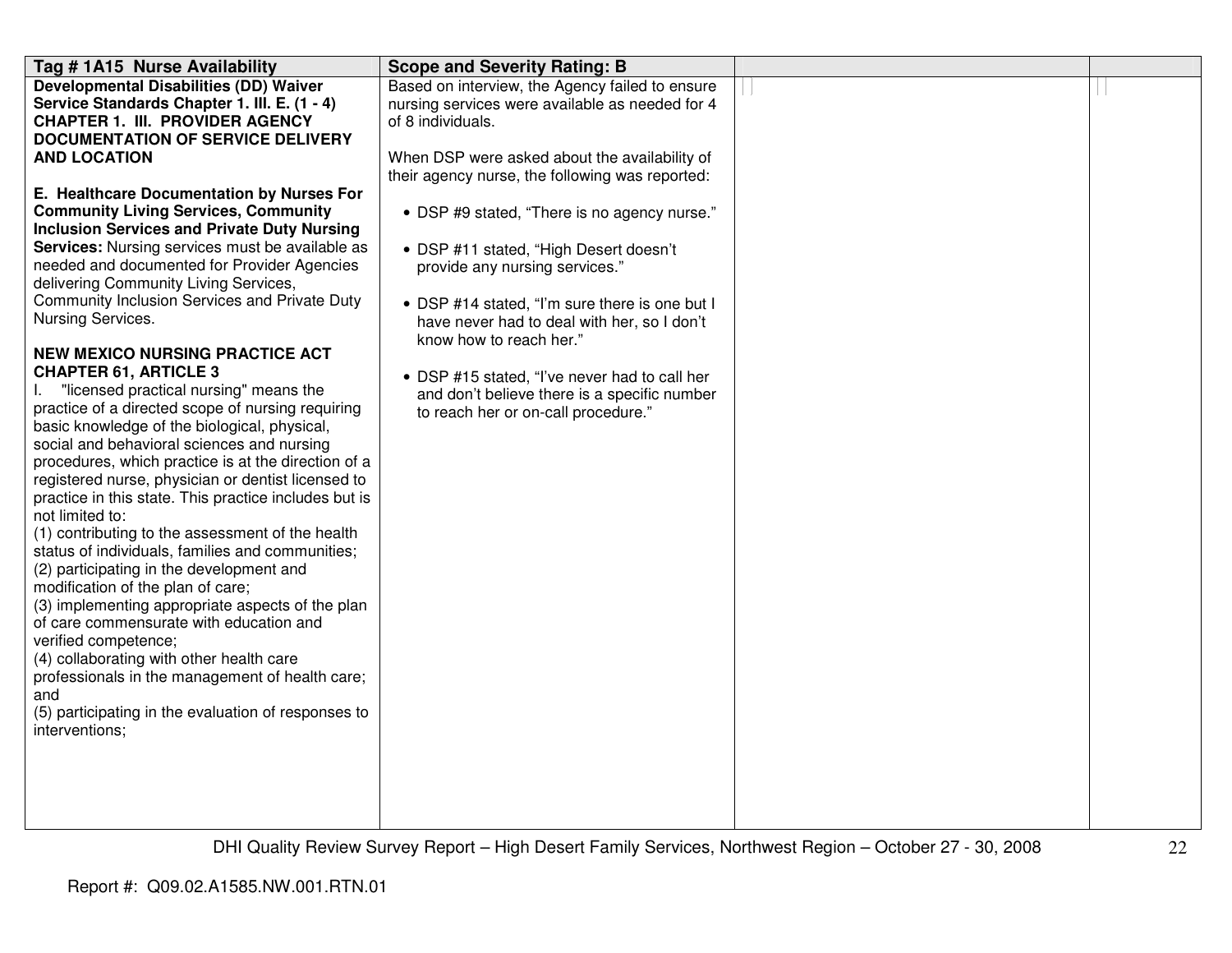| Tag #1A20 DSP Training Documents                                                        | <b>Scope and Severity Rating: F</b>                             |  |
|-----------------------------------------------------------------------------------------|-----------------------------------------------------------------|--|
| Developmental Disabilities (DD) Waiver Service                                          | Based on record review, the Agency failed to                    |  |
| Standards effective 4/1/2007                                                            | ensure that Orientation and Training                            |  |
| <b>CHAPTER 1 IV. GENERAL REQUIREMENTS</b><br><b>FOR PROVIDER AGENCY SERVICE</b>         | requirements were met for 19 of 22 Direct<br>Service Personnel. |  |
| <b>PERSONNEL:</b> The objective of this section is to                                   |                                                                 |  |
| establish personnel standards for DD Medicaid                                           | Review of Direct Service Personnel training                     |  |
| Waiver Provider Agencies for the following                                              | records found no evidence of the following                      |  |
| services: Community Living Supports,                                                    | required DOH/DDSD trainings and certification                   |  |
| Community Inclusion Services, Respite,                                                  | being completed:                                                |  |
| Substitute Care and Personal Support                                                    |                                                                 |  |
| Companion Services. These standards apply to                                            | • Basic Health/Orientation (DSP #22, 28, 29,                    |  |
| all personnel who provide services, whether                                             | 30, 32, 34 & 35)                                                |  |
| directly employed or subcontracting with the                                            |                                                                 |  |
| Provider Agency. Additional personnel                                                   | • Person-Centered Planning (1-Day) (DSP                         |  |
| requirements and qualifications may be                                                  | #26, 28, 32, 35 & 37)                                           |  |
| applicable for specific service standards.<br>C. Orientation and Training Requirements: |                                                                 |  |
| Orientation and training for direct support                                             | • First Aid (DSP #25, 29, 32 & 36)                              |  |
| staff and his or her supervisors shall comply                                           |                                                                 |  |
| with the DDSD/DOH Policy Governing the                                                  | • CPR (DSP #23, 29, 32 & 37)                                    |  |
| <b>Training Requirements for Direct Support</b>                                         | • Assisting With Medications (DSP #12, 19,                      |  |
| <b>Staff and Internal Service Coordinators</b>                                          | 21, 34, 35 & 36)                                                |  |
| Serving Individuals with Developmental                                                  |                                                                 |  |
| Disabilities to include the following:                                                  | • Rights & Advocacy (DSP #32)                                   |  |
| Each new employee shall receive<br>(1)                                                  |                                                                 |  |
| appropriate orientation, including but not                                              | • Level 1 Health (DSP #23, 24, 29 & 32)                         |  |
| limited to, all policies relating to fire                                               |                                                                 |  |
| prevention, accident prevention, incident<br>management and reporting, and emergency    | • Teaching & Support Strategies (DSP #9, 23,                    |  |
| procedures; and                                                                         | 24, 29, 32 & 34)                                                |  |
| Individual-specific training for each<br>(2)                                            |                                                                 |  |
| individual under his or her direct care, as                                             | • Positive Behavior Supports Strategies (DSP                    |  |
| described in the individual service plan,                                               | #24, 25, 29 & 32)                                               |  |
| prior to working alone with the individual.                                             |                                                                 |  |
|                                                                                         | • Participatory Communication & Choice                          |  |
|                                                                                         | Making (DSP #14, 24, 25, 29, 32, 33 & 34)                       |  |
|                                                                                         |                                                                 |  |
|                                                                                         |                                                                 |  |
|                                                                                         |                                                                 |  |
|                                                                                         |                                                                 |  |
|                                                                                         |                                                                 |  |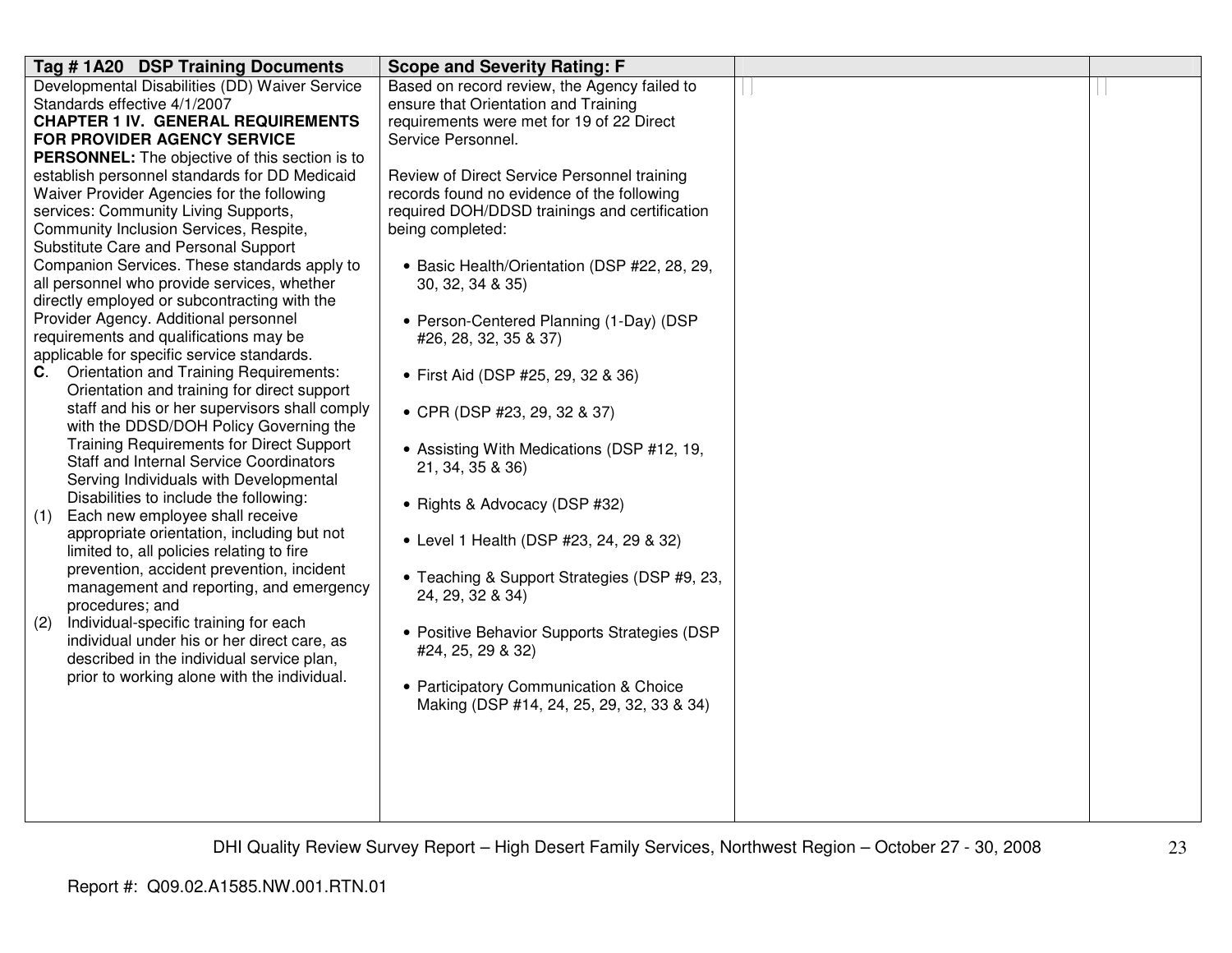| Tag #1A22 Staff Competence                            | <b>Scope and Severity Rating: E</b>               |  |
|-------------------------------------------------------|---------------------------------------------------|--|
| Developmental Disabilities (DD) Waiver Service        | Based on interview, the Agency failed to ensure   |  |
| Standards effective 4/1/2007                          | that training competencies were met for 5 of 11   |  |
| <b>CHAPTER 1 IV. GENERAL REQUIREMENTS</b>             | Direct Service Personnel.                         |  |
| <b>FOR PROVIDER AGENCY SERVICE</b>                    |                                                   |  |
| <b>PERSONNEL:</b> The objective of this section is to | When DSP were asked if they received training     |  |
| establish personnel standards for DD Medicaid         | on the Individual's Speech Therapy Plan, the      |  |
| Waiver Provider Agencies for the following            | following was reported:                           |  |
| services: Community Living Supports,                  |                                                   |  |
| Community Inclusion Services, Respite,                | • DSP #11 stated, "I'm not to sure what the       |  |
| Substitute Care and Personal Support                  | plan covers." (Per Individual's ISP, Individual   |  |
| Companion Services. These standards apply to          | #3 receives Speech Therapy)                       |  |
| all personnel who provide services, whether           |                                                   |  |
| directly employed or subcontracting with the          | When DSP were asked if they received training     |  |
| Provider Agency. Additional personnel                 | on the Individual's Crisis Plans, the following   |  |
| requirements and qualifications may be                | was reported:                                     |  |
| applicable for specific service standards.            |                                                   |  |
| <b>Qualifications for Direct Service</b><br>F.        | • DSP #11 stated, "(Individual #3) has no         |  |
| <b>Personnel:</b> The following employment            | crisis plans." (Per the agency case record,       |  |
| qualifications and competency requirements            | individual had crisis plans for seizures and      |  |
| are applicable to all Direct Service                  | aspiration)                                       |  |
| Personnel employed by a Provider Agency:              |                                                   |  |
| Direct service personnel shall be eighteen<br>(1)     | When DSP were asked if the individual had any     |  |
| (18) years or older. Exception: Adult                 | high risk diagnoses, medical or health            |  |
| Habilitation can employ direct care                   | conditions, the following was reported:           |  |
| personnel under the age of eighteen 18                |                                                   |  |
| years, but the employee shall work directly           | • DSP #13 stated, "She has an unsteady gait       |  |
| under a supervisor, who is physically                 | and dry skin." When asked specifically            |  |
| present at all times;                                 | about a seizure disorder, DSP #13 stated, "I      |  |
| Direct service personnel shall have the<br>(2)        | don't know anything about seizures." (Per         |  |
| ability to read and carry out the                     | Individual's ISP, Individual #4 has a seizure     |  |
| requirements in an ISP;                               | disorder.)                                        |  |
| Direct service personnel shall be available<br>(3)    |                                                   |  |
| to communicate in the language that is                | When DSP were asked to describe the signs of      |  |
| functionally required by the individual or in         | an allergic reaction to a food or medication, the |  |
| the use of any specific augmentative                  | following was reported:                           |  |
| communication system utilized by the                  |                                                   |  |
| individual;                                           | • DSP #11 stated, "The individual may throw-      |  |
| Direct service personnel shall meet the<br>(4)        | up." (Although DSP was asked this question        |  |
| qualifications specified by DDSD in the               | in a number of different ways, the DSP was        |  |
| Policy Governing the Training                         | unable to identify any other signs or             |  |
| Requirements for Direct Support Staff and             | symptoms of an allergic reaction to a food or     |  |
| Internal Service Coordinators, Serving                | medication). (Individual #3)                      |  |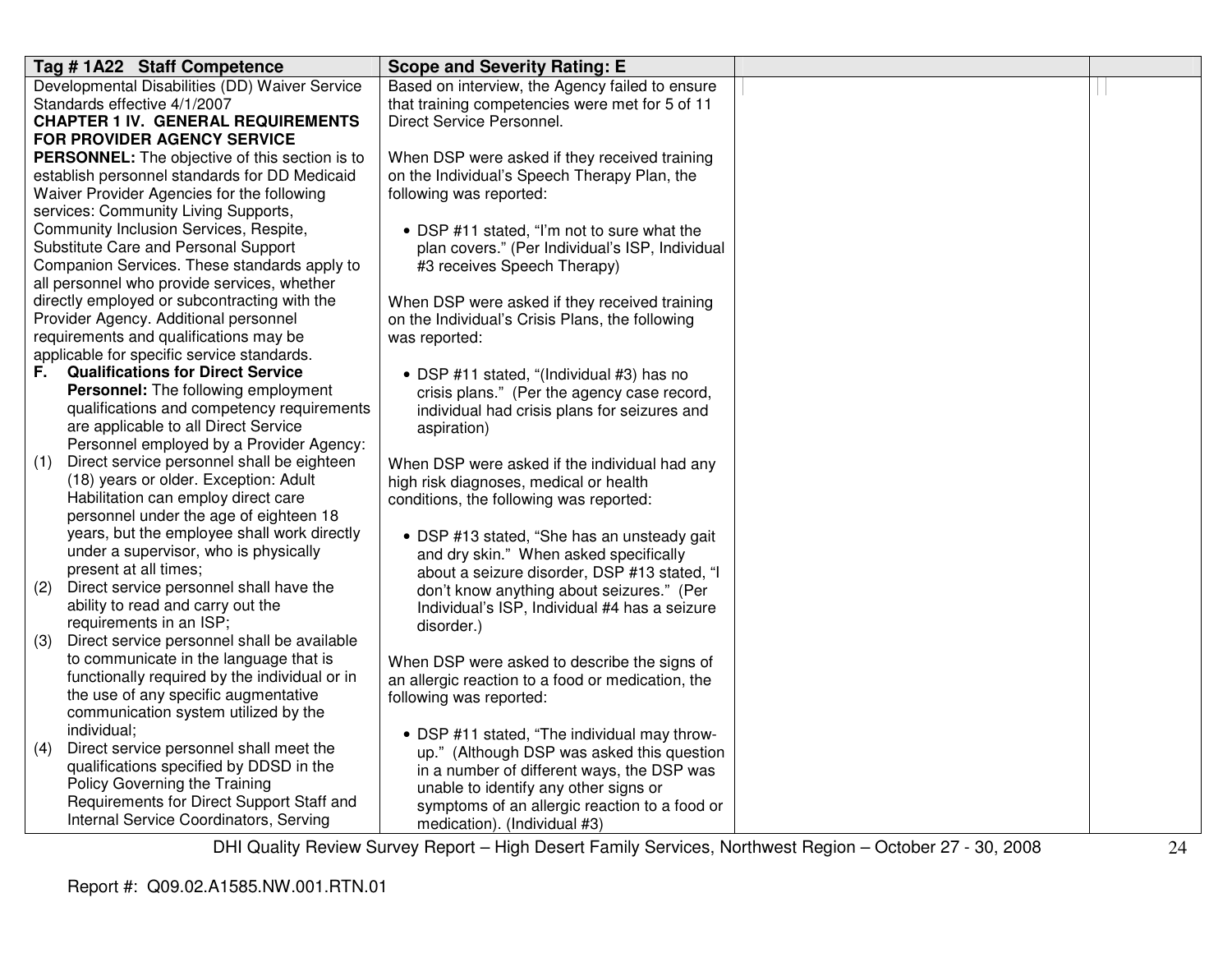| (5) | Individuals with Developmental Disabilities;<br>and<br>Direct service Provider Agencies of Respite<br>Services, Substitute Care, Personal<br>Support Services, Nutritional Counseling,<br>Therapists and Nursing shall demonstrate<br>basic knowledge of developmental<br>disabilities and have training or<br>demonstrable qualifications related to the<br>role he or she is performing and complete<br>individual specific training as required in the<br>ISP for each individual he or she support.<br>Report required personnel training status to | • DSP #17 stated, "Hives." (Although DSP<br>was asked this question in a number of<br>different ways, the DSP was unable to<br>identify any other signs or symptoms<br>associated with acute allergic reactions).<br>(Individual #7)<br>When DSP were asked what to do if you suspect<br>an adverse drug reaction, the following was<br>reported: |  |
|-----|---------------------------------------------------------------------------------------------------------------------------------------------------------------------------------------------------------------------------------------------------------------------------------------------------------------------------------------------------------------------------------------------------------------------------------------------------------------------------------------------------------------------------------------------------------|---------------------------------------------------------------------------------------------------------------------------------------------------------------------------------------------------------------------------------------------------------------------------------------------------------------------------------------------------|--|
| (6) | the DDSD Statewide Training Database as<br>specified in DDSD policies as related to                                                                                                                                                                                                                                                                                                                                                                                                                                                                     | • DSP #19 stated, "I would call the guardian."<br>(Individual #8)                                                                                                                                                                                                                                                                                 |  |
|     | training requirements as follows:<br>(a) Initial comprehensive personnel status<br>report (name, date of hire, Social Security<br>number category) on all required                                                                                                                                                                                                                                                                                                                                                                                      | When DSP were asked what medications did the<br>individual take and what were the purpose of<br>each medication, the following was reported:                                                                                                                                                                                                      |  |
|     | personnel to be submitted to DDSD<br>Statewide Training Database within the<br>first ninety (90) calendar days of providing<br>services;                                                                                                                                                                                                                                                                                                                                                                                                                | • DSP #11 stated, "I do not know the purpose<br>of Lasix, Senna, Tegretol, and Citalopram."<br>(Individual #3)<br>• DSP #13 stated, "I do not know the purpose                                                                                                                                                                                    |  |
|     | (b) Staff who do not wish to use his or her<br>Social Security Number may request an                                                                                                                                                                                                                                                                                                                                                                                                                                                                    | of Dilantin." (Individual #4)                                                                                                                                                                                                                                                                                                                     |  |
|     | alternative tracking number; and<br>(c) Quarterly personnel update reports sent<br>to DDSD Statewide Training Database to<br>reflect new hires, terminations, inter-                                                                                                                                                                                                                                                                                                                                                                                    | When DSP were asked if a nurse needed to be<br>contacted when administering PRN medications,<br>the following was reported:                                                                                                                                                                                                                       |  |
|     | provider Agency position changes, and<br>name changes.                                                                                                                                                                                                                                                                                                                                                                                                                                                                                                  | • DSP #16 stated, "I would contact the mother<br>and the service coordinator. I don't think I<br>need to contact the nurse." (Per DDSD<br>Policy Number M-001 prior to self-<br>administration, self-administration with<br>physical assist or assisting with delivery of                                                                         |  |
|     |                                                                                                                                                                                                                                                                                                                                                                                                                                                                                                                                                         | PRN medications, the direct support staff<br>must contact the agency nurse to describe<br>observed symptoms and thus assure that<br>the PRN medication is being used according<br>to instructions given by the ordering PCP)<br>(Individual #6)                                                                                                   |  |
|     |                                                                                                                                                                                                                                                                                                                                                                                                                                                                                                                                                         |                                                                                                                                                                                                                                                                                                                                                   |  |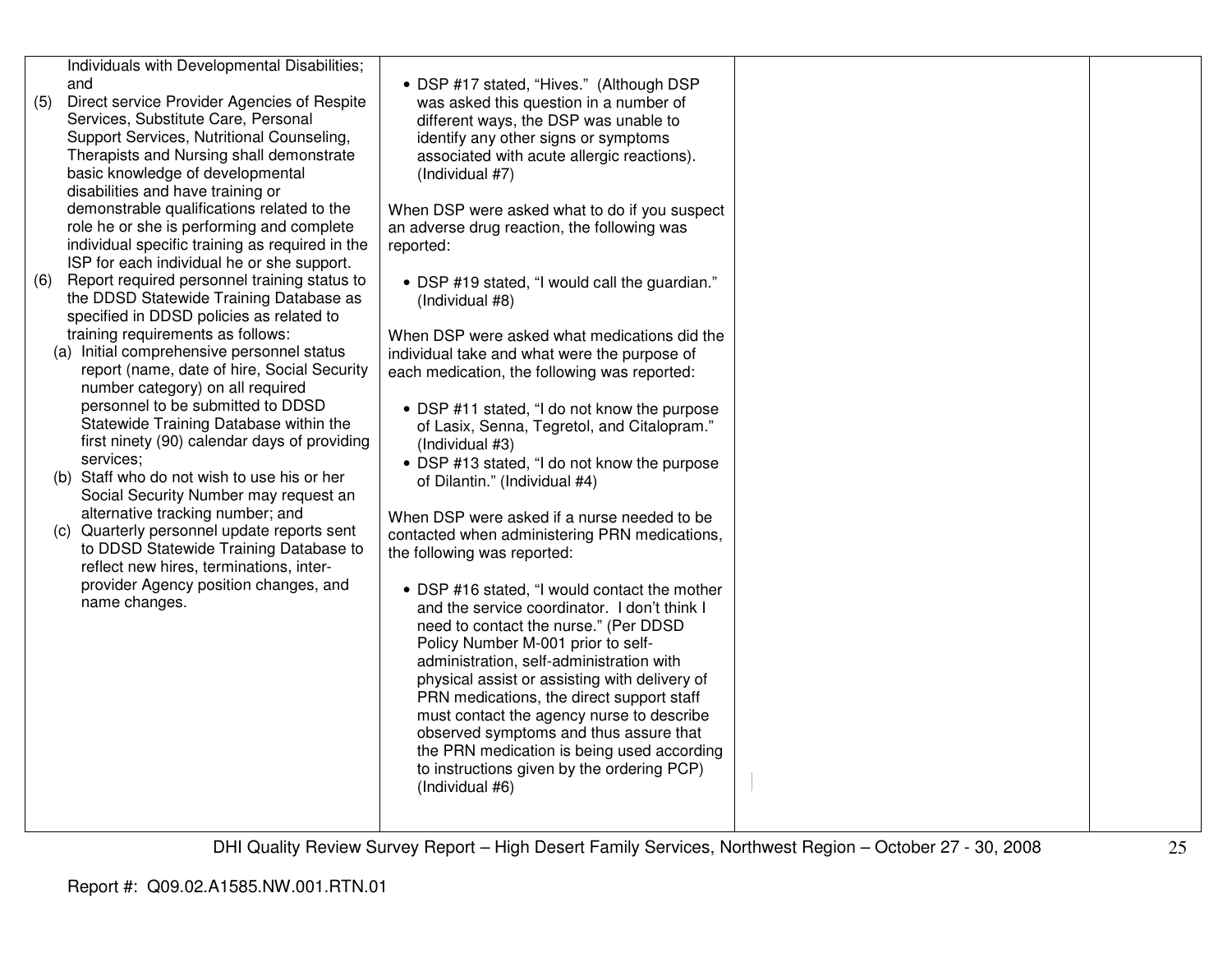| Tag #1A25 (CoP) CCHS                                | <b>Scope and Severity Rating: D</b>             |  |
|-----------------------------------------------------|-------------------------------------------------|--|
| <b>NMAC 7.1.9.9</b>                                 | Based on record review, the Agency failed to    |  |
| A. Prohibition on Employment: A care                | maintain documentation indicating no            |  |
| provider shall not hire or continue the             | "disqualifying convictions" or documentation of |  |
| employment or contractual services of any           | the timely submission of pertinent application  |  |
| applicant, caregiver or hospital caregiver for      | information to the Caregiver Criminal History   |  |
| whom the care provider has received notice of a     | Screening Program was on file for 1 of 25       |  |
| disqualifying conviction, except as provided in     | Agency Personnel.                               |  |
| Subsection B of this section.                       |                                                 |  |
| <b>NMAC 7.1.9.11</b>                                | • #31 - Date of hire $03/01/07$                 |  |
| <b>DISQUALIFYING CONVICTIONS.</b> The               |                                                 |  |
| following felony convictions disqualify an          |                                                 |  |
| applicant, caregiver or hospital caregiver from     |                                                 |  |
| employment or contractual services with a care      |                                                 |  |
| provider:                                           |                                                 |  |
| A. homicide;                                        |                                                 |  |
| <b>B.</b> trafficking, or trafficking in controlled |                                                 |  |
| substances;                                         |                                                 |  |
| C. kidnapping, false imprisonment, aggravated       |                                                 |  |
| assault or aggravated battery;                      |                                                 |  |
| D. rape, criminal sexual penetration, criminal      |                                                 |  |
| sexual contact, incest, indecent exposure, or       |                                                 |  |
| other related felony sexual offenses;               |                                                 |  |
| E. crimes involving adult abuse, neglect or         |                                                 |  |
| financial exploitation;                             |                                                 |  |
| F. crimes involving child abuse or neglect;         |                                                 |  |
| G. crimes involving robbery, larceny, extortion,    |                                                 |  |
| burglary, fraud, forgery, embezzlement, credit      |                                                 |  |
| card fraud, or receiving stolen property; or        |                                                 |  |
| H. an attempt, solicitation, or conspiracy          |                                                 |  |
| involving any of the felonies in this subsection.   |                                                 |  |
|                                                     |                                                 |  |
| Chapter 1.IV. General Provider Requirements.        |                                                 |  |
| D. Criminal History Screening: All personnel        |                                                 |  |
| shall be screened by the Provider Agency in         |                                                 |  |
| regard to the employee's qualifications,            |                                                 |  |
| references, and employment history, prior to        |                                                 |  |
| employment. All Provider Agencies shall comply      |                                                 |  |
| with the Criminal Records Screening for             |                                                 |  |
| Caregivers 7.1.12 NMAC and Employee Abuse           |                                                 |  |
| Registry 7.1.12 NMAC as required by the             |                                                 |  |
| Department of Health, Division of Health            |                                                 |  |
| Improvement.                                        |                                                 |  |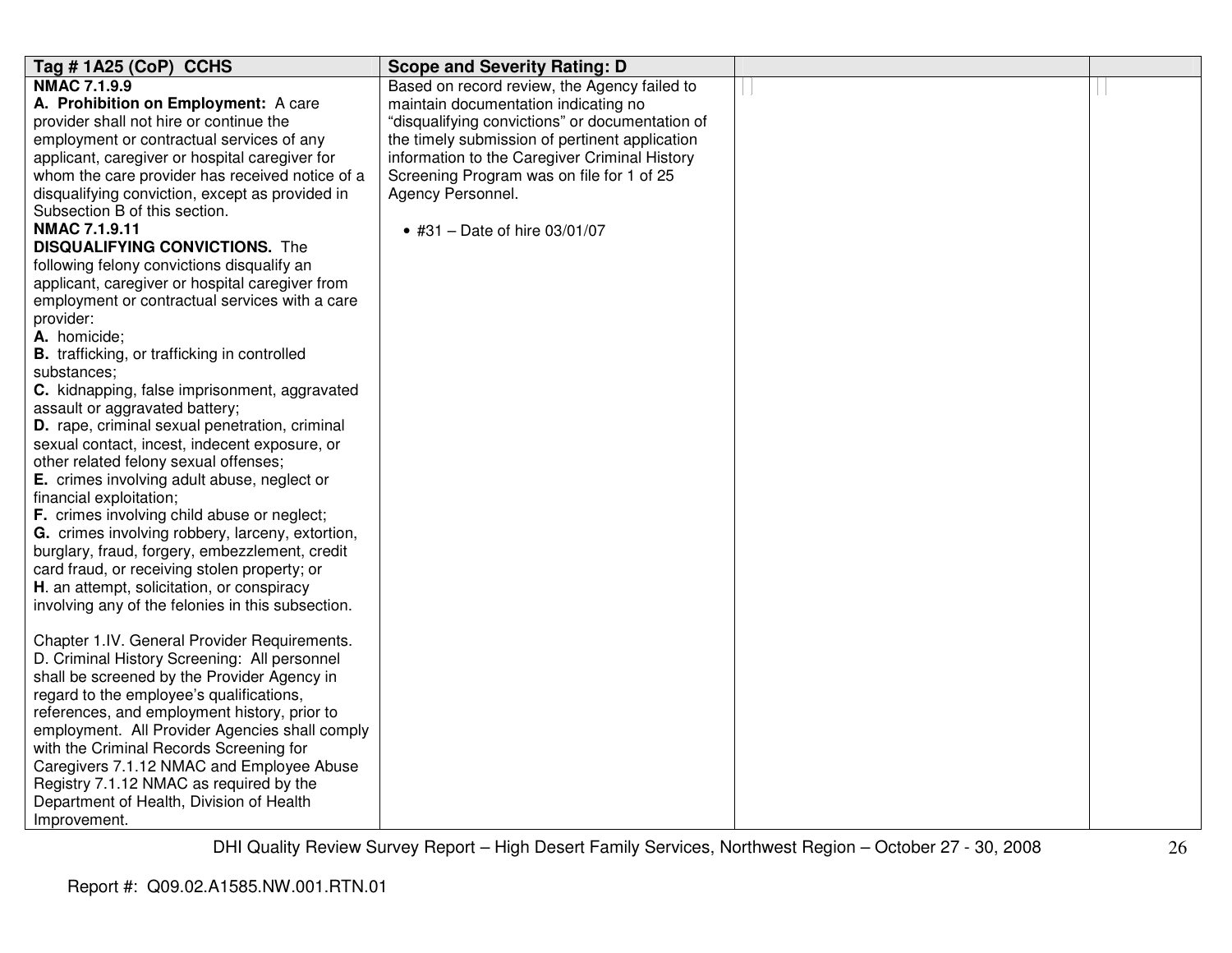| Tag # 1A26 (CoP) COR / EAR                                                                      | <b>Scope and Severity Rating: D</b>             |  |
|-------------------------------------------------------------------------------------------------|-------------------------------------------------|--|
| NMAC 7.1.12.8                                                                                   | Based on record review, the Agency failed to    |  |
| <b>REGISTRY ESTABLISHED; PROVIDER</b>                                                           | maintain documentation in the employee's        |  |
| <b>INQUIRY REQUIRED:</b> Upon the effective date                                                | personnel records that evidenced inquiry to the |  |
| of this rule, the department has established and                                                | Employee Abuse Registry prior to employment     |  |
| maintains an accurate and complete electronic                                                   | for 1 of 25 Agency Personnel.                   |  |
| registry that contains the name, date of birth,                                                 |                                                 |  |
| address, social security number, and other                                                      | • #31 - Date of Hire $03/01/07$                 |  |
| appropriate identifying information of all persons                                              |                                                 |  |
| who, while employed by a provider, have been                                                    |                                                 |  |
| determined by the department, as a result of an                                                 |                                                 |  |
| investigation of a complaint, to have engaged in                                                |                                                 |  |
| a substantiated registry-referred incident of                                                   |                                                 |  |
| abuse, neglect or exploitation of a person                                                      |                                                 |  |
| receiving care or services from a provider.                                                     |                                                 |  |
| Additions and updates to the registry shall be                                                  |                                                 |  |
| posted no later than two (2) business days                                                      |                                                 |  |
| following receipt. Only department staff                                                        |                                                 |  |
| designated by the custodian may access,                                                         |                                                 |  |
| maintain and update the data in the registry.                                                   |                                                 |  |
| Provider requirement to inquire of<br>А.                                                        |                                                 |  |
| registry. A provider, prior to employing or                                                     |                                                 |  |
| contracting with an employee, shall inquire of the                                              |                                                 |  |
| registry whether the individual under                                                           |                                                 |  |
| consideration for employment or contracting is                                                  |                                                 |  |
| listed on the registry.                                                                         |                                                 |  |
| Prohibited employment. A provider<br>В.                                                         |                                                 |  |
| may not employ or contract with an individual to                                                |                                                 |  |
| be an employee if the individual is listed on the                                               |                                                 |  |
| registry as having a substantiated registry-                                                    |                                                 |  |
| referred incident of abuse, neglect or exploitation                                             |                                                 |  |
| of a person receiving care or services from a                                                   |                                                 |  |
| provider.                                                                                       |                                                 |  |
| D.<br>Documentation of inquiry to registry.<br>The provider shall maintain documentation in the |                                                 |  |
| employee's personnel or employment records                                                      |                                                 |  |
| that evidences the fact that the provider made an                                               |                                                 |  |
| inquiry to the registry concerning that employee                                                |                                                 |  |
| prior to employment. Such documentation must                                                    |                                                 |  |
| include evidence, based on the response to such                                                 |                                                 |  |
| inquiry received from the custodian by the                                                      |                                                 |  |
| provider, that the employee was not listed on the                                               |                                                 |  |
|                                                                                                 |                                                 |  |
| registry as having a substantiated registry-                                                    |                                                 |  |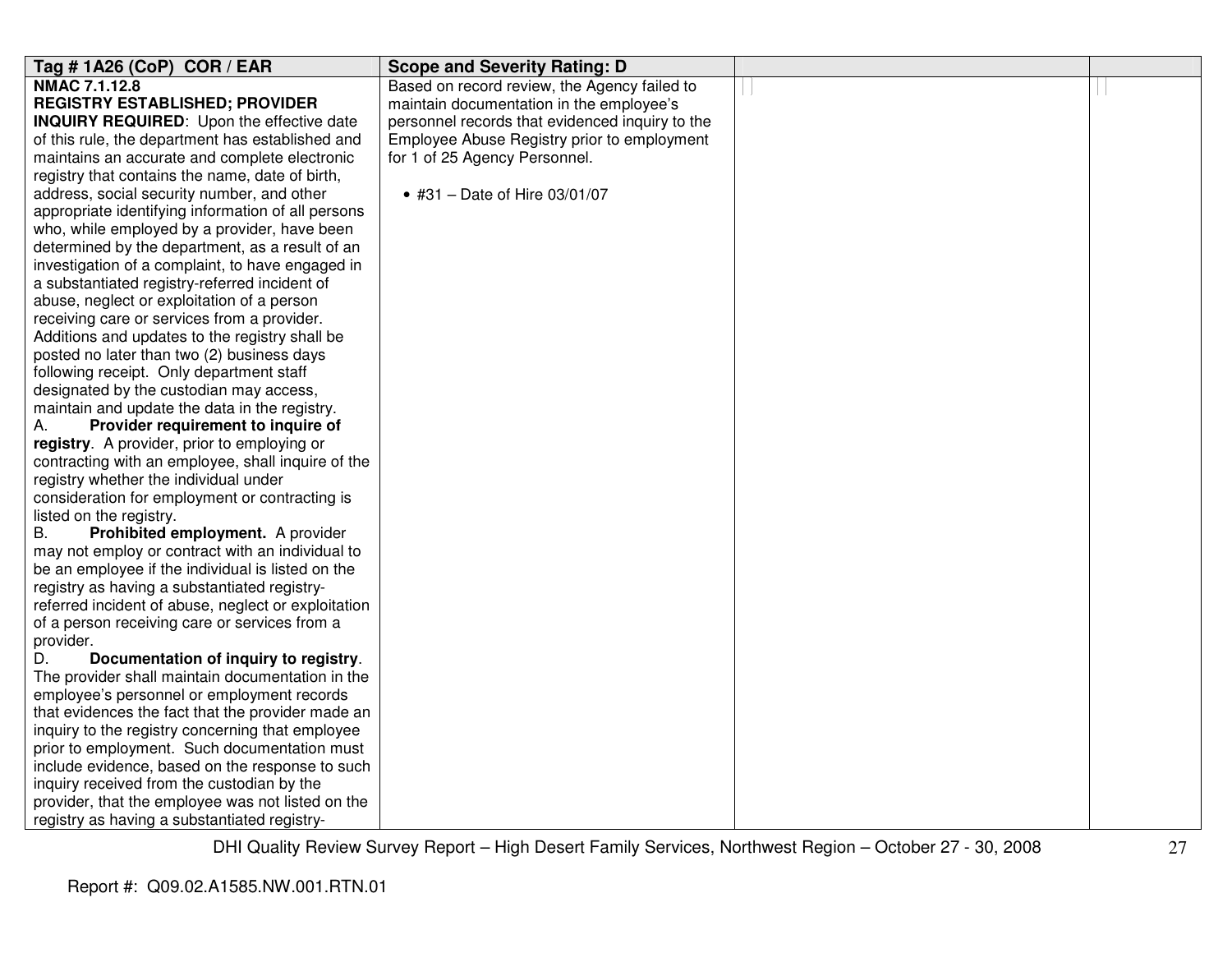referred incident of abuse, neglect or exploitation.<br>E. Doc E. **Documentation for other staff**. With respect to all employed or contracted individuals providing direct care who are licensed health care professionals or certified nurse aides, the provider shall maintain documentation reflecting the individual's current licensure as a health careprofessional or current certification as a nurse aide. **Chapter 1.IV.** General Provider Requirements. D. Criminal History Screening: All personnel shall be screened by the Provider Agency in regard to the employee's qualifications, references, and employment history, prior to employment. All Provider Agencies shall comply with the Criminal Records Screening for Caregivers 7.1.12 NMAC and Employee Abuse Registry 7.1.12 NMAC as required by the Department of Health, Division of Health Improvement.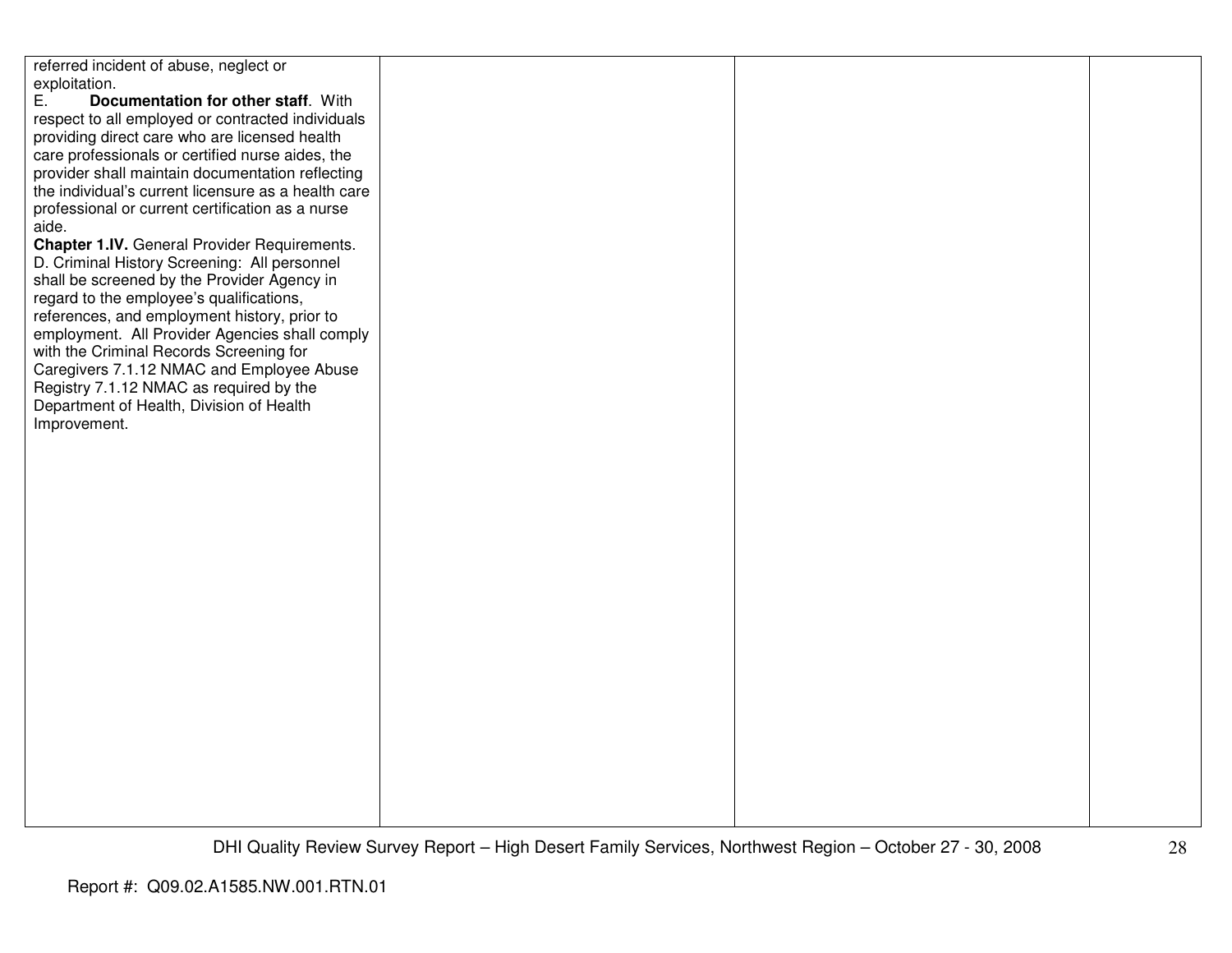| Tag #1A28 (CoP) Incident Mgt. System                                                             | <b>Scope &amp; Severity Rating: F</b>            |  |
|--------------------------------------------------------------------------------------------------|--------------------------------------------------|--|
| <b>NMAC 7.1.13.10</b>                                                                            | Based on record review and interview, the        |  |
| <b>INCIDENT MANAGEMENT SYSTEM</b>                                                                | Agency failed to provide documentation verifying |  |
| <b>REQUIREMENTS:</b>                                                                             | completion of Incident Management Training for   |  |
| A. General: All licensed health care facilities and                                              | 22 of 25 Agency Personnel.                       |  |
| community based service providers shall                                                          |                                                  |  |
| establish and maintain an incident management                                                    | • Incident Management (Abuse, Neglect &          |  |
| system, which emphasizes the principles of                                                       | Exploitation) (#9, 12, 14, 19, 20, 21, 22, 23,   |  |
| prevention and staff involvement. The licensed                                                   | 24, 25, 26, 27, 28, 29, 30, 31, 32, 33, 34, 35,  |  |
| health care facility or community based service                                                  | 36 & 38)                                         |  |
| provider shall ensure that the incident                                                          |                                                  |  |
| management system policies and procedures                                                        | When DSP were asked what two State Agencies      |  |
| requires all employees to be competently trained                                                 | is suspected Abuse, Neglect and Exploitation     |  |
| to respond to, report, and document incidents in                                                 | reported; 2 of 11 DSP reported the following:    |  |
| a timely and accurate manner.                                                                    |                                                  |  |
| D. Training Documentation: All licensed                                                          | • DSP #13 stated, "I would call the state        |  |
| health care facilities and community based                                                       | agencies." When asked what two State             |  |
| service providers shall prepare training                                                         | Agencies the DSP would, DSP #13 was              |  |
| documentation for each employee to include a                                                     | unable to name DOH or APS specifically.          |  |
| signed statement indicating the date, time, and<br>place they received their incident management |                                                  |  |
| reporting instruction. The licensed health care                                                  | • DSP #14 stated, "I don't know. I guess I       |  |
| facility and community based service provider                                                    | would call the office and they would tell me."   |  |
| shall maintain documentation of an employee's                                                    |                                                  |  |
| training for a period of at least twelve (12)                                                    |                                                  |  |
| months, or six (6) months after termination of an                                                |                                                  |  |
| employee's employment. Training curricula shall                                                  |                                                  |  |
| be kept on the provider premises and made                                                        |                                                  |  |
| available on request by the department. Training                                                 |                                                  |  |
| documentation shall be made available                                                            |                                                  |  |
| immediately upon a division representative's                                                     |                                                  |  |
| request. Failure to provide employee training                                                    |                                                  |  |
| documentation shall subject the licensed health                                                  |                                                  |  |
| care facility or community based service provider                                                |                                                  |  |
| to the penalties provided for in this rule.                                                      |                                                  |  |
|                                                                                                  |                                                  |  |
|                                                                                                  |                                                  |  |
|                                                                                                  |                                                  |  |
|                                                                                                  |                                                  |  |
|                                                                                                  |                                                  |  |
|                                                                                                  |                                                  |  |
|                                                                                                  |                                                  |  |
|                                                                                                  |                                                  |  |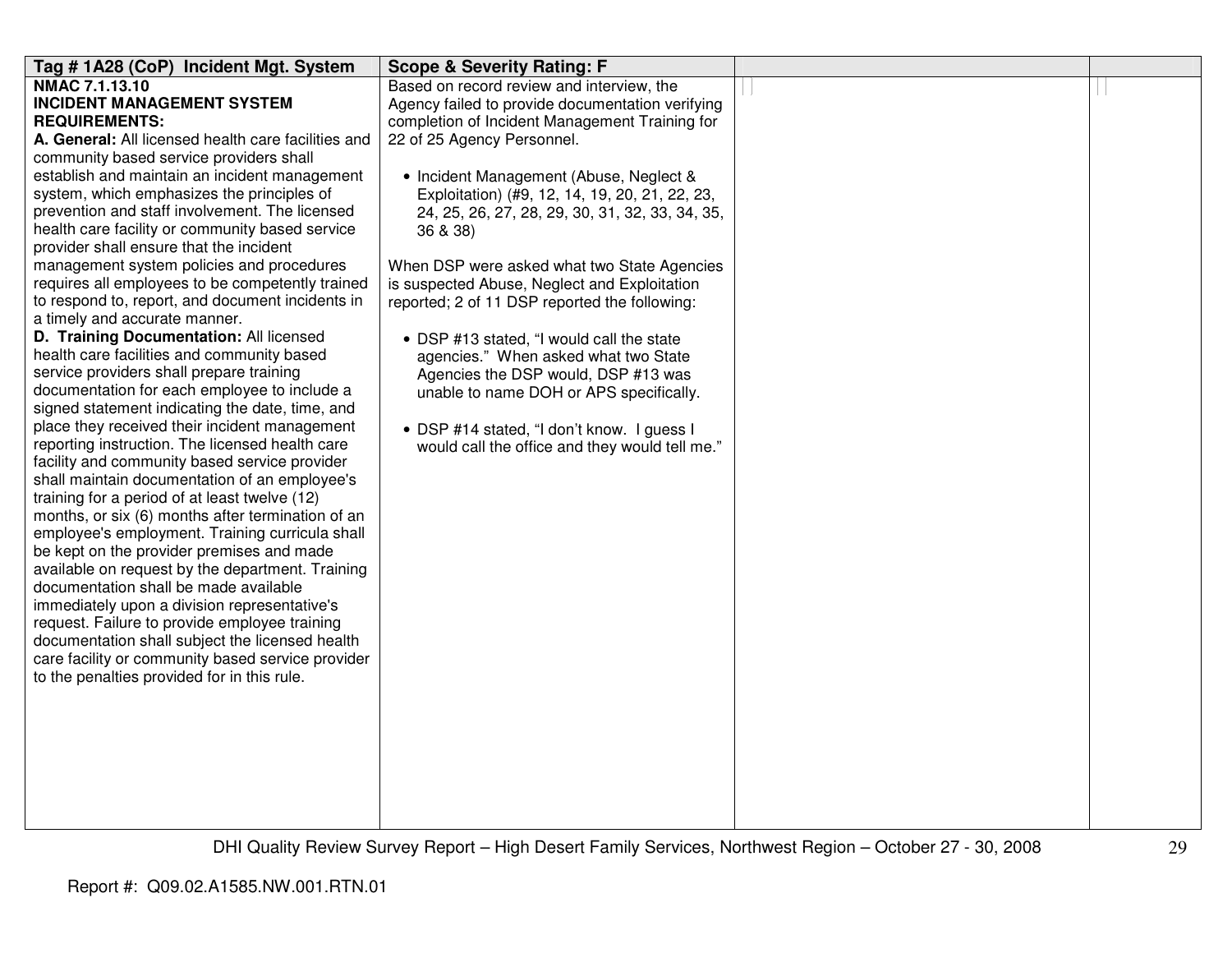| Tag #1A28 (CoP) Incident Mgt. System                                                           | <b>Scope &amp; Severity Rating: E</b>           |  |
|------------------------------------------------------------------------------------------------|-------------------------------------------------|--|
| <b>NMAC 7.1.13.10</b>                                                                          | Based on record review, the Agency failed to    |  |
| <b>INCIDENT MANAGEMENT SYSTEM</b>                                                              | provide documentation indicating consumer,      |  |
| <b>REQUIREMENTS:</b>                                                                           | family members, or legal guardians had received |  |
| General: All licensed health care<br>А.                                                        | an orientation packet including incident        |  |
| facilities and community based service providers                                               | management system policies and procedural       |  |
| shall establish and maintain an incident                                                       | information concerning the reporting of abuse,  |  |
| management system, which emphasizes the                                                        | neglect or exploitation for 2 of 8 individuals. |  |
| principles of prevention and staff involvement.                                                |                                                 |  |
| The licensed health care facility or community                                                 | • Parent/Guardian Incident                      |  |
| based service provider shall ensure that the                                                   | Management/Abuse, Neglect & Exploitation        |  |
| incident management system policies and                                                        | Training $(#1 & 8)$                             |  |
| procedures requires all employees to be                                                        |                                                 |  |
| competently trained to respond to, report, and                                                 |                                                 |  |
| document incidents in a timely and accurate                                                    |                                                 |  |
| manner.                                                                                        |                                                 |  |
| Ε.<br><b>Consumer and Guardian Orientation</b>                                                 |                                                 |  |
| Packet: Consumers, family members and legal                                                    |                                                 |  |
| guardians shall be made aware of and have<br>available immediate accessibility to the licensed |                                                 |  |
| health care facility and community based service                                               |                                                 |  |
| provider incident reporting processes. The                                                     |                                                 |  |
| licensed health care facility and community                                                    |                                                 |  |
| based service provider shall provide consumers,                                                |                                                 |  |
| family members or legal guardians an orientation                                               |                                                 |  |
| packet to include incident management systems                                                  |                                                 |  |
| policies and procedural information concerning                                                 |                                                 |  |
| the reporting of abuse, neglect or                                                             |                                                 |  |
| misappropriation. The licensed health care                                                     |                                                 |  |
| facility and community based service provider                                                  |                                                 |  |
| shall include a signed statement indicating the                                                |                                                 |  |
| date, time, and place they received their                                                      |                                                 |  |
| orientation packet to be contained in the                                                      |                                                 |  |
| consumer's file. The appropriate consumer,                                                     |                                                 |  |
| family member or legal guardian shall sign this at                                             |                                                 |  |
| the time of orientation.                                                                       |                                                 |  |
|                                                                                                |                                                 |  |
|                                                                                                |                                                 |  |
|                                                                                                |                                                 |  |
|                                                                                                |                                                 |  |
|                                                                                                |                                                 |  |
|                                                                                                |                                                 |  |
|                                                                                                |                                                 |  |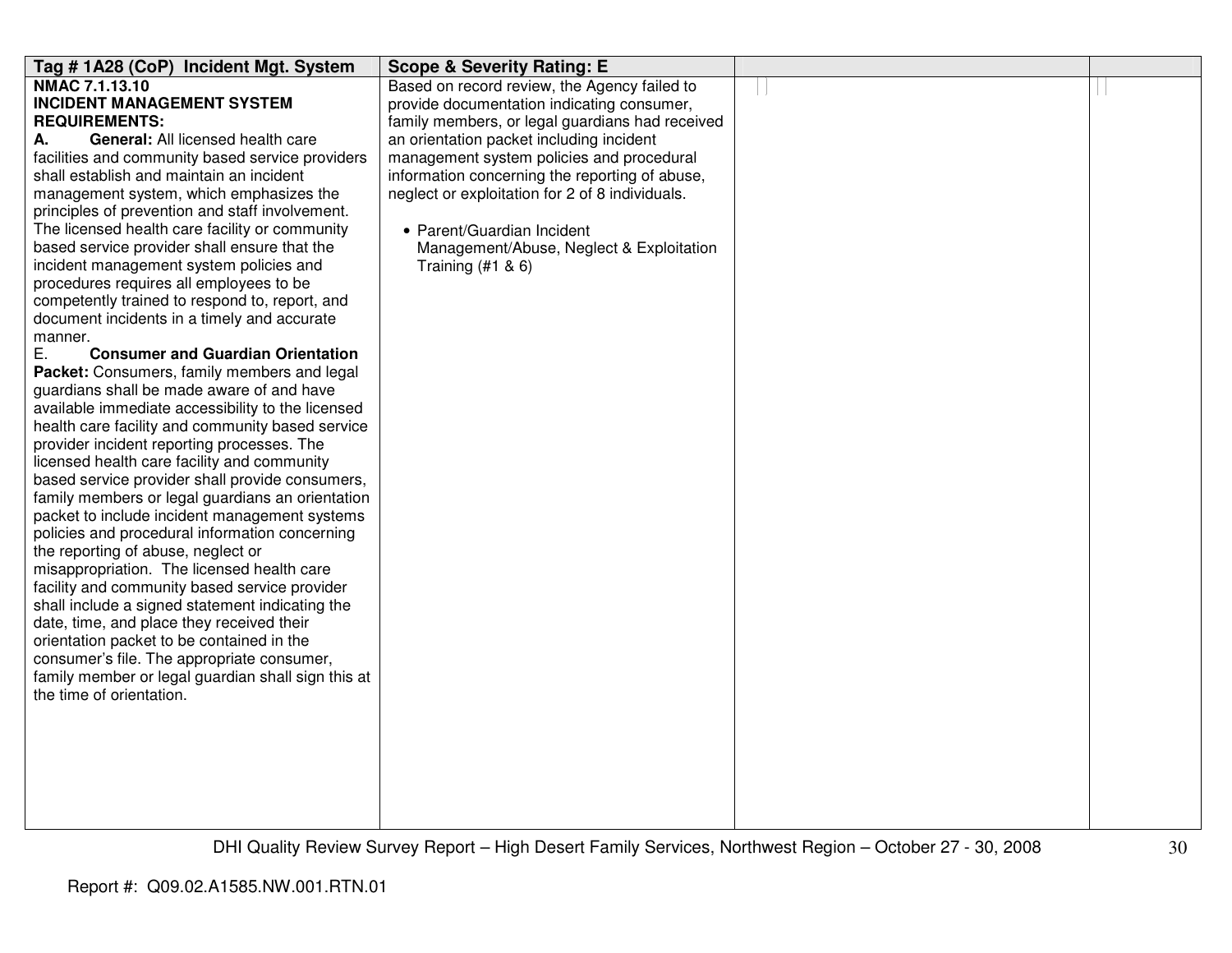| Tag #1A28 (CoP) Incident Mgt. System              | <b>Scope &amp; Severity Rating: E</b>           |  |
|---------------------------------------------------|-------------------------------------------------|--|
| NMAC 7.1.13.10                                    | Based on observation, the Agency failed to post |  |
| <b>INCIDENT MANAGEMENT SYSTEM</b>                 | two (2) or more current Incident Management     |  |
| <b>REQUIREMENTS:</b>                              | Information posters in a prominent public       |  |
| <b>General: All licensed health care</b><br>А.    | location for the following locations:           |  |
| facilities and community based service providers  |                                                 |  |
| shall establish and maintain an incident          | Residence of:                                   |  |
| management system, which emphasizes the           | Individual #6, 7 & 8<br>$\bullet$               |  |
| principles of prevention and staff involvement.   |                                                 |  |
| The licensed health care facility or community    |                                                 |  |
| based service provider shall ensure that the      |                                                 |  |
| incident management system policies and           |                                                 |  |
| procedures requires all employees to be           |                                                 |  |
| competently trained to respond to, report, and    |                                                 |  |
| document incidents in a timely and accurate       |                                                 |  |
| manner.                                           |                                                 |  |
| F.<br><b>Posting of Incident Management</b>       |                                                 |  |
| Information Poster: All licensed health care      |                                                 |  |
| facilities and community based service providers  |                                                 |  |
| shall post two (2) or more posters, to be         |                                                 |  |
| furnished by the division, in a prominent public  |                                                 |  |
| location which states all incident management     |                                                 |  |
| reporting procedures, including contact numbers   |                                                 |  |
| and Internet addresses. All licensed health care  |                                                 |  |
| facilities and community based service providers  |                                                 |  |
| operating sixty (60) or more beds shall post      |                                                 |  |
| three (3) or more posters, to be furnished by the |                                                 |  |
| division, in a prominent public location which    |                                                 |  |
| states all incident management reporting          |                                                 |  |
| procedures, including contact numbers and         |                                                 |  |
| Internet addresses. The posters shall be posted   |                                                 |  |
| where employees report each day and from          |                                                 |  |
| which the employees operate to carry out their    |                                                 |  |
| activities. Each licensed health care facility or |                                                 |  |
| community based service provider shall take       |                                                 |  |
| steps to insure that the notices are not altered, |                                                 |  |
| defaced, removed, or covered by other material.   |                                                 |  |
| [7.1.13.10 NMAC - N, 02/28/06]                    |                                                 |  |
|                                                   |                                                 |  |
|                                                   |                                                 |  |
|                                                   |                                                 |  |
|                                                   |                                                 |  |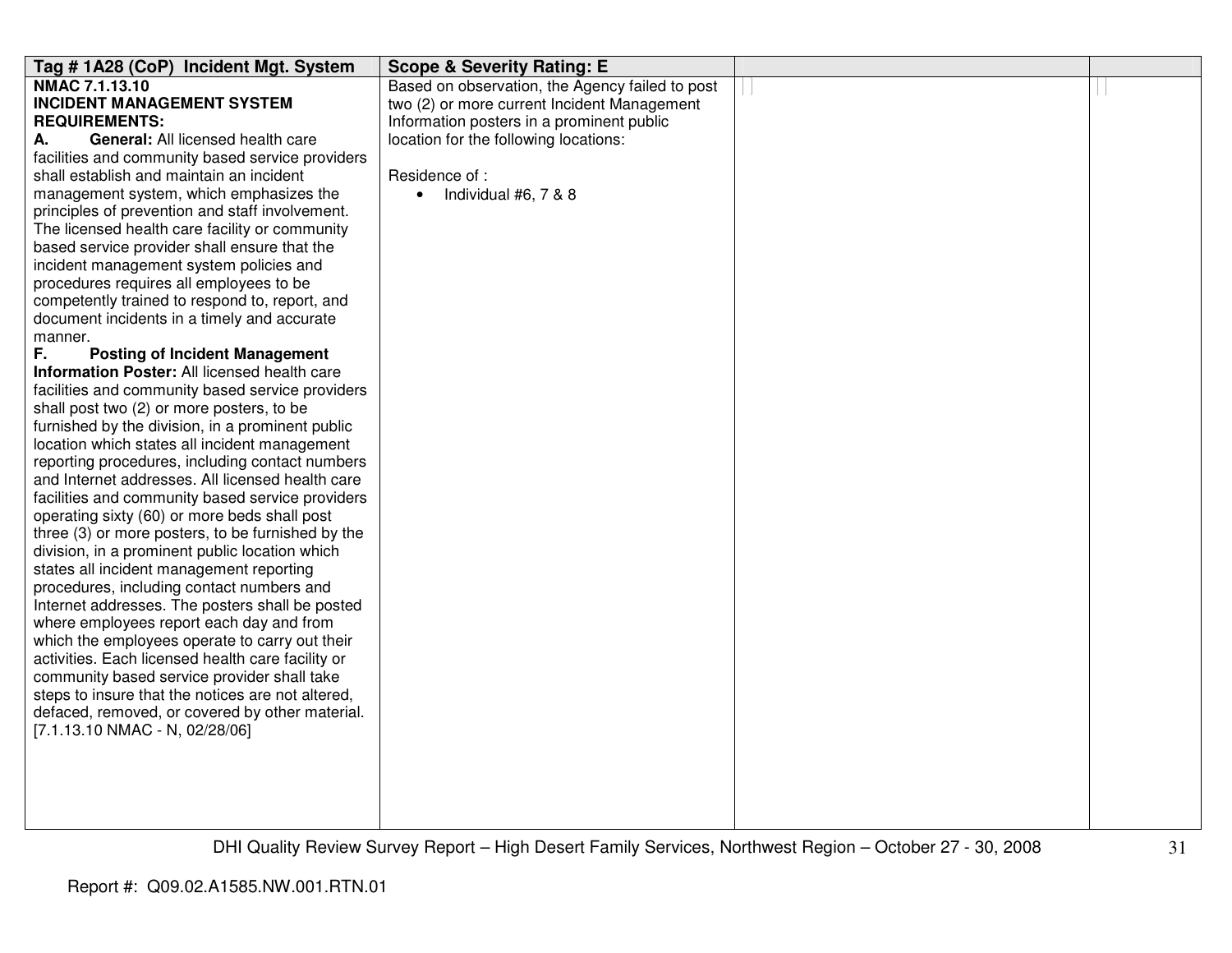| NMAC 7.26.3.11<br>Based on record review, the Agency failed to<br><b>RESTRICTIONS OR LIMITATION OF CLIENT'S</b><br>ensure the rights of Individuals was not restricted<br><b>RIGHTS:</b><br>or limited. |
|---------------------------------------------------------------------------------------------------------------------------------------------------------------------------------------------------------|
|                                                                                                                                                                                                         |
|                                                                                                                                                                                                         |
|                                                                                                                                                                                                         |
| A. A service provider shall not restrict or limit a                                                                                                                                                     |
| A review of Agency Individual files indicated 1 of<br>client's rights except:                                                                                                                           |
| (1) where the restriction or limitation is<br>8 individuals required Human Rights Committee                                                                                                             |
| allowed in an emergency and is necessary to<br>Approval for restrictions.                                                                                                                               |
| prevent imminent risk of physical harm to the                                                                                                                                                           |
| client or another person; or<br>No documentation was found regarding Human                                                                                                                              |
| where the interdisciplinary team<br>Rights Approval for the following:<br>(2)                                                                                                                           |
| has determined that the client's limited capacity                                                                                                                                                       |
| to exercise the right threatens his or her physical<br>Psychotropic Medications to control<br>$\bullet$                                                                                                 |
| safety; or<br>behaviors (#1)                                                                                                                                                                            |
| as provided for in Section 10.1.14<br>(3)                                                                                                                                                               |
| [now Subsection N of 7.26.3.10 NMAC].                                                                                                                                                                   |
| B. Any emergency intervention to prevent                                                                                                                                                                |
| physical harm shall be reasonable to prevent                                                                                                                                                            |
| harm, shall be the least restrictive intervention                                                                                                                                                       |
| necessary to meet the emergency, shall be                                                                                                                                                               |
| allowed no longer than necessary and shall be                                                                                                                                                           |
| subject to interdisciplinary team (IDT) review.                                                                                                                                                         |
| The IDT upon completion of its review may refer                                                                                                                                                         |
| its findings to the office of quality assurance.                                                                                                                                                        |
| The emergency intervention may be subject to                                                                                                                                                            |
| review by the service provider's behavioral                                                                                                                                                             |
| support committee or human rights committee in                                                                                                                                                          |
| accordance with the behavioral support policies                                                                                                                                                         |
| or other department regulation or policy.                                                                                                                                                               |
| C. The service provider may adopt reasonable                                                                                                                                                            |
| program policies of general applicability to                                                                                                                                                            |
| clients served by that service provider that do                                                                                                                                                         |
| not violate client rights.<br>[09/12/94; 01/15/97; Recompiled 10/31/01]                                                                                                                                 |
|                                                                                                                                                                                                         |
|                                                                                                                                                                                                         |
|                                                                                                                                                                                                         |
|                                                                                                                                                                                                         |
|                                                                                                                                                                                                         |
|                                                                                                                                                                                                         |
|                                                                                                                                                                                                         |
|                                                                                                                                                                                                         |
|                                                                                                                                                                                                         |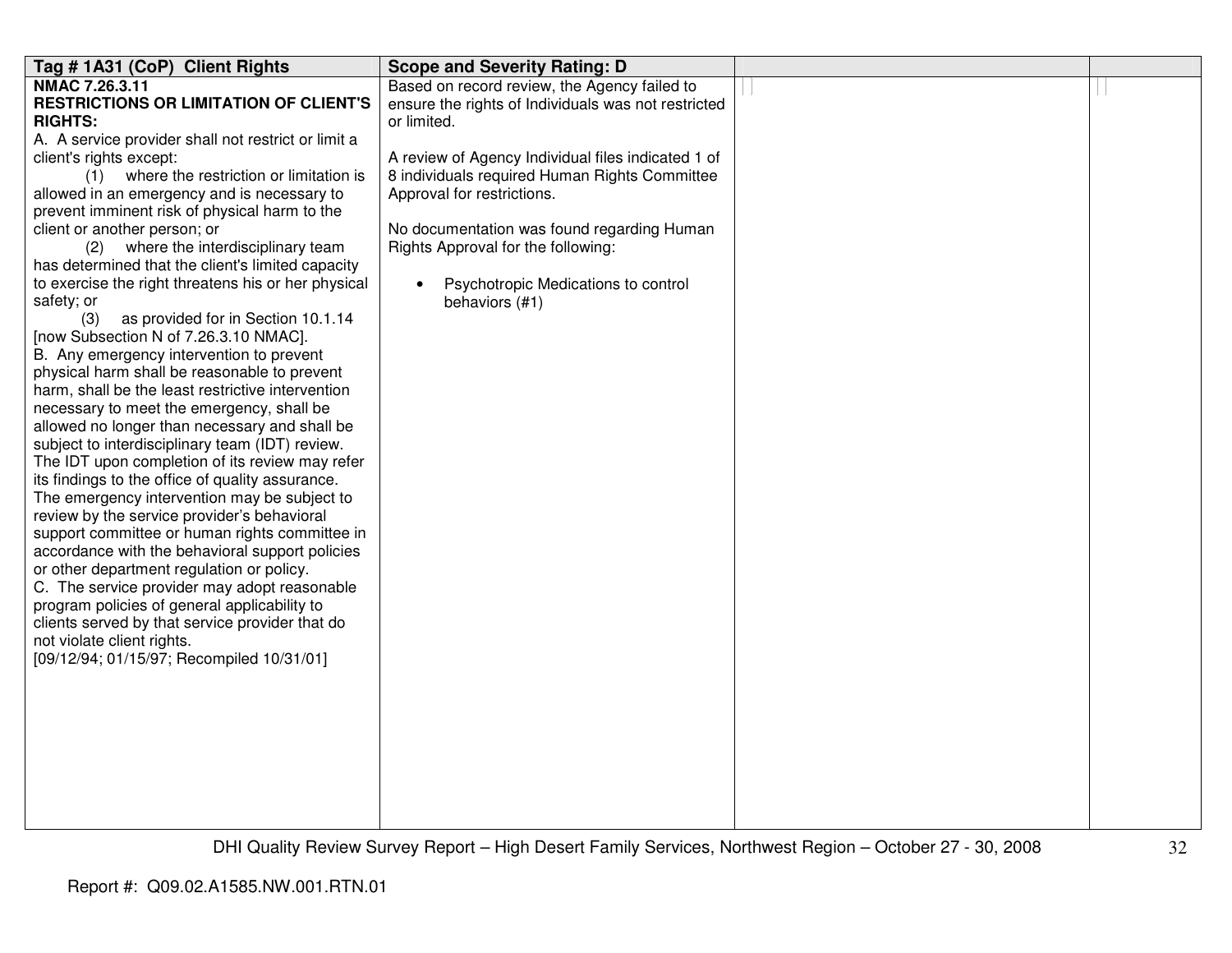| Tag #1A32 (CoP) ISP Implementation                 | <b>Scope and Severity Rating: F</b>             |  |
|----------------------------------------------------|-------------------------------------------------|--|
| NMAC 7.26.5.16.C and D                             | Based on record review, the Agency failed to    |  |
| Development of the ISP. Implementation of          | implement the ISP according to the timelines    |  |
| the ISP. The ISP shall be implemented              | determined by the IDT and as specified in the   |  |
| according to the timelines determined by the IDT   | ISP for each stated desired outcomes and action |  |
| and as specified in the ISP for each stated        | plan for 8 of 8 individuals.                    |  |
| desired outcomes and action plan.                  |                                                 |  |
|                                                    | Per Individuals ISP's the following was found   |  |
| The IDT shall review and discuss<br>C.             | with regards to the implementation of ISP       |  |
| information and recommendations with the           | Outcomes:                                       |  |
| individual, with the goal of supporting the        |                                                 |  |
| individual in attaining desired outcomes. The      | Community Living Data Collection/Data           |  |
| IDT develops an ISP based upon the individual's    | Tracking/Progress with regards to ISP           |  |
| personal vision statement, strengths, needs,       | Outcomes:                                       |  |
| interests and preferences. The ISP is a dynamic    | • None found 09/2007 - 09/2008 (Individual      |  |
| document, revised periodically, as needed, and     | #2)                                             |  |
| amended to reflect progress towards personal       | • None found 09/2007 - 09/2008 (Individual      |  |
| goals and achievements consistent with the         | #3)                                             |  |
| individual's future vision. This regulation is     | • None found 09/2007 - 09/2008 (Individual      |  |
| consistent with standards established for          | #4)                                             |  |
| individual plan development as set forth by the    | • None found 09/2007 - 09/2008 (Individual      |  |
| commission on the accreditation of rehabilitation  | #6)                                             |  |
| facilities (CARF) and/or other program             | • None found 09/2007 - 09/2008 (Individual      |  |
| accreditation approved and adopted by the          | #8)                                             |  |
| developmental disabilities division and the        |                                                 |  |
| department of health. It is the policy of the      | Supported Employment Data Collection/Data       |  |
| developmental disabilities division (DDD), that to | Tracking/Progress with regards to ISP           |  |
| the extent permitted by funding, each individual   | Outcomes:                                       |  |
| receive supports and services that will assist and | • None found for 09/2007 - 09/2008 (Individual  |  |
| encourage independence and productivity in the     | #1)                                             |  |
| community and attempt to prevent regression or     | • None found for 09/2007 - 09/2008 (Individual  |  |
| loss of current capabilities. Services and         | #4)                                             |  |
| supports include specialized and/or generic        |                                                 |  |
| services, training, education and/or treatment as  | <b>Community Access Data Collection/Data</b>    |  |
| determined by the IDT and documented in the        | Tracking/Progress with regards to ISP           |  |
| ISP.                                               | Outcomes:                                       |  |
| D. The intent is to provide choice and obtain      | • None found for 09/2007 - 09/2008 (Individual  |  |
| opportunities for individuals to live, work and    | #2)                                             |  |
| play with full participation in their communities. | • None found for 09/2007 - 09/2008 (Individual  |  |
| The following principles provide direction and     | #5)                                             |  |
| purpose in planning for individuals with           | • None found for 09/2007 - 09/2008 (Individual  |  |
| developmental disabilities.                        | #6)                                             |  |
| [05/03/94; 01/15/97; Recompiled 10/31/01]          |                                                 |  |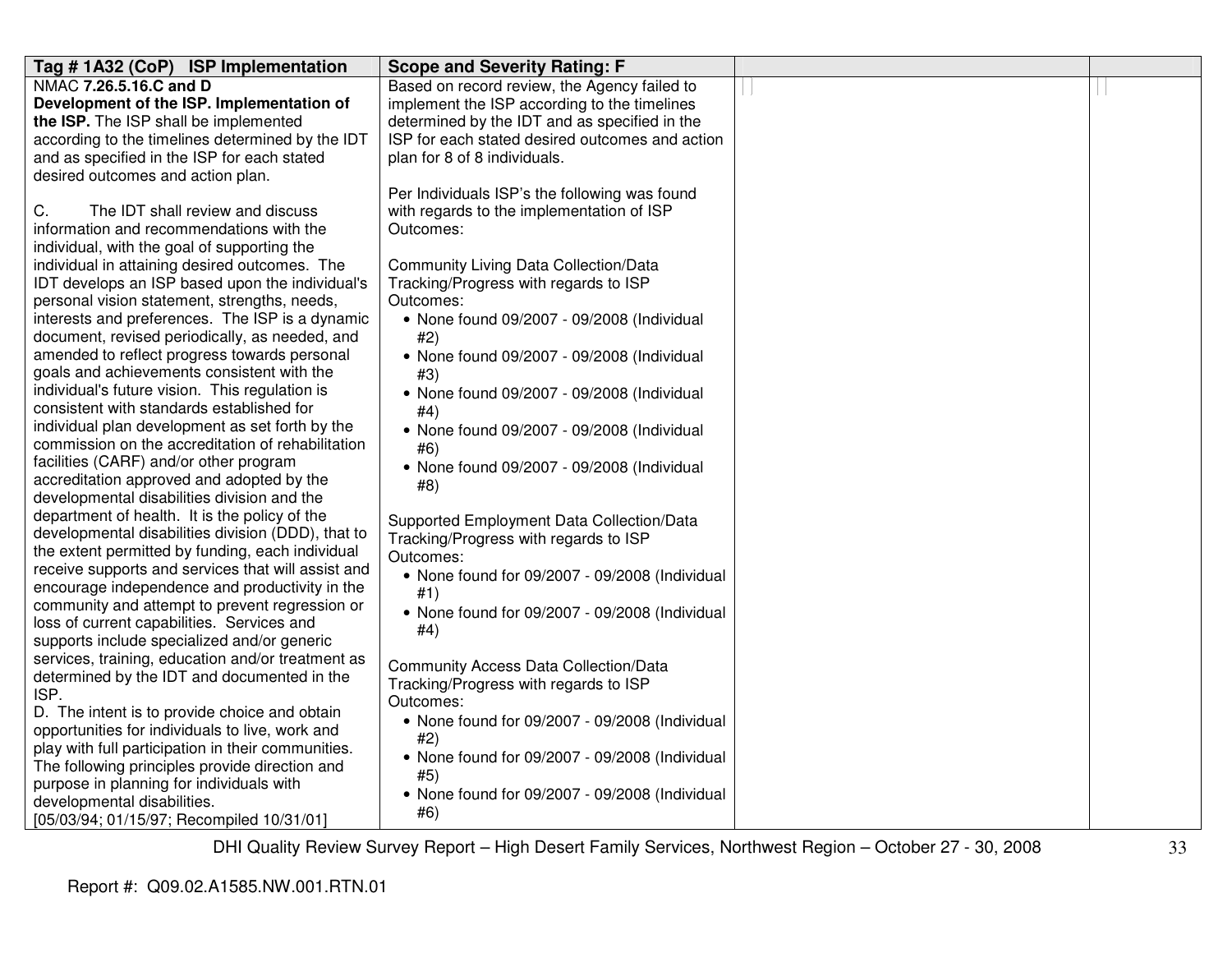| • None found for 09/2007 - 09/2008 (Individual #8) |  |
|----------------------------------------------------|--|
|                                                    |  |
|                                                    |  |
|                                                    |  |
|                                                    |  |
|                                                    |  |
|                                                    |  |
|                                                    |  |
|                                                    |  |
|                                                    |  |
|                                                    |  |
|                                                    |  |
|                                                    |  |
|                                                    |  |
|                                                    |  |
|                                                    |  |
|                                                    |  |
|                                                    |  |
|                                                    |  |
|                                                    |  |
|                                                    |  |
|                                                    |  |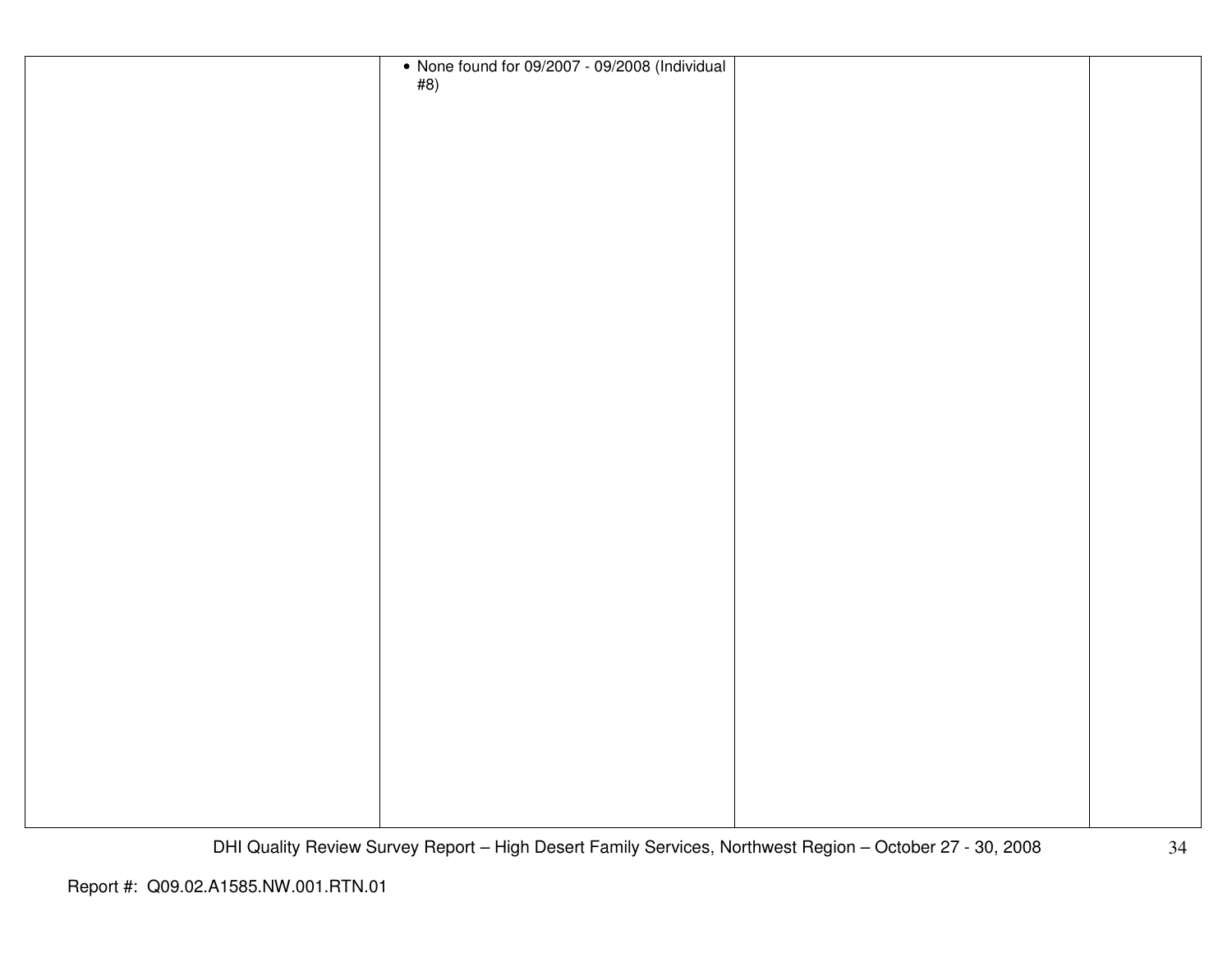| Tag # 1A36 SC Training                                | <b>Scope and Severity Rating: A</b>             |  |
|-------------------------------------------------------|-------------------------------------------------|--|
| Developmental Disabilities (DD) Waiver Service        | Based on record review, the Agency failed to    |  |
| Standards effective 4/1/2007                          | ensure that Orientation and Training            |  |
| <b>CHAPTER 1 IV. GENERAL REQUIREMENTS</b>             | requirements were met for 1 of 2 Service        |  |
| FOR PROVIDER AGENCY SERVICE                           | Coordinators.                                   |  |
| <b>PERSONNEL:</b> The objective of this section is to |                                                 |  |
| establish personnel standards for DD Medicaid         | Review of Service Coordinators training records |  |
| Waiver Provider Agencies for the following            | found no evidence of the following required     |  |
| services: Community Living Supports,                  | DOH/DDSD trainings being completed:             |  |
| Community Inclusion Services, Respite,                |                                                 |  |
| Substitute Care and Personal Support                  | • Promoting Effective Teamwork (SC #38)         |  |
| Companion Services. These standards apply to          |                                                 |  |
| all personnel who provide services, whether           |                                                 |  |
| directly employed or subcontracting with the          |                                                 |  |
| Provider Agency. Additional personnel                 |                                                 |  |
| requirements and qualifications may be                |                                                 |  |
| applicable for specific service standards.            |                                                 |  |
| Orientation and Training Requirements:<br>C.          |                                                 |  |
| Orientation and training for direct support           |                                                 |  |
| staff and his or her supervisors shall comply         |                                                 |  |
| with the DDSD/DOH Policy Governing the                |                                                 |  |
| Training Requirements for Direct Support              |                                                 |  |
| <b>Staff and Internal Service Coordinators</b>        |                                                 |  |
| Serving Individuals with Developmental                |                                                 |  |
| Disabilities to include the following:                |                                                 |  |
| Each new employee shall receive<br>(1)                |                                                 |  |
| appropriate orientation, including but not            |                                                 |  |
| limited to, all policies relating to fire             |                                                 |  |
| prevention, accident prevention, incident             |                                                 |  |
| management and reporting, and emergency               |                                                 |  |
| procedures; and                                       |                                                 |  |
|                                                       |                                                 |  |
|                                                       |                                                 |  |
|                                                       |                                                 |  |
|                                                       |                                                 |  |
|                                                       |                                                 |  |
|                                                       |                                                 |  |
|                                                       |                                                 |  |
|                                                       |                                                 |  |
|                                                       |                                                 |  |
|                                                       |                                                 |  |
|                                                       |                                                 |  |
|                                                       |                                                 |  |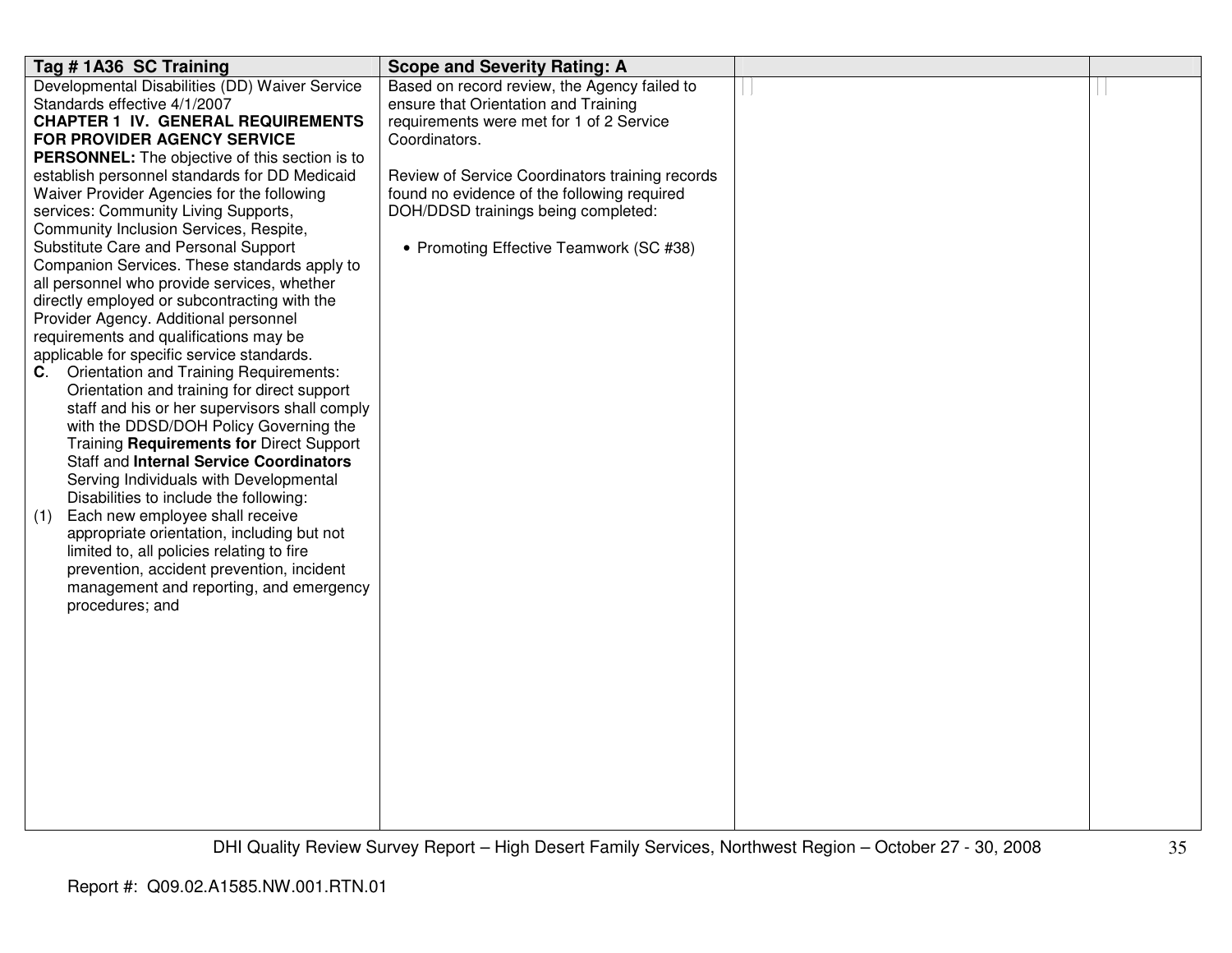| Tag # 1A37 Individual Specific Training         | <b>Scope and Severity Rating: F</b>             |  |
|-------------------------------------------------|-------------------------------------------------|--|
| Developmental Disabilities (DD) Waiver Service  | Based on record review, the Agency failed to    |  |
| Standards effective 4/1/2007                    | ensure that Individual Specific Training        |  |
| <b>CHAPTER 1 IV. GENERAL REQUIREMENTS</b>       | requirements were met for 22 of 24 Agency       |  |
| FOR PROVIDER AGENCY SERVICE                     | Personnel.                                      |  |
| PERSONNEL: The objective of this section is to  |                                                 |  |
| establish personnel standards for DD Medicaid   | • Individual Specific Training (#9, 12, 14, 19, |  |
| Waiver Provider Agencies for the following      | 20, 21, 23, 24, 25, 26, 27, 28, 29, 30, 31, 32, |  |
| services: Community Living Supports,            | 33, 34, 35, 36, 37 & 38)                        |  |
| Community Inclusion Services, Respite,          |                                                 |  |
| Substitute Care and Personal Support            |                                                 |  |
| Companion Services. These standards apply to    |                                                 |  |
| all personnel who provide services, whether     |                                                 |  |
| directly employed or subcontracting with the    |                                                 |  |
| Provider Agency. Additional personnel           |                                                 |  |
| requirements and qualifications may be          |                                                 |  |
| applicable for specific service standards.      |                                                 |  |
|                                                 |                                                 |  |
| Orientation and Training Requirements:<br>C.    |                                                 |  |
| Orientation and training for direct support     |                                                 |  |
| staff and his or her supervisors shall comply   |                                                 |  |
| with the DDSD/DOH Policy Governing the          |                                                 |  |
| <b>Training Requirements for Direct Support</b> |                                                 |  |
| <b>Staff and Internal Service Coordinators</b>  |                                                 |  |
| Serving Individuals with Developmental          |                                                 |  |
| Disabilities to include the following:          |                                                 |  |
| Individual-specific training for each<br>(2)    |                                                 |  |
| individual under his or her direct care, as     |                                                 |  |
| described in the individual service plan,       |                                                 |  |
| prior to working alone with the individual.     |                                                 |  |
|                                                 |                                                 |  |
|                                                 |                                                 |  |
|                                                 |                                                 |  |
|                                                 |                                                 |  |
|                                                 |                                                 |  |
|                                                 |                                                 |  |
|                                                 |                                                 |  |
|                                                 |                                                 |  |
|                                                 |                                                 |  |
|                                                 |                                                 |  |
|                                                 |                                                 |  |
|                                                 |                                                 |  |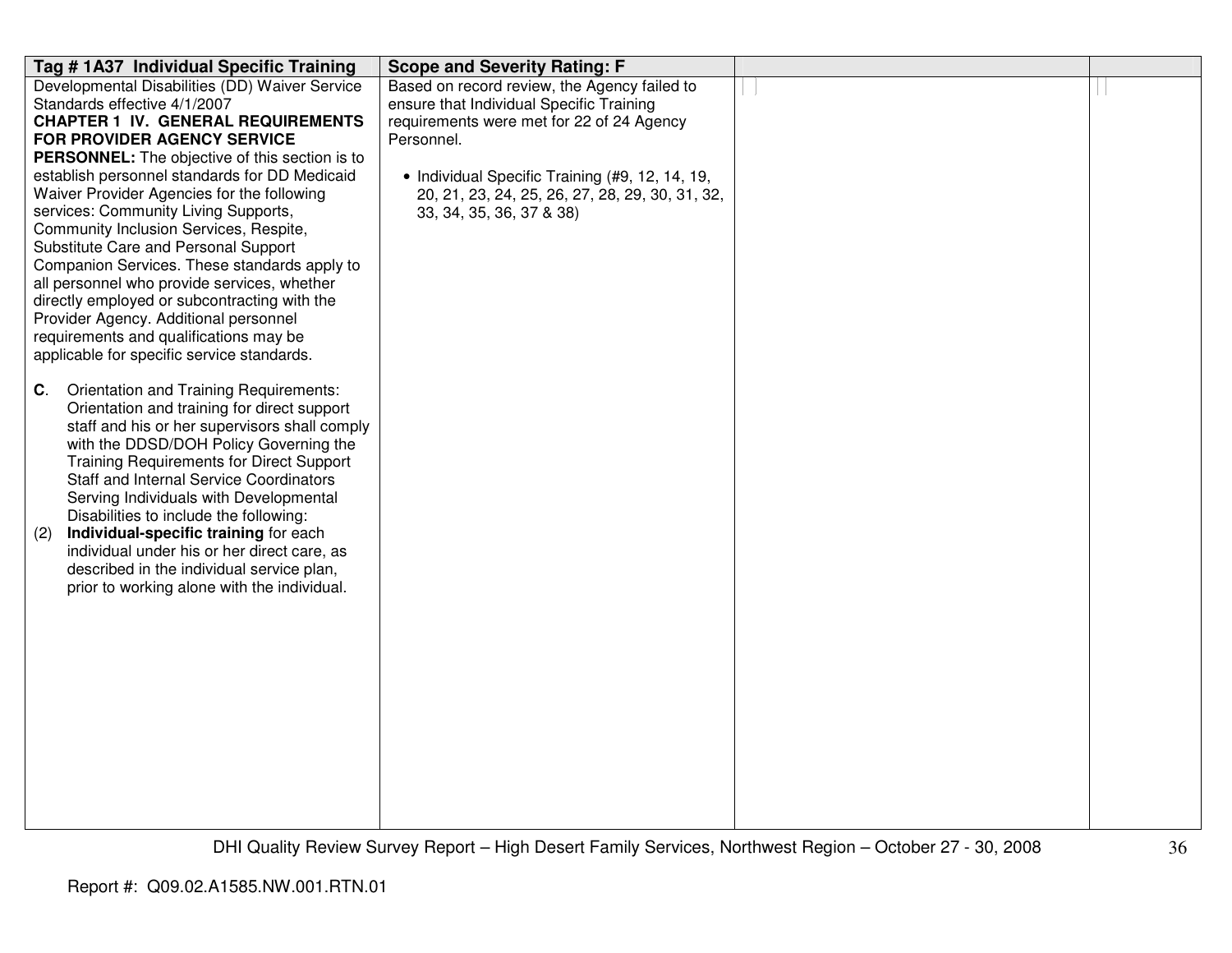| Tag # 5111 Reporting Requirements                                                                                                                                                                                                                                                                                                                                                                                                                                                                                                                                                                                                                                                                                                                                                                                                                                             | <b>Scope and Severity Rating: B</b>                                                                                                                                                                         |  |
|-------------------------------------------------------------------------------------------------------------------------------------------------------------------------------------------------------------------------------------------------------------------------------------------------------------------------------------------------------------------------------------------------------------------------------------------------------------------------------------------------------------------------------------------------------------------------------------------------------------------------------------------------------------------------------------------------------------------------------------------------------------------------------------------------------------------------------------------------------------------------------|-------------------------------------------------------------------------------------------------------------------------------------------------------------------------------------------------------------|--|
| Developmental Disabilities (DD) Waiver Service<br>Standards effective 4/1/2007<br><b>CHAPTER 5 IV. COMMUNITY INCLUSION</b><br><b>SERVICES PROVIDER AGENCY</b><br><b>REQUIREMENTS</b>                                                                                                                                                                                                                                                                                                                                                                                                                                                                                                                                                                                                                                                                                          | Based on record review, the Agency failed to<br>complete quarterly reports as required for 2 of 8<br>individuals receiving Community Inclusion<br>services.                                                 |  |
| E. Provider Agency Reporting<br>Requirements: All Community Inclusion<br>Provider Agencies are required to submit written<br>quarterly status reports to the individual's Case<br>Manager no later than fourteen (14) calendar<br>days following the end of each quarter. In<br>addition to reporting required by specific<br>Community Access, Supported Employment,<br>and Adult Habilitation Standards, the quarterly<br>reports shall contain the following written<br>documentation:                                                                                                                                                                                                                                                                                                                                                                                     | <b>Supported Employment Quarterly Reports</b><br>• Individual #1 - None found for 7/2008 -<br>9/2008.<br><b>Community Access Quarterly Reports</b><br>• Individual #2 - None found for 1/2008 -<br>10/2008. |  |
| (1) Identification and implementation of a<br>meaningful day definition for each person<br>served;<br>(2) Documentation summarizing the following:<br>(a) Daily choice-based options; and<br>(b) Daily progress toward goals using age-<br>appropriate strategies specified in each<br>individual's action plan in the ISP.<br>(3) Significant changes in the individual's routine<br>or staffing;<br>(4) Unusual or significant life events;<br>(5) Quarterly updates on health status, including<br>changes in medication, assistive technology<br>needs and durable medical equipment needs;<br>(6) Record of personally meaningful community<br>inclusion;<br>(7) Success of supports as measured by<br>whether or not the person makes progress<br>toward his or her desired outcomes as identified<br>in the ISP; and<br>(8) Any additional reporting required by DDSD. |                                                                                                                                                                                                             |  |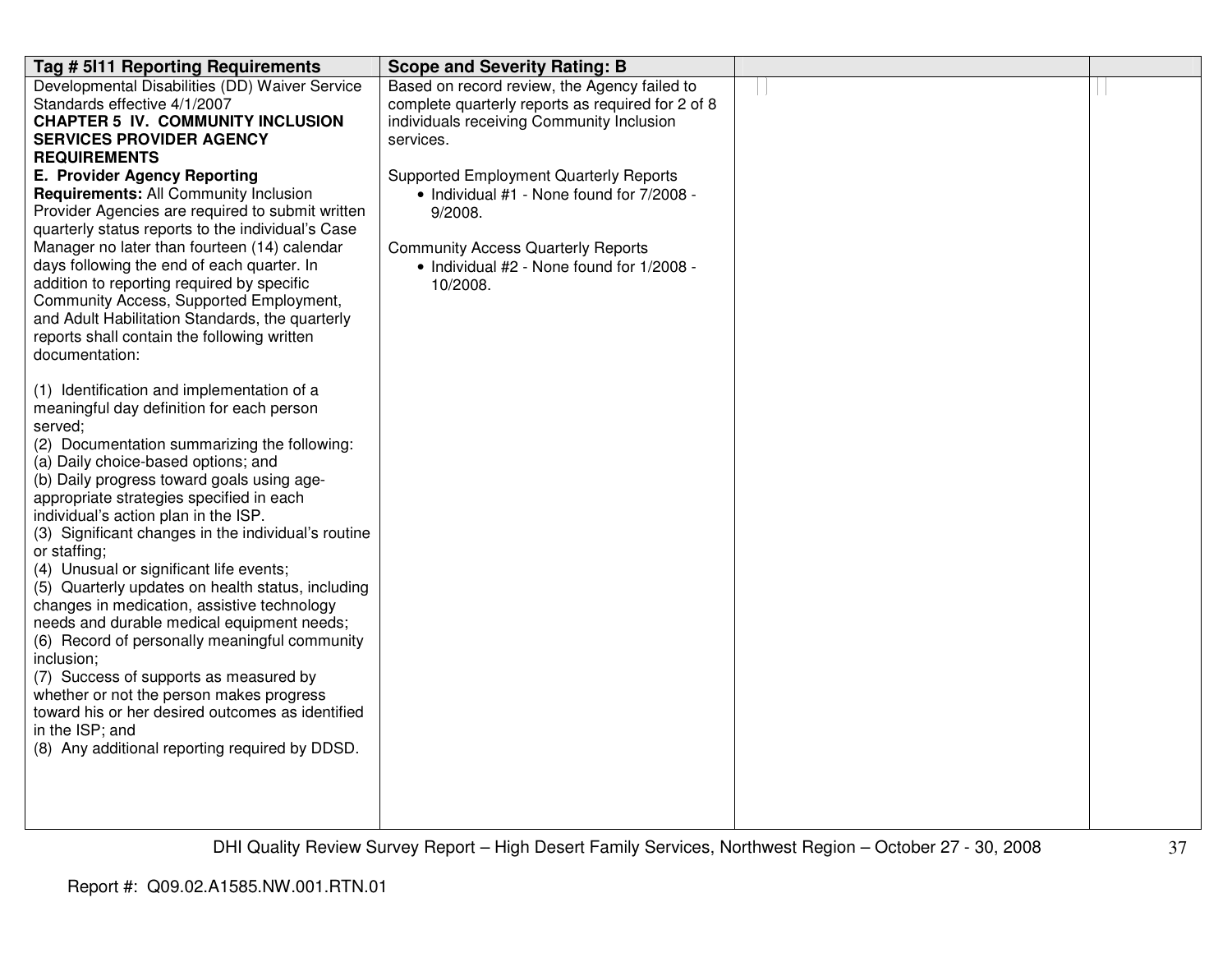| Tag # 5122 SE Agency Case File                                                                                                                                                                                                                                                                                                                                                                                                                                                                                                       | <b>Scope and Severity Rating: B</b>                                                                                                                                                       |  |
|--------------------------------------------------------------------------------------------------------------------------------------------------------------------------------------------------------------------------------------------------------------------------------------------------------------------------------------------------------------------------------------------------------------------------------------------------------------------------------------------------------------------------------------|-------------------------------------------------------------------------------------------------------------------------------------------------------------------------------------------|--|
| Developmental Disabilities (DD) Waiver Service<br>Standards effective 4/1/2007<br><b>CHAPTER 5 VII. SUPPORTED EMPLOYMENT</b><br><b>SERVICES REQUIREMENTS</b><br><b>D. Provider Agency Requirements</b><br>(1) Provider Agency Records: The provider<br>adheres to the Department of Labor (DOL) wage                                                                                                                                                                                                                                 | Based on record review, the Agency failed to<br>maintain a confidential case file for 2 of 3<br>individuals receiving Supported Employment<br>Services.<br>Vocational Assessment (#1 & 4) |  |
| laws and maintains required certificates and<br>documentation. These documents are subject to<br>review by the DDSD. Each individual's earnings<br>and benefits shall be monitored by the Provider<br>Agency in accordance with the Fair Labor<br>Standards Act. Each individual's earnings and<br>benefits shall be reviewed at least semi-annually<br>by the Supported Employment Provider to<br>ensure the appropriateness of pay rates and<br>benefits.                                                                          | Career Development Plan (#1 & 4)<br>$\bullet$                                                                                                                                             |  |
| (2) The Provider Agency shall maintain a<br>confidential case file for each individual that<br>includes all items listed in section IV.D. above<br>and the following additional items:<br>(a) Quarterly progress reports;                                                                                                                                                                                                                                                                                                            |                                                                                                                                                                                           |  |
| (b) Vocational assessments (A vocational<br>assessment or profile is an objective analysis of<br>a person's interests, skills, needs, career goals,<br>preferences, concerns, in areas that can pertain<br>to an employment outcome and can ultimately<br>be compared to the requirements and attributes<br>of a potential job in order to determine the<br>degree of compatibility as well as identification<br>of training needs). A vocational assessment<br>must be of a quality and content to be<br>acceptable to DVR or DDSD; |                                                                                                                                                                                           |  |
| (c) Career development plan as incorporated in<br>the ISP; a career development plan consists of<br>the vocational assessment and the ISP<br>Work/Learn Action Plan that specifies steps<br>necessary towards a successful employment<br>outcome and identifies the people who will<br>complete specific tasks including the individual,                                                                                                                                                                                             |                                                                                                                                                                                           |  |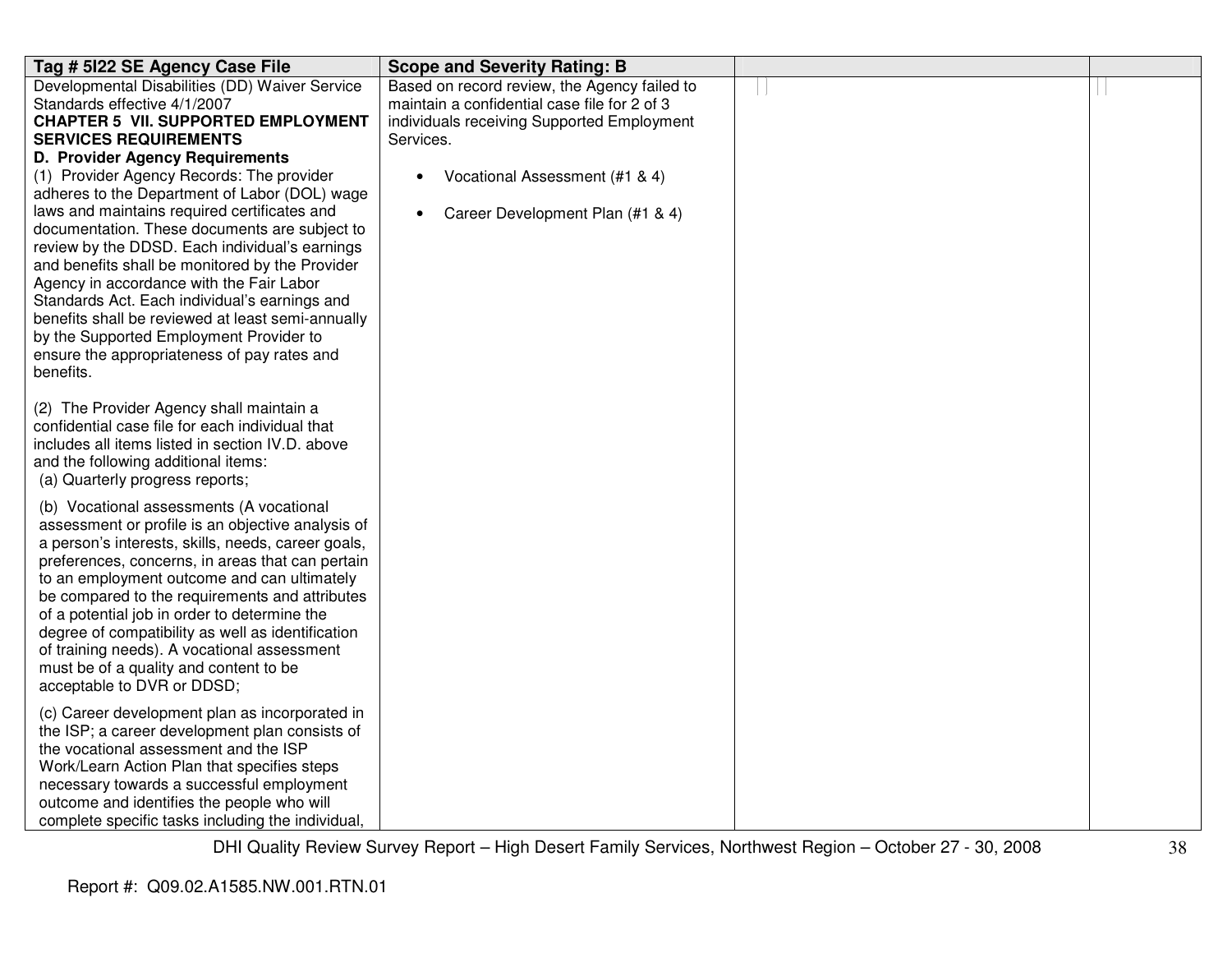| as well and a review and reporting mechanism<br>for mutual accountability; and<br>(d) Documentation of decisions concerning the<br>Division of Vocational Rehabilitation that<br>services provided under the Waiver are not<br>otherwise available under the Rehabilitation Act<br>of 1973. |  |  |
|---------------------------------------------------------------------------------------------------------------------------------------------------------------------------------------------------------------------------------------------------------------------------------------------|--|--|
|                                                                                                                                                                                                                                                                                             |  |  |
|                                                                                                                                                                                                                                                                                             |  |  |
|                                                                                                                                                                                                                                                                                             |  |  |
|                                                                                                                                                                                                                                                                                             |  |  |
|                                                                                                                                                                                                                                                                                             |  |  |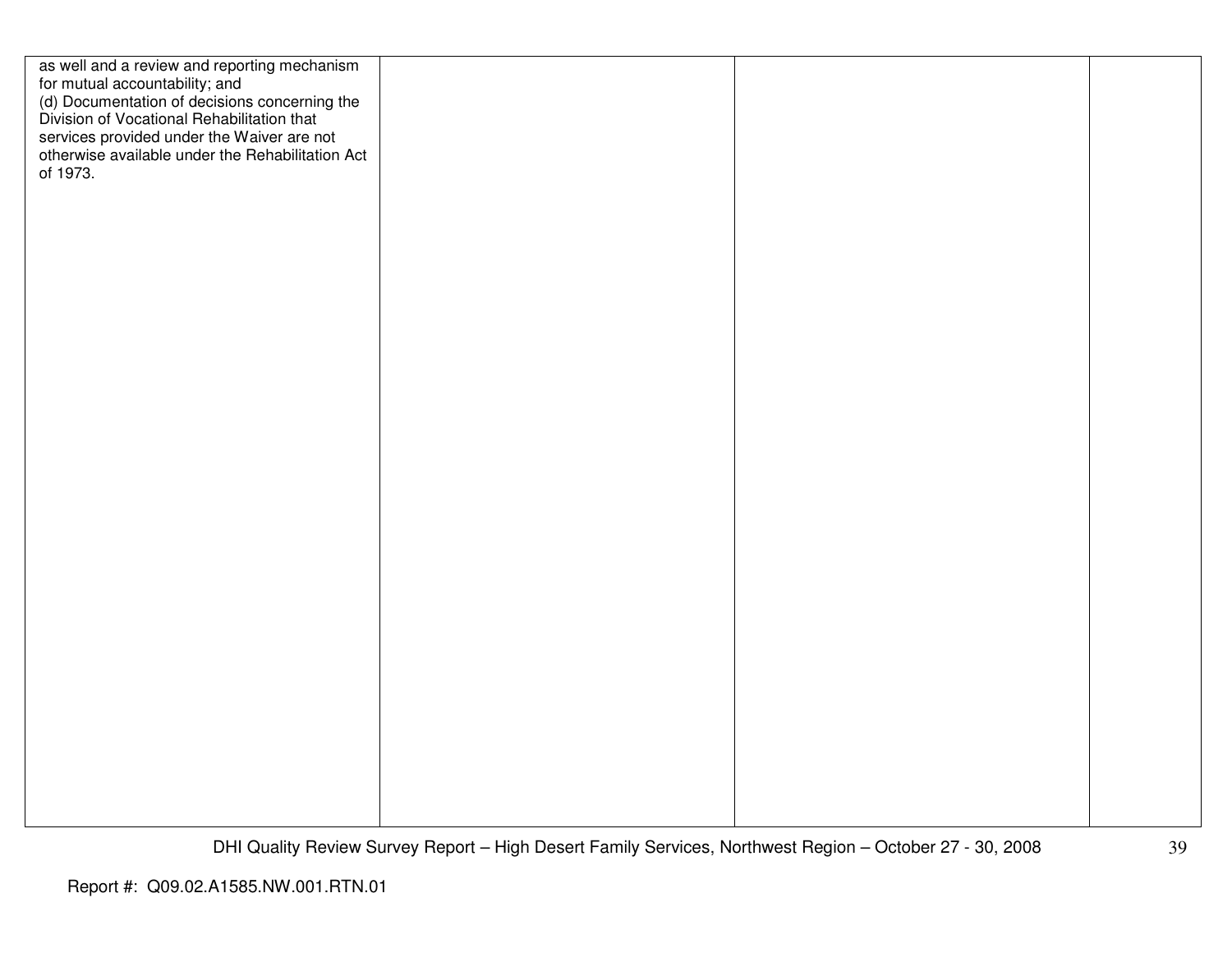| Tag # 5125 SE Reimbursement                                                      | <b>Scope and Severity Rating: A</b>            |  |
|----------------------------------------------------------------------------------|------------------------------------------------|--|
| Developmental Disabilities (DD) Waiver Service                                   | Based on record review, the Agency failed to   |  |
| Standards effective 4/1/2007                                                     | provide written or electronic documentation as |  |
| <b>CHAPTER 5 VII. SUPPORTED EMPLOYMENT</b>                                       | evidence for each unit billed for Supported    |  |
| <b>SERVICES REQUIREMENTS</b>                                                     | Employment Services for 1 of 3 individuals.    |  |
| E. Reimbursement                                                                 |                                                |  |
| (1) Billable Unit:                                                               | Individual #5                                  |  |
| (a) Job Development is a single flat fee unit per                                | • August 2008 Agency billed 1 unit of          |  |
| ISP year payable once an individual is                                           | Supported Employment. No documentation         |  |
| placed in a job.                                                                 | found to justify billing.                      |  |
| (b) The billable unit for Individual Supported                                   |                                                |  |
| <b>Employment</b> is one hour with a maximum                                     |                                                |  |
| of four hours a month. The Individual                                            |                                                |  |
| Supported Employment hourly rate is for                                          |                                                |  |
| face-to-face time which is supported by non                                      |                                                |  |
| face-to-face activities as specified in the                                      |                                                |  |
| ISP and the performance based contract as                                        |                                                |  |
| negotiated annually with the provider                                            |                                                |  |
| agency. Individual Supported Employment                                          |                                                |  |
| is a minimum of one unit per month. If an                                        |                                                |  |
| individual needs less then one hour of face-                                     |                                                |  |
| to-face service per month the IDT Members                                        |                                                |  |
| shall consider whether Supported                                                 |                                                |  |
| <b>Employment Services need to be</b><br>continued. Examples of non face-to-face |                                                |  |
| services include:                                                                |                                                |  |
| (i) Researching potential employers via                                          |                                                |  |
| telephone, Internet, or visits;                                                  |                                                |  |
| (ii) Writing, printing, mailing, copying, emailing                               |                                                |  |
| applications, resume, references and                                             |                                                |  |
| corresponding documents;                                                         |                                                |  |
| (iii) Arranging appointments for job tours,                                      |                                                |  |
| interviews, and job trials;                                                      |                                                |  |
| (iv) Documenting job search and acquisition                                      |                                                |  |
| progress;                                                                        |                                                |  |
| (v) Contacting employer, supervisor, co-workers                                  |                                                |  |
| and other IDT team members to assess                                             |                                                |  |
| individual's progress, needs and                                                 |                                                |  |
| satisfaction; and                                                                |                                                |  |
| (vi) Meetings with individual surrounding job                                    |                                                |  |
| development or retention not at the                                              |                                                |  |
| employer's site.                                                                 |                                                |  |
| (c) Intensive Supported Employment services                                      |                                                |  |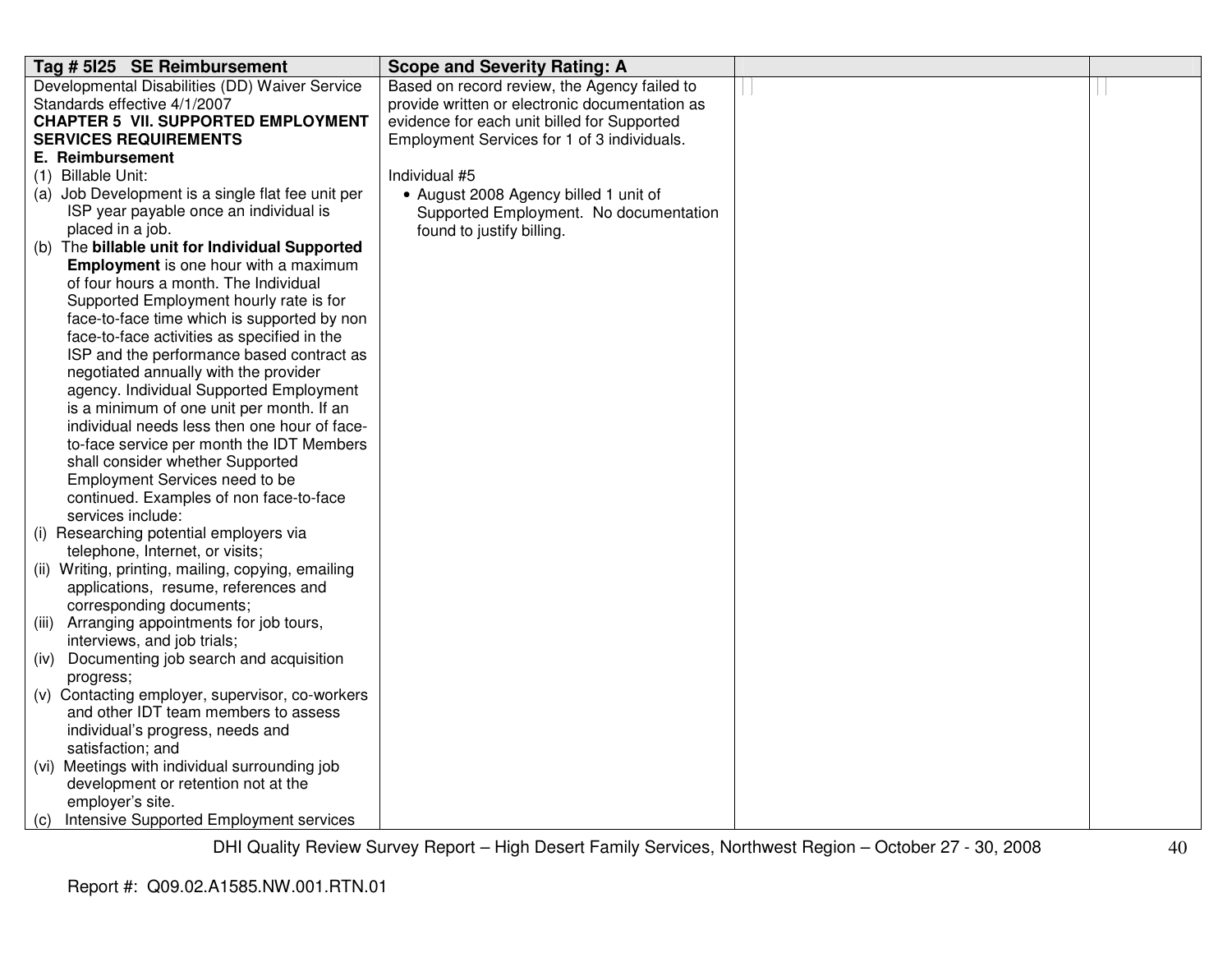| are intended for individuals who need one-                |  |  |
|-----------------------------------------------------------|--|--|
| to-one, face-to-face support for 32 or more               |  |  |
| hours per month. The billable unit is one                 |  |  |
| hour.                                                     |  |  |
| (d) Group Supported Employment is a fifteen-              |  |  |
| minute unit.                                              |  |  |
| (e) Self-employment is a fifteen minute unit.             |  |  |
| (4) Billable Activities include:                          |  |  |
|                                                           |  |  |
| (a) Activities conducted within the scope of<br>services; |  |  |
|                                                           |  |  |
| (b) Job development and related activities for up         |  |  |
| to ninety (90) calendar days) that result in              |  |  |
| employment of the individual for at least                 |  |  |
| thirty (30) calendar days; and                            |  |  |
| (c) Job development services shall not exceed             |  |  |
| ninety (90) calendar days, without written                |  |  |
| approval from the DDSD Regional Office.                   |  |  |
|                                                           |  |  |
|                                                           |  |  |
|                                                           |  |  |
|                                                           |  |  |
|                                                           |  |  |
|                                                           |  |  |
|                                                           |  |  |
|                                                           |  |  |
|                                                           |  |  |
|                                                           |  |  |
|                                                           |  |  |
|                                                           |  |  |
|                                                           |  |  |
|                                                           |  |  |
|                                                           |  |  |
|                                                           |  |  |
|                                                           |  |  |
|                                                           |  |  |
|                                                           |  |  |
|                                                           |  |  |
|                                                           |  |  |
|                                                           |  |  |
|                                                           |  |  |
|                                                           |  |  |
|                                                           |  |  |
|                                                           |  |  |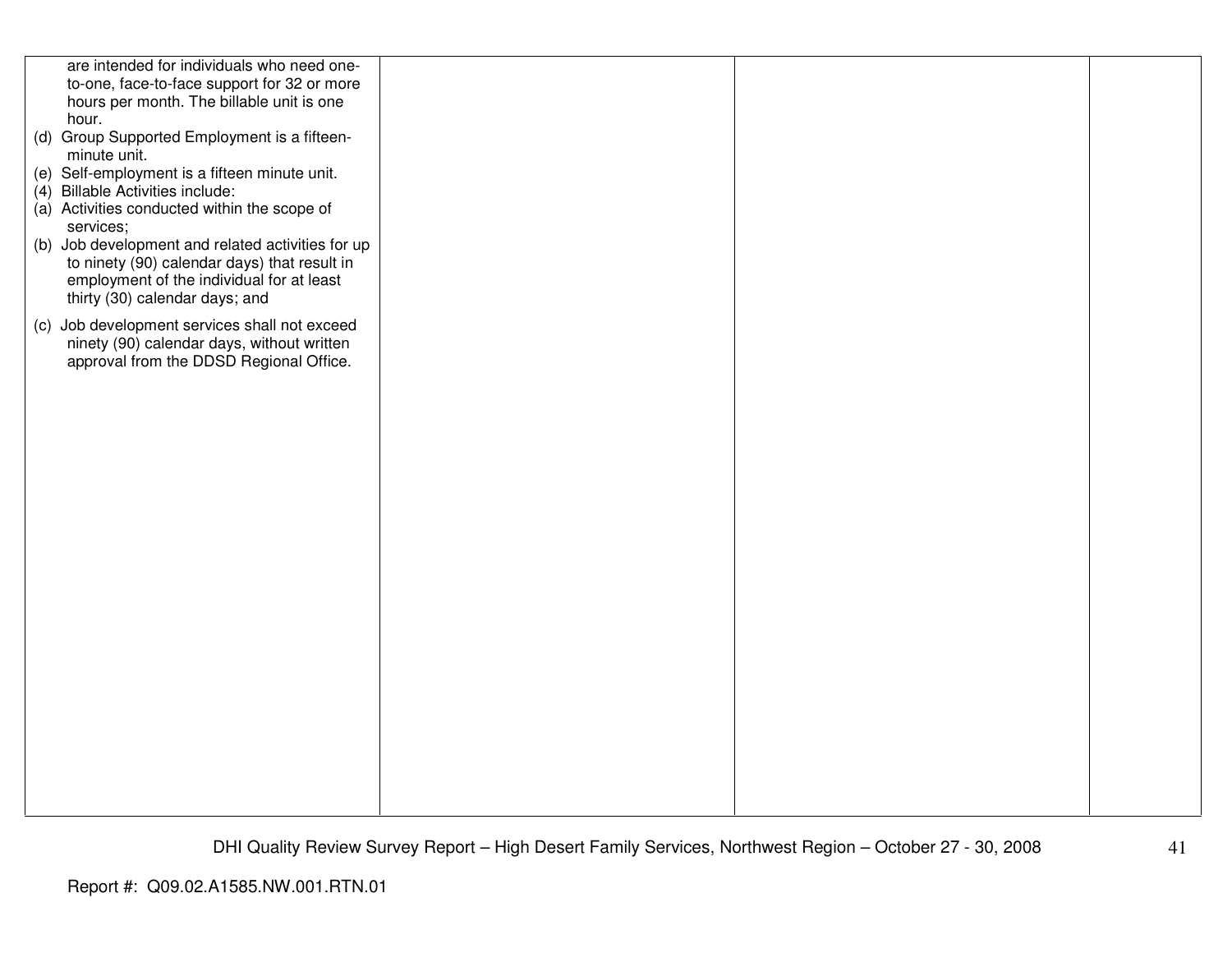| Tag # 5136 CA Reimbursement                                                            | <b>Scope and Severity Rating: B</b>            |  |
|----------------------------------------------------------------------------------------|------------------------------------------------|--|
| Developmental Disabilities (DD) Waiver Service                                         | Based on record review, the Agency failed to   |  |
| Standards effective 4/1/2007                                                           | provide written or electronic documentation as |  |
| <b>CHAPTER 5 XI. COMMUNITY ACCESS</b>                                                  | evidence for each unit billed for Community    |  |
| <b>SERVICES REQUIREMENTS</b>                                                           | Access Services for 2 of 6 individuals.        |  |
| G. Reimbursement                                                                       |                                                |  |
| (1) Billable Unit: A billable unit is defined as                                       | Individual #4                                  |  |
| one-quarter hour of service.                                                           | · July 2 - 12, 2008 Agency billed 465 units of |  |
| (2) Billable Activities: The Community                                                 | <b>Community Access. Documentation</b>         |  |
| Access Provider Agency can bill for those                                              | received accounted for 69 units.               |  |
| activities listed in the Community Access Scope                                        |                                                |  |
| of Service. Billable units are typically provided                                      | Individual #8                                  |  |
| face-to-face but time spent in non face-to-face                                        | • August 18 - 29, 2008 Agency billed 230 units |  |
| activity may be claimed under the following                                            | of Community Access. Documentation             |  |
| conditions:                                                                            | received accounted for 226 units.              |  |
| (a) Time that is non face-to-face is                                                   |                                                |  |
| documented separately and clearly                                                      |                                                |  |
| identified as to the nature of the activity,                                           |                                                |  |
| and is tied directly to the individual's                                               |                                                |  |
| ISP, Action Plan;                                                                      |                                                |  |
| (b) Time that is non face-to-face involves                                             |                                                |  |
| outreach and identification and training                                               |                                                |  |
| of community connections and natural                                                   |                                                |  |
| supports; and                                                                          |                                                |  |
| (c) Non face-to-face hours do not exceed                                               |                                                |  |
| 10% of the monthly billable hours.<br>(3) Non-Billable Activities: Activities that the |                                                |  |
| service Provider Agency may need to conduct,                                           |                                                |  |
|                                                                                        |                                                |  |
| but which are not separately billable activities,<br>may include:                      |                                                |  |
|                                                                                        |                                                |  |
| (a) Time and expense for training service                                              |                                                |  |
| personnel;                                                                             |                                                |  |
| (b) Supervision of agency staff;                                                       |                                                |  |
| (c) Service documentation and billing                                                  |                                                |  |
| activities; or                                                                         |                                                |  |
| (d) Time the individual spends in                                                      |                                                |  |
| segregated facility-based settings                                                     |                                                |  |
| activities.                                                                            |                                                |  |
|                                                                                        |                                                |  |
|                                                                                        |                                                |  |
|                                                                                        |                                                |  |
|                                                                                        |                                                |  |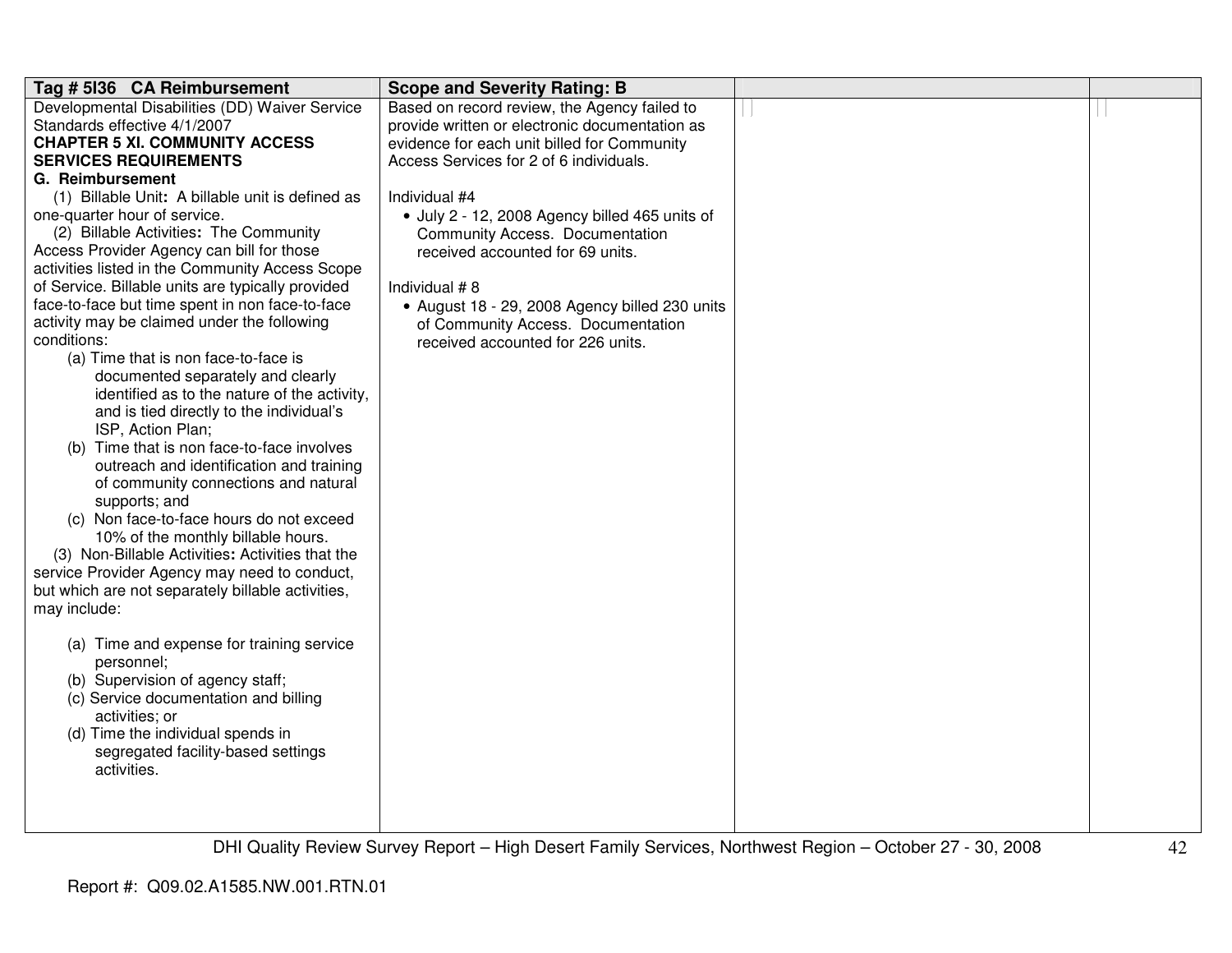| Tag # 6L06 (CoP) - FL Requirements                                                       | <b>Scope and Severity Rating: F</b>                 |  |
|------------------------------------------------------------------------------------------|-----------------------------------------------------|--|
| Developmental Disabilities (DD) Waiver Service                                           | Based on record review, the Agency failed           |  |
| Standards effective 4/1/2007CHAPTER 6. III.                                              | complete all DDSD requirements for approval of      |  |
| REQUIREMENTS UNIQUE TO FAMILY LIVING                                                     | each direct support provider for 5 of 6 individuals |  |
| <b>SERVICES</b>                                                                          | receiving Family Living Services.                   |  |
| <b>B. Home Studies.</b> The Family Living Services                                       |                                                     |  |
| Provider Agency shall complete all DDSD                                                  | Review of record found the following items were     |  |
| requirements for approval of each direct support                                         | incomplete, not found and/or not current or         |  |
| provider, including completion of an approved                                            |                                                     |  |
| home study and training prior to placement. After                                        | • DDSD Approval for Subcontractor (#2, 4, 6         |  |
| the initial home study, an updated home study                                            | & 8)                                                |  |
| shall be completed annually. The home study<br>must also be updated each time there is a |                                                     |  |
| change in family composition or when the family                                          | • Family Living (Annual Update) Home Study          |  |
| moves to a new home. The content and                                                     | (#2, 4, 6 & 8)                                      |  |
| procedures used by the Provider Agency to                                                |                                                     |  |
| conduct home studies shall be approved by                                                | • Current Family Living Contract (#2, 4, 6, 7 &     |  |
| DDSD.                                                                                    | 8)                                                  |  |
|                                                                                          |                                                     |  |
|                                                                                          |                                                     |  |
|                                                                                          |                                                     |  |
|                                                                                          |                                                     |  |
|                                                                                          |                                                     |  |
|                                                                                          |                                                     |  |
|                                                                                          |                                                     |  |
|                                                                                          |                                                     |  |
|                                                                                          |                                                     |  |
|                                                                                          |                                                     |  |
|                                                                                          |                                                     |  |
|                                                                                          |                                                     |  |
|                                                                                          |                                                     |  |
|                                                                                          |                                                     |  |
|                                                                                          |                                                     |  |
|                                                                                          |                                                     |  |
|                                                                                          |                                                     |  |
|                                                                                          |                                                     |  |
|                                                                                          |                                                     |  |
|                                                                                          |                                                     |  |
|                                                                                          |                                                     |  |
|                                                                                          |                                                     |  |
|                                                                                          |                                                     |  |
|                                                                                          |                                                     |  |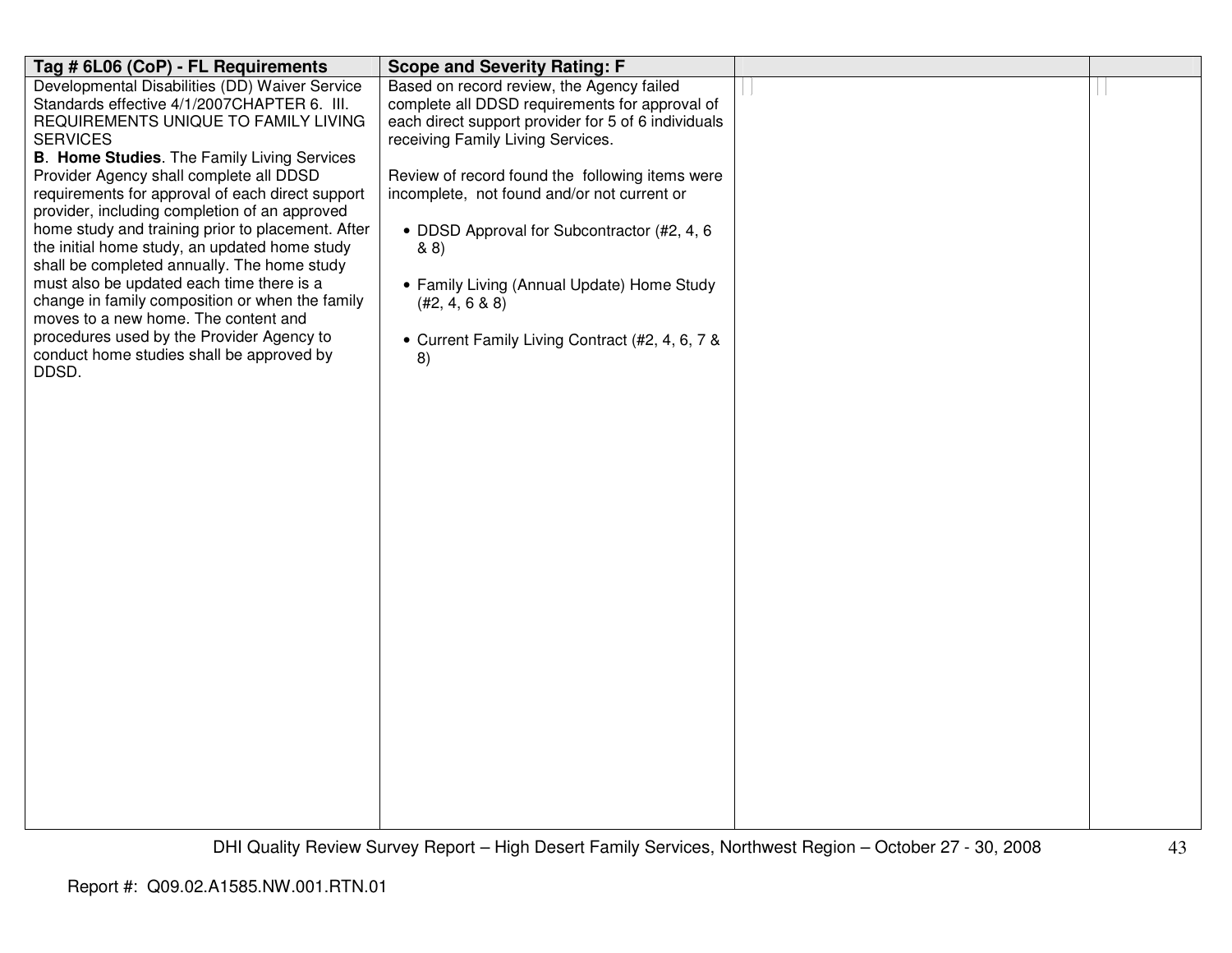| Tag # 6L13 (CoP) - CL Healthcare Reqts.                                                             | <b>Scope and Severity Rating: E</b>              |  |
|-----------------------------------------------------------------------------------------------------|--------------------------------------------------|--|
| Developmental Disabilities (DD) Waiver Service                                                      | Based on record review, the Agency failed to     |  |
| Standards effective 4/1/2007                                                                        | provide documentation of annual physical         |  |
| <b>CHAPTER 6. VI. GENERAL REQUIREMENTS</b>                                                          | examinations and/or other examinations as        |  |
| <b>FOR COMMUNITY LIVING</b>                                                                         | specified by a licensed physician for 3 of 6     |  |
| G. Health Care Requirements for                                                                     | individuals receiving Community Living Services. |  |
| <b>Community Living Services.</b>                                                                   |                                                  |  |
| (1) The Community Living Service providers                                                          | • Vision Exam (#3)                               |  |
| shall ensure completion of a HAT for each                                                           |                                                  |  |
| individual receiving this service. The HAT shall                                                    | • Psychotropic Medication Review (#4)            |  |
| be completed 2 weeks prior to the annual ISP                                                        |                                                  |  |
| meeting and submitted to the Case Manager and                                                       | • Abnormal Involuntary Movement Scale            |  |
| all other IDT Members. A revised HAT is                                                             | (AIMS) (#4)                                      |  |
| required to also be submitted whenever the                                                          |                                                  |  |
| individual's health status changes significantly.                                                   | • Required Blood Work:                           |  |
| For individuals who are newly allocated to the                                                      | • Lab Tests for Jan 2008 - Aug 2008 $(#7)$       |  |
| DD Waiver program, the HAT may be completed                                                         |                                                  |  |
| within 2 weeks following the initial ISP meeting                                                    |                                                  |  |
| and submitted with any strategies and support                                                       |                                                  |  |
| plans indicated in the ISP, or within 72 hours                                                      |                                                  |  |
| following admission into direct services, which                                                     |                                                  |  |
| ever comes first.                                                                                   |                                                  |  |
| (2) Each individual will have a Health Care                                                         |                                                  |  |
| Coordinator, designated by the IDT. When the                                                        |                                                  |  |
| individual's HAT score is 4, 5 or 6 the Health                                                      |                                                  |  |
| Care Coordinator shall be an IDT member, other                                                      |                                                  |  |
| than the individual. The Health Care Coordinator                                                    |                                                  |  |
| shall oversee and monitor health care services                                                      |                                                  |  |
| for the individual in accordance with these                                                         |                                                  |  |
| standards. In circumstances where no IDT                                                            |                                                  |  |
| member voluntarily accepts designation as the                                                       |                                                  |  |
| health care coordinator, the community living<br>provider shall assign a staff member to this role. |                                                  |  |
| (3) For each individual receiving Community                                                         |                                                  |  |
| Living Services, the provider agency shall                                                          |                                                  |  |
| ensure and document the following:                                                                  |                                                  |  |
| (a) Provision of health care oversight                                                              |                                                  |  |
| consistent with these Standards as                                                                  |                                                  |  |
| detailed in Chapter One section III E:                                                              |                                                  |  |
| Healthcare Documentation by Nurses For                                                              |                                                  |  |
| <b>Community Living Services, Community</b>                                                         |                                                  |  |
| Inclusion Services and Private Duty                                                                 |                                                  |  |
| Nursing Services.                                                                                   |                                                  |  |
|                                                                                                     |                                                  |  |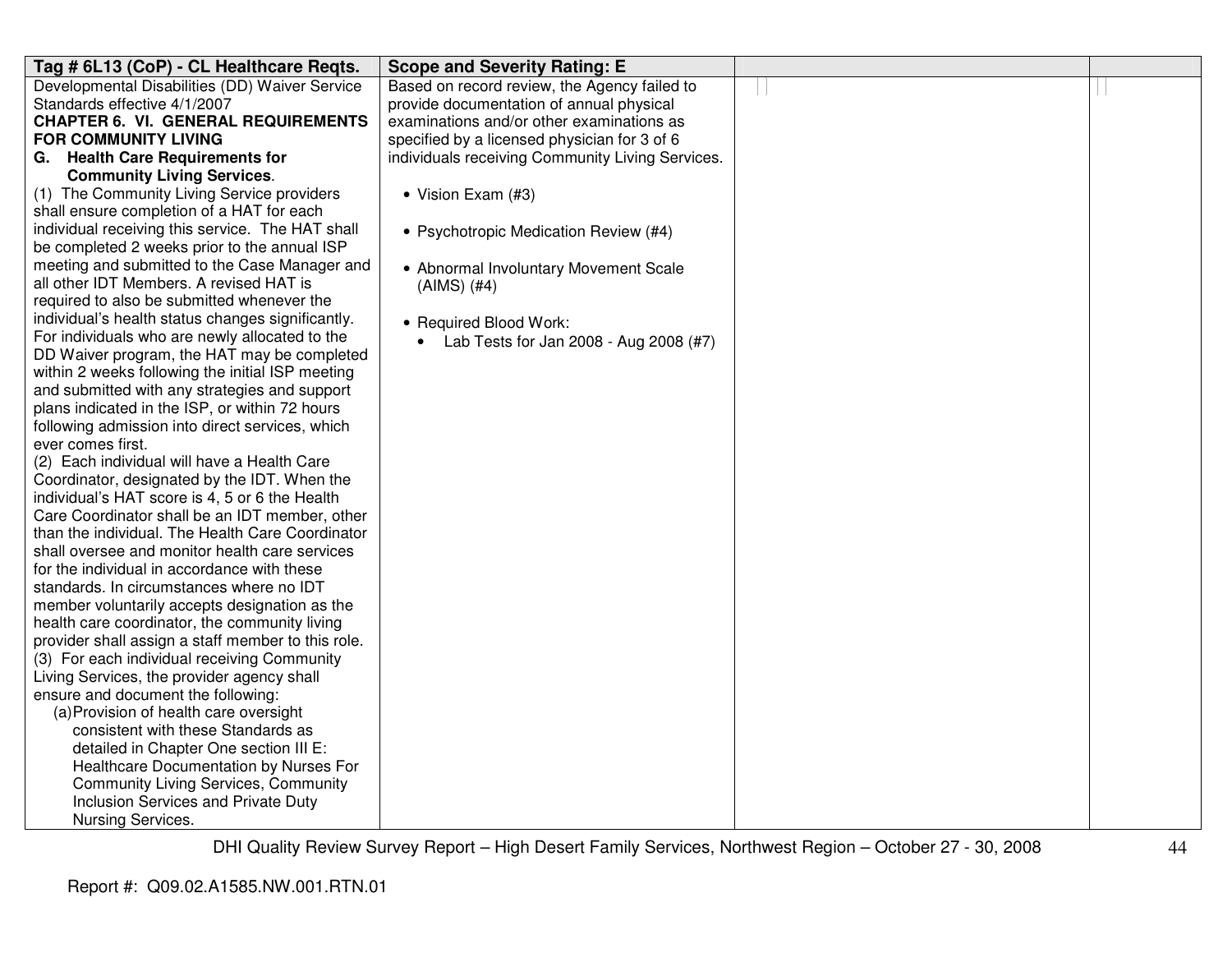| b) That each individual with a score of 4, 5, or  |  |  |
|---------------------------------------------------|--|--|
| 6 on the HAT, has a Health Care Plan              |  |  |
| developed by a licensed nurse.                    |  |  |
| (c) That an individual with chronic condition(s)  |  |  |
| with the potential to exacerbate into a life      |  |  |
| threatening condition, has Crisis                 |  |  |
| Prevention/ Intervention Plan(s) developed        |  |  |
| by a licensed nurse or other appropriate          |  |  |
| professional for each such condition.             |  |  |
| (4) That an average of 3 hours of documented      |  |  |
| nutritional counseling is available annually, if  |  |  |
| recommended by the IDT.                           |  |  |
| (5) That the physical property and grounds are    |  |  |
| free of hazards to the individual's health and    |  |  |
| safety.                                           |  |  |
| (6) In addition, for each individual receiving    |  |  |
| Supported Living or Family Living Services, the   |  |  |
| provider shall verify and document the following: |  |  |
| (a) The individual has a primary licensed         |  |  |
| physician;                                        |  |  |
| (b) The individual receives an annual physical    |  |  |
| examination and other examinations as             |  |  |
| specified by a licensed physician;                |  |  |
| (c) The individual receives annual dental         |  |  |
| check-ups and other check-ups as                  |  |  |
| specified by a licensed dentist;                  |  |  |
| (d) The individual receives eye examinations      |  |  |
| as specified by a licensed optometrist or         |  |  |
| ophthalmologist; and                              |  |  |
| (e) Agency activities that occur as follow-up to  |  |  |
| medical appointments (e.g. treatment,             |  |  |
| visits to specialists, changes in medication      |  |  |
| or daily routine).                                |  |  |
|                                                   |  |  |
|                                                   |  |  |
|                                                   |  |  |
|                                                   |  |  |
|                                                   |  |  |
|                                                   |  |  |
|                                                   |  |  |
|                                                   |  |  |
|                                                   |  |  |
|                                                   |  |  |
|                                                   |  |  |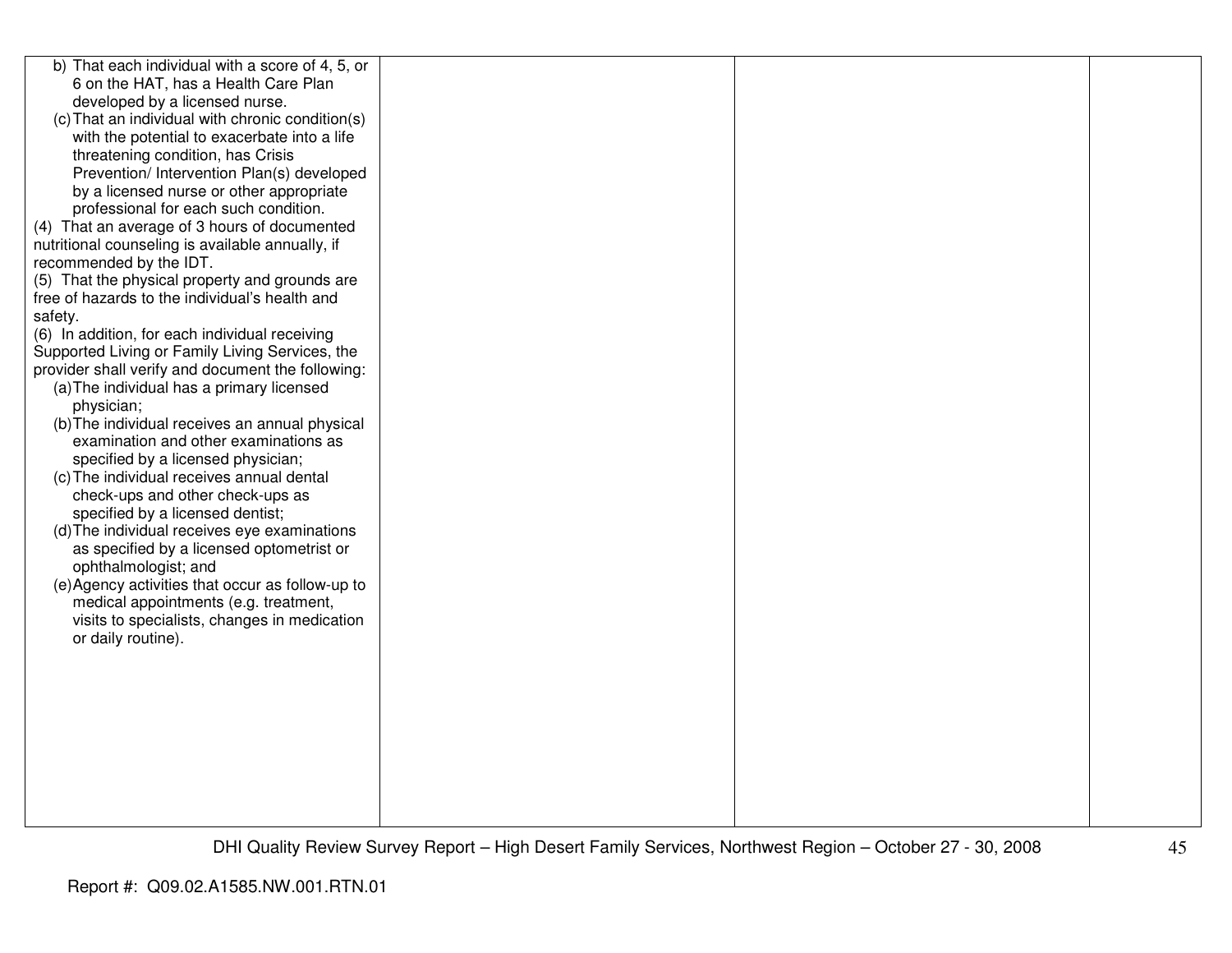| Tag # 6L14 Residential Case File                                                              | <b>Scope and Severity Rating: F</b>               |  |
|-----------------------------------------------------------------------------------------------|---------------------------------------------------|--|
| Developmental Disabilities (DD) Waiver Service                                                | Based on record review, the Agency failed to      |  |
| Standards effective 4/1/2007                                                                  | maintain a complete and confidential case file in |  |
| CHAPTER 6. VIII. COMMUNITY LIVING                                                             | the residence for 6 of 6 Individuals receiving    |  |
| SERVICE PROVIDER AGENCY                                                                       | Family Living Services.                           |  |
| <b>REQUIREMENTS</b>                                                                           |                                                   |  |
| A. Residence Case File: For individuals                                                       | • Annual ISP (#8)                                 |  |
| receiving Supported Living or Family Living, the                                              |                                                   |  |
| Agency shall maintain in the individual's home a                                              | • ISP Signature Page $(#2, 4 \& 8)$               |  |
| complete and current confidential case file for                                               |                                                   |  |
| each individual. For individuals receiving                                                    | • Addendum A $(\#2, 4 \& 8)$                      |  |
| Independent Living Services, rather than                                                      |                                                   |  |
| maintaining this file at the individual's home, the                                           | • Individual Specific Training (Addendum B)       |  |
| complete and current confidential case file for                                               | (#8)                                              |  |
| each individual shall be maintained at the                                                    |                                                   |  |
| agency's administrative site. Each file shall                                                 | • Positive Behavioral Plan (#2, 6 & 8)            |  |
| include the following:                                                                        |                                                   |  |
| (1) Complete and current ISP and all                                                          | • Positive Behavioral Crisis                      |  |
| supplemental plans specific to the individual;                                                | Intervention/Prevention Plan (#8)                 |  |
| (2) Complete and current Health Assessment                                                    |                                                   |  |
| Tool:                                                                                         | • Speech Therapy Plan (#3 & 7)                    |  |
| (3) Current emergency contact information,                                                    |                                                   |  |
| which includes the individual's address,                                                      | • Occupational Therapy Plan (#6 & 7)              |  |
| telephone number, names and telephone                                                         |                                                   |  |
| numbers of residential Community Living                                                       | • Physical Therapy Plan (#3, 6 & 7)               |  |
| Support providers, relatives, or guardian or<br>conservator, primary care physician's name(s) |                                                   |  |
| and telephone number(s), pharmacy name,                                                       | • Special Health Care Needs                       |  |
| address and telephone number and dentist                                                      | <sup>o</sup> Meal Time Plan (#7)                  |  |
| name, address and telephone number, and                                                       |                                                   |  |
| health plan;                                                                                  | • Health Care Plans (#4 & 7)                      |  |
|                                                                                               |                                                   |  |
| (4) Up-to-date progress notes, signed and dated                                               | • Crisis Plan                                     |  |
| by the person making the note for at least the                                                | ° Seizures (#7)                                   |  |
| past month (older notes may be transferred to                                                 | <sup>o</sup> Aspiration (#7)                      |  |
| the agency office);                                                                           |                                                   |  |
| (5) Data collected to document ISP Action Plan                                                | • Data Collection/Data Tracking (#2, 3, 4, 6, 7   |  |
| implementation                                                                                | 88)                                               |  |
| (6) Progress notes written by direct care staff                                               |                                                   |  |
| and by nurses regarding individual health status                                              | • Progress Notes written by DSP and/or            |  |
| and physical conditions including action taken in                                             | Nurses (#4, 6 & 7)                                |  |
| response to identified changes in condition for at                                            |                                                   |  |
|                                                                                               | • Health Care Providers Written Orders (#6 &      |  |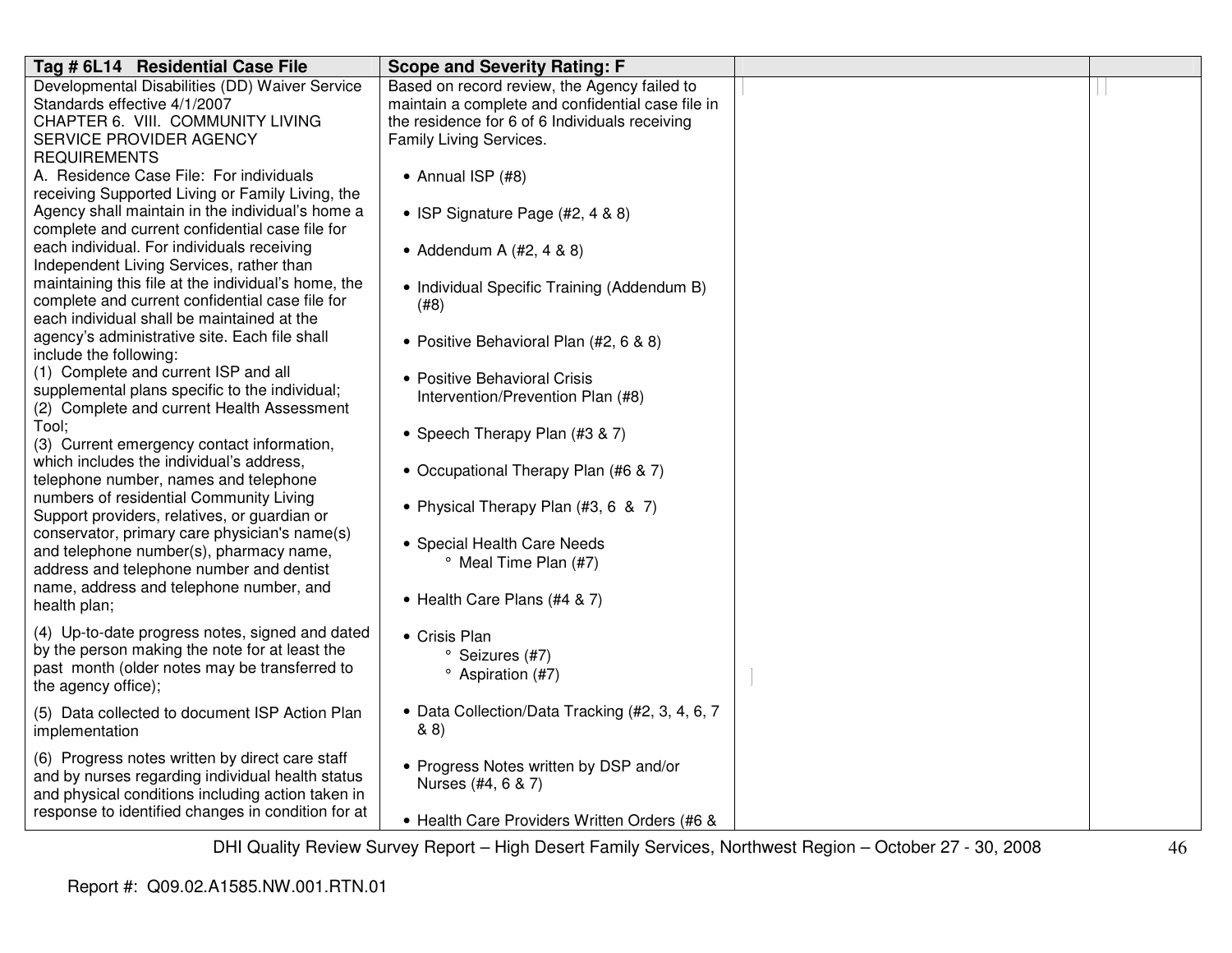| least the past month;                              | 7)                                             |  |
|----------------------------------------------------|------------------------------------------------|--|
| (7) Physician's or qualified health care providers |                                                |  |
| written orders;                                    | • Record of visits of healthcare practitioners |  |
| (8) Progress notes documenting implementation      | (#7)                                           |  |
| of a physician's or qualified health care          |                                                |  |
| provider's order(s);                               |                                                |  |
| (9) Medication Administration Record (MAR) for     |                                                |  |
| the past three (3) months which includes:          |                                                |  |
| (a) The name of the individual;                    |                                                |  |
| (b) A transcription of the healthcare              |                                                |  |
| practitioners prescription including the           |                                                |  |
| brand and generic name of the medication;          |                                                |  |
| Diagnosis for which the medication is<br>(C)       |                                                |  |
| prescribed;                                        |                                                |  |
| Dosage, frequency and method/route of<br>(d)       |                                                |  |
| delivery;                                          |                                                |  |
| (e) Times and dates of delivery;                   |                                                |  |
| Initials of person administering or assisting      |                                                |  |
| with medication; and                               |                                                |  |
| (g) An explanation of any medication               |                                                |  |
| irregularity, allergic reaction or adverse         |                                                |  |
| effect.                                            |                                                |  |
| (h) For PRN medication an explanation for the      |                                                |  |
| use of the PRN must include:                       |                                                |  |
| Observable signs/symptoms or<br>(1)                |                                                |  |
| circumstances in which the medication              |                                                |  |
| is to be used, and                                 |                                                |  |
| Documentation of the<br>(11)                       |                                                |  |
| effectiveness/result of the PRN                    |                                                |  |
| delivered.                                         |                                                |  |
| A MAR is not required for individuals<br>(i)       |                                                |  |
| participating in Independent Living Services       |                                                |  |
| who self-administer their own medication.          |                                                |  |
| However, when medication administration is         |                                                |  |
| provided as part of the Independent Living         |                                                |  |
| Service a MAR must be maintained at the            |                                                |  |
| individual's home and an updated copy              |                                                |  |
| must be placed in the agency file on a             |                                                |  |
| weekly basis.                                      |                                                |  |
| (10) Record of visits to healthcare practitioners  |                                                |  |
| including any treatment provided at the visit and  |                                                |  |
| a record of all diagnostic testing for the current |                                                |  |
| ISP year; and                                      |                                                |  |
|                                                    |                                                |  |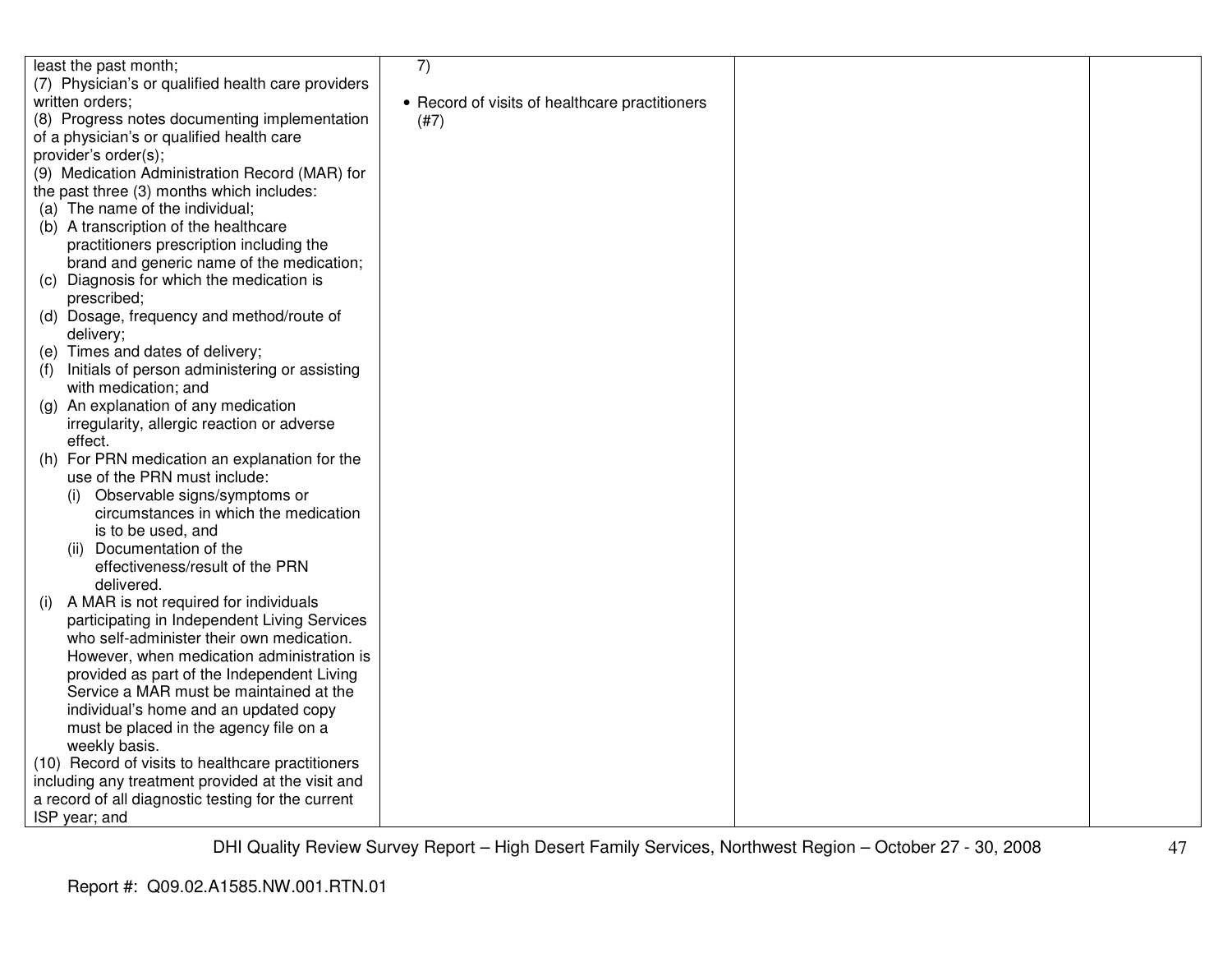| data, current and past medical diagnoses<br>including the cause (if known) of the<br>developmental disability and any psychiatric<br>diagnosis, allergies (food, environmental,<br>medications), status of routine adult health care<br>screenings, immunizations, hospital discharge<br>summaries for past twelve (12) months, past<br>medical history including hospitalizations,<br>surgeries, injuries, family history and current<br>physical exam. |
|----------------------------------------------------------------------------------------------------------------------------------------------------------------------------------------------------------------------------------------------------------------------------------------------------------------------------------------------------------------------------------------------------------------------------------------------------------|
|                                                                                                                                                                                                                                                                                                                                                                                                                                                          |
|                                                                                                                                                                                                                                                                                                                                                                                                                                                          |
|                                                                                                                                                                                                                                                                                                                                                                                                                                                          |
|                                                                                                                                                                                                                                                                                                                                                                                                                                                          |
|                                                                                                                                                                                                                                                                                                                                                                                                                                                          |
|                                                                                                                                                                                                                                                                                                                                                                                                                                                          |
|                                                                                                                                                                                                                                                                                                                                                                                                                                                          |
|                                                                                                                                                                                                                                                                                                                                                                                                                                                          |
|                                                                                                                                                                                                                                                                                                                                                                                                                                                          |
|                                                                                                                                                                                                                                                                                                                                                                                                                                                          |
|                                                                                                                                                                                                                                                                                                                                                                                                                                                          |
|                                                                                                                                                                                                                                                                                                                                                                                                                                                          |
|                                                                                                                                                                                                                                                                                                                                                                                                                                                          |
|                                                                                                                                                                                                                                                                                                                                                                                                                                                          |
|                                                                                                                                                                                                                                                                                                                                                                                                                                                          |
|                                                                                                                                                                                                                                                                                                                                                                                                                                                          |
|                                                                                                                                                                                                                                                                                                                                                                                                                                                          |
|                                                                                                                                                                                                                                                                                                                                                                                                                                                          |
|                                                                                                                                                                                                                                                                                                                                                                                                                                                          |
|                                                                                                                                                                                                                                                                                                                                                                                                                                                          |
|                                                                                                                                                                                                                                                                                                                                                                                                                                                          |
|                                                                                                                                                                                                                                                                                                                                                                                                                                                          |
|                                                                                                                                                                                                                                                                                                                                                                                                                                                          |
|                                                                                                                                                                                                                                                                                                                                                                                                                                                          |
|                                                                                                                                                                                                                                                                                                                                                                                                                                                          |
|                                                                                                                                                                                                                                                                                                                                                                                                                                                          |
|                                                                                                                                                                                                                                                                                                                                                                                                                                                          |
|                                                                                                                                                                                                                                                                                                                                                                                                                                                          |
|                                                                                                                                                                                                                                                                                                                                                                                                                                                          |
|                                                                                                                                                                                                                                                                                                                                                                                                                                                          |
|                                                                                                                                                                                                                                                                                                                                                                                                                                                          |
|                                                                                                                                                                                                                                                                                                                                                                                                                                                          |
|                                                                                                                                                                                                                                                                                                                                                                                                                                                          |
|                                                                                                                                                                                                                                                                                                                                                                                                                                                          |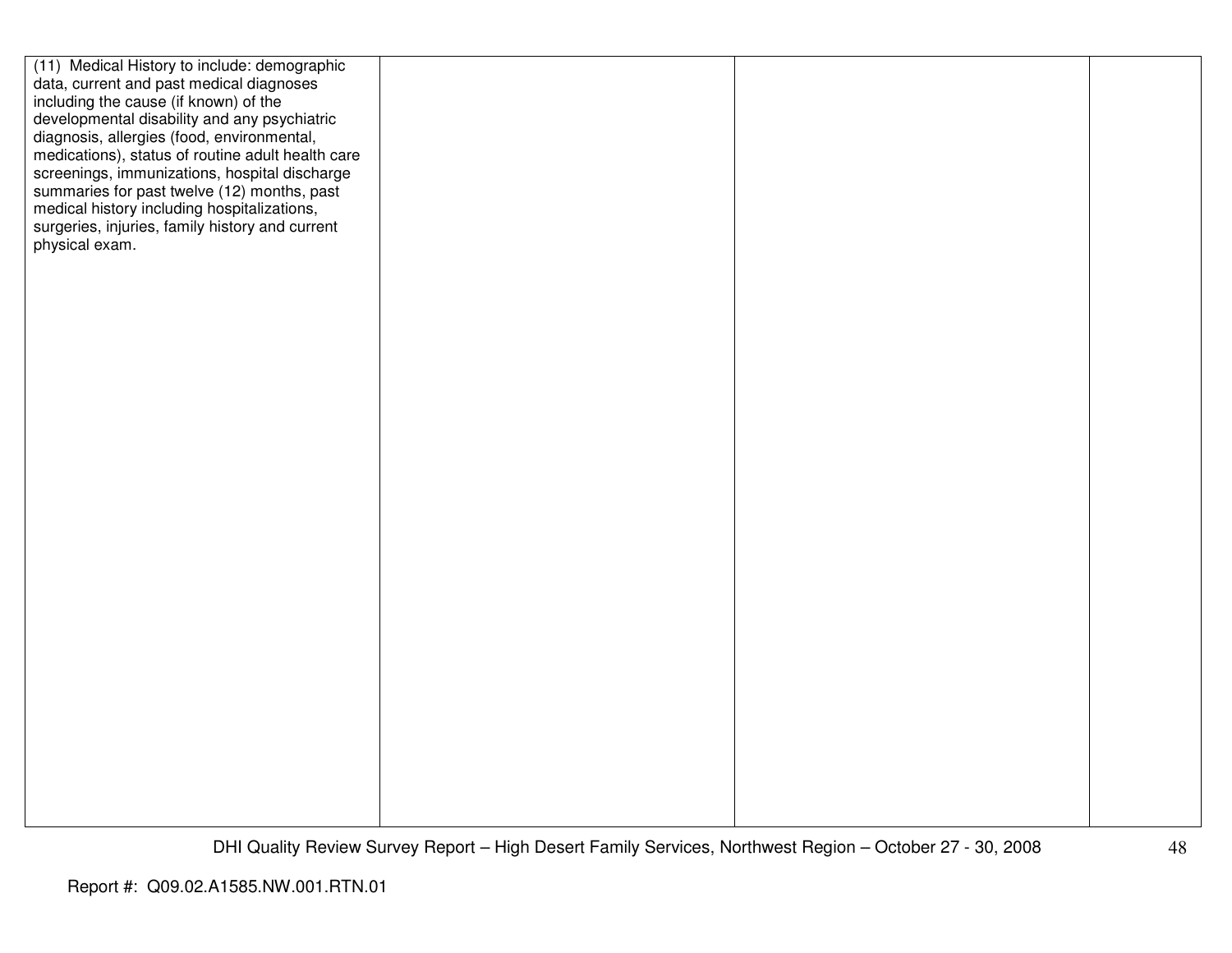| Tag # 6L25 (CoP) Residential Reqts.                                                       | <b>Scope and Severity Rating: E</b>                                          |  |
|-------------------------------------------------------------------------------------------|------------------------------------------------------------------------------|--|
| Developmental Disabilities (DD) Waiver Service                                            | Based on observation, the Agency failed to                                   |  |
| Standards effective 4/1/2007                                                              | ensure that each individual's residence met all                              |  |
| <b>CHAPTER 6. VIII. COMMUNITY LIVING</b>                                                  | requirements within the standard for 3 of 6                                  |  |
| <b>SERVICE PROVIDER AGENCY</b>                                                            | Family Living residences.                                                    |  |
| <b>REQUIREMENTS</b>                                                                       |                                                                              |  |
| L. Residence Requirements for Family Living                                               | The following items were missing, not                                        |  |
| <b>Services and Supported Living Services</b>                                             | functioning or incomplete:                                                   |  |
| (1) Supported Living Services and Family Living                                           |                                                                              |  |
| Services providers shall assure that each                                                 | • Accessible written procedures for                                          |  |
| individual's residence has:                                                               | emergency evacuation e.g. fire and weather-                                  |  |
| (a) Battery operated or electric smoke                                                    | related threats (#8)                                                         |  |
| detectors, heat sensors, or a sprinkler                                                   |                                                                              |  |
| system installed in the residence;                                                        | • Accessible written procedures for the safe                                 |  |
| (b) General-purpose first aid kit;                                                        | storage of all medications with dispensing                                   |  |
| (c) When applicable due to an individual's<br>health status, a blood borne pathogens kit; | instructions for each individual that are                                    |  |
| (d) Accessible written procedures for                                                     | consistent with the Assisting with Medication                                |  |
| emergency evacuation e.g. fire and                                                        | Administration training or each individual's                                 |  |
| weather-related threats;                                                                  | ISP (#3 & 6)                                                                 |  |
| (e) Accessible telephone numbers of poison                                                |                                                                              |  |
| control centers located within the line of                                                | • Accessible written procedures for<br>emergency placement and relocation of |  |
| sight of the telephone;                                                                   | individuals in the event of an emergency                                     |  |
| Accessible written documentation of actual<br>(f)                                         | evacuation that makes the residence                                          |  |
| evacuation drills occurring at least three (3)                                            | unsuitable for occupancy. The emergency                                      |  |
| times a year. For Supported Living                                                        | evacuation procedures shall address, but                                     |  |
| evacuation drills shall occur at least once a                                             | are not limited to, fire, chemical and/or                                    |  |
| year during each shift;                                                                   | hazardous waste spills, and flooding (#6)                                    |  |
| (g) Accessible written procedures for the safe                                            |                                                                              |  |
| storage of all medications with dispensing                                                |                                                                              |  |
| instructions for each individual that are                                                 |                                                                              |  |
| consistent with the Assisting with                                                        |                                                                              |  |
| Medication Administration training or each                                                |                                                                              |  |
| individual's ISP; and                                                                     |                                                                              |  |
| (h) Accessible written procedures for                                                     |                                                                              |  |
| emergency placement and relocation of                                                     |                                                                              |  |
| individuals in the event of an emergency                                                  |                                                                              |  |
| evacuation that makes the residence                                                       |                                                                              |  |
| unsuitable for occupancy. The emergency                                                   |                                                                              |  |
| evacuation procedures shall address, but                                                  |                                                                              |  |
| are not limited to, fire, chemical and/or                                                 |                                                                              |  |
| hazardous waste spills, and flooding.                                                     |                                                                              |  |
|                                                                                           |                                                                              |  |